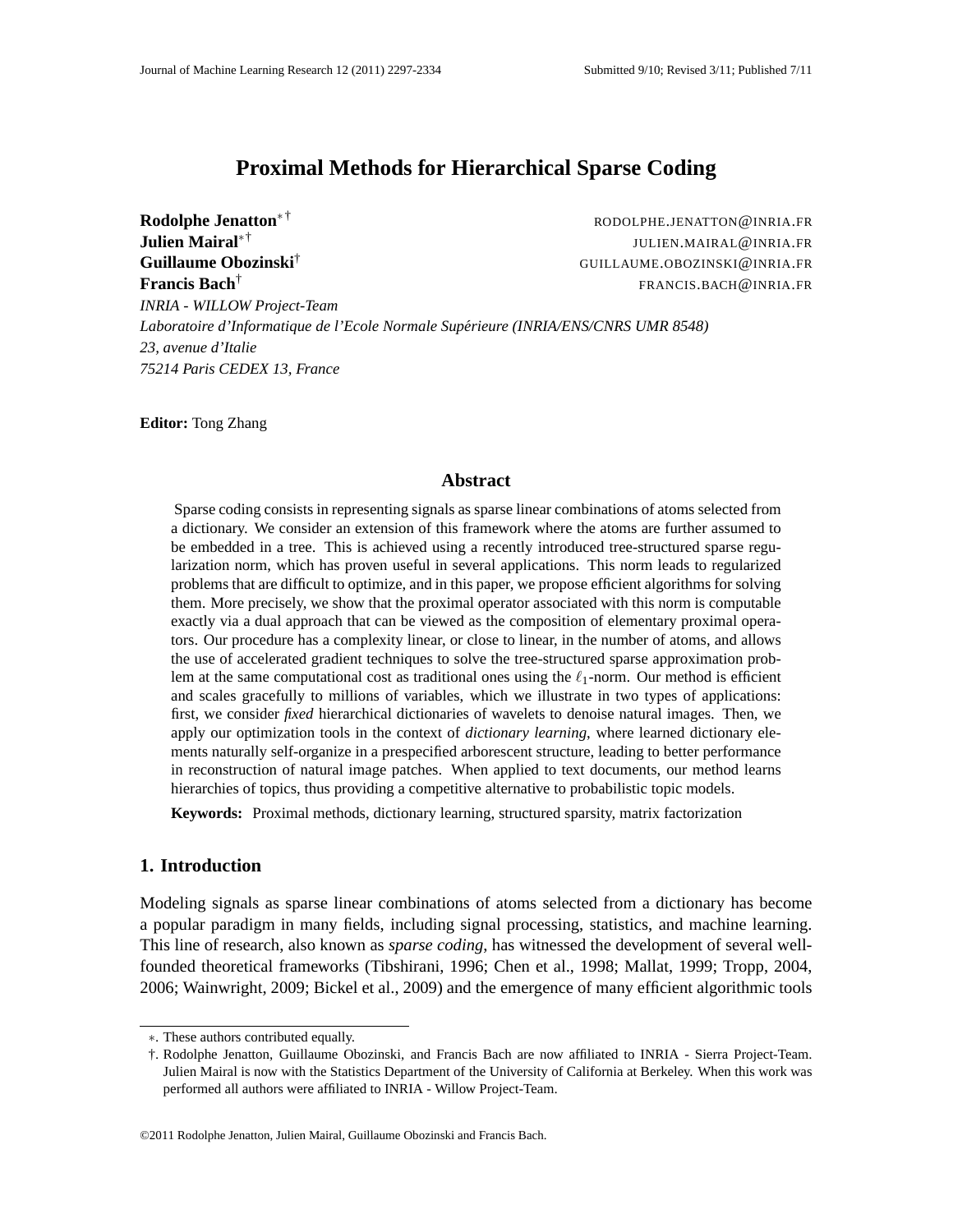(Efron et al., 2004; Nesterov, 2007; Beck and Teboulle, 2009; Wright et al., 2009; Needell and Tropp, 2009; Yuan et al., 2010).

In many applied settings, the structure of the problem at hand, such as, for example, the spatial arrangement of the pixels in an image, or the presence of variables corresponding to several levels of a given factor, induces relationships between dictionary elements. It is appealing to use this a priori knowledge about the problem *directly* to constrain the possible sparsity patterns. For instance, when the dictionary elements are partitioned into predefined groups corresponding to different types of features, one can enforce a similar block structure in the sparsity pattern—that is, allow only that either all elements of a group are part of the signal decomposition or that all are dismissed simultaneously (see Yuan and Lin, 2006; Stojnic et al., 2009).

This example can be viewed as a particular instance of *structured sparsity*, which has been lately the focus of a large amount of research (Baraniuk et al., 2010; Zhao et al., 2009; Huang et al., 2009; Jacob et al., 2009; Jenatton et al., 2009; Micchelli et al., 2010). In this paper, we concentrate on a specific form of structured sparsity, which we call *hierarchical sparse coding*: the dictionary elements are assumed to be embedded in a directed tree  $T$ , and the sparsity patterns are constrained to form a *connected and rooted subtree* of *T* (Donoho, 1997; Baraniuk, 1999; Baraniuk et al., 2002, 2010; Zhao et al., 2009; Huang et al., 2009). This setting extends more generally to a forest of directed trees. $<sup>1</sup>$ </sup>

In fact, such a hierarchical structure arises in many applications. Wavelet decompositions lend themselves well to this tree organization because of their multiscale structure, and benefit from it for image compression and denoising (Shapiro, 1993; Crouse et al., 1998; Baraniuk, 1999; Baraniuk et al., 2002, 2010; He and Carin, 2009; Zhao et al., 2009; Huang et al., 2009). In the same vein, edge filters of natural image patches can be represented in an arborescent fashion (Zoran and Weiss, 2009). Imposing these sparsity patterns has further proven useful in the context of hierarchical variable selection, for example, when applied to kernel methods (Bach, 2008), to log-linear models for the selection of potential orders (Schmidt and Murphy, 2010), and to bioinformatics, to exploit the tree structure of gene networks for multi-task regression (Kim and Xing, 2010). Hierarchies of latent variables, typically used in neural networks and deep learning architectures (see Bengio, 2009, and references therein) have also emerged as a natural structure in several applications, notably to model text documents. In particular, in the context of *topic models* (Blei et al., 2003), a hierarchical model of latent variables based on Bayesian non-parametric methods has been proposed by Blei et al. (2010) to model hierarchies of topics.

To perform hierarchical sparse coding, our work builds upon the approach of Zhao et al. (2009) who first introduced a sparsity-inducing norm  $\Omega$  leading to this type of tree-structured sparsity pattern. We tackle the resulting nonsmooth convex optimization problem with proximal methods (e.g., Nesterov, 2007; Beck and Teboulle, 2009; Wright et al., 2009; Combettes and Pesquet, 2010) and we show in this paper that its key step, the computation of the *proximal operator*, can be solved exactly with a complexity linear, or close to linear, in the number of dictionary elements that is, with the same complexity as for classical  $\ell_1$ -sparse decomposition problems (Tibshirani, 1996; Chen et al., 1998). Concretely, given an *m*-dimensional signal **x** along with a dictionary  $\mathbf{D} = [\mathbf{d}^1, \dots, \mathbf{d}^p] \in \mathbb{R}^{m \times p}$  composed of *p* atoms, the optimization problem at the core of our paper can be written as

$$
\min_{\alpha\in\mathbb{R}^p}\frac{1}{2}\|\mathbf{x}-\mathbf{D}\alpha\|_2^2+\lambda\Omega(\alpha),\text{ with }\lambda\geq 0.
$$

<sup>1.</sup> A tree is defined as a connected graph that contains no cycle (see Ahuja et al., 1993).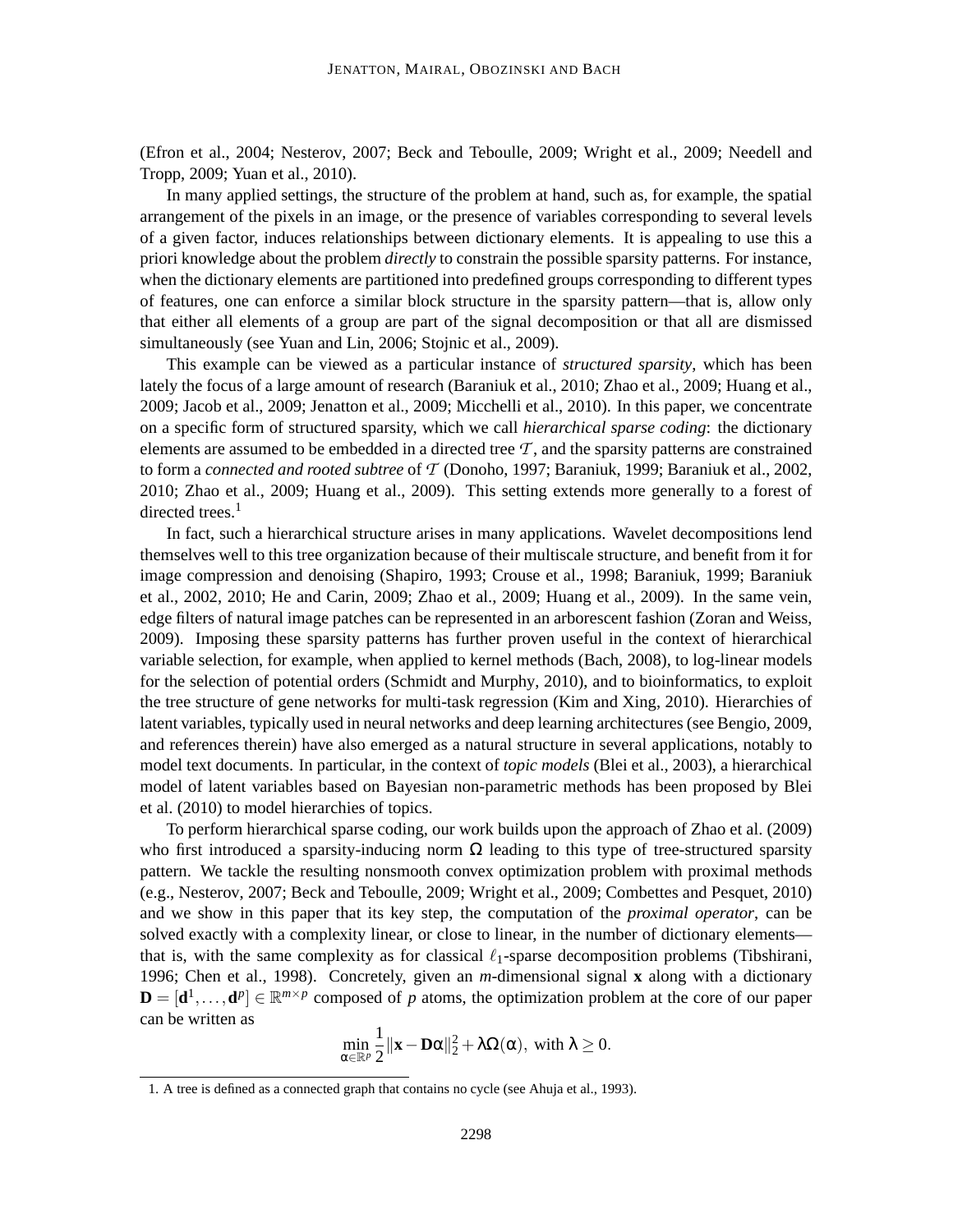In this formulation, the sparsity-inducing norm  $\Omega$  encodes a hierarchical structure among the atoms of **D**, where this structure is assumed to be known beforehand. The precise meaning of *hierarchical structure* and the definition of  $\Omega$  will be made more formal in the next sections. A particular instance of this problem—known as the *proximal problem*—is central to our analysis and concentrates on the case where the dictionary **D** is orthogonal.

In addition to a speed benchmark that evaluates the performance of our proposed approach in comparison with other convex optimization techniques, two types of applications and experiments are considered. First, we consider settings where the dictionary is fixed and given a priori, corresponding for instance to a basis of wavelets for the denoising of natural images. Second, we show how one can take advantage of this hierarchical sparse coding in the context of dictionary learning (Olshausen and Field, 1997; Aharon et al., 2006; Mairal et al., 2010a), where the dictionary is learned to adapt to the predefined tree structure. This extension of dictionary learning is notably shown to share interesting connections with hierarchical probabilistic topic models.

To summarize, the contributions of this paper are threefold:

- We show that the proximal operator for a tree-structured sparse regularization can be computed exactly in a finite number of operations using a dual approach. Our approach is equivalent to computing a particular sequence of elementary proximal operators, and has a complexity linear, or close to linear, in the number of variables. Accelerated gradient methods (e.g., Nesterov, 2007; Beck and Teboulle, 2009; Combettes and Pesquet, 2010) can then be applied to solve large-scale tree-structured sparse decomposition problems at the same computational cost as traditional ones using the  $\ell_1$ -norm.
- We propose to use this regularization scheme to learn dictionaries embedded in a tree, which, to the best of our knowledge, has not been done before in the context of structured sparsity.
- Our method establishes a bridge between hierarchical dictionary learning and hierarchical topic models (Blei et al., 2010), which builds upon the interpretation of topic models as multinomial PCA (Buntine, 2002), and can learn similar hierarchies of topics. This point is discussed in Sections 5.5 and 6.

Note that this paper extends a shorter version published in the proceedings of the international conference of machine learning (Jenatton et al., 2010).

#### **1.1 Notation**

Vectors are denoted by bold lower case letters and matrices by upper case ones. We define for  $q \ge 1$ the  $\ell_q$ -norm of a vector **x** in  $\mathbb{R}^m$  as  $\|\mathbf{x}\|_q \triangleq (\sum_{i=1}^m |\mathbf{x}_i|^q)^{1/q}$ , where  $\mathbf{x}_i$  denotes the *i*-th coordinate of **x**, and  $\|\mathbf{x}\|_{\infty} \triangleq \max_{i=1,\dots,m} |\mathbf{x}_i| = \lim_{q \to \infty} \|\mathbf{x}\|_q$ . We also define the  $\ell_0$ -pseudo-norm as the number of nonzero elements in a vector:<sup>2</sup>  $\|\mathbf{x}\|_0 \stackrel{\Delta}{=} \# \{i \text{ s.t. } \mathbf{x}_i \neq 0\} = \lim_{q \to 0^+} (\sum_{i=1}^m |\mathbf{x}_i|^q)$ . We consider the Frobenius norm of a matrix **X** in  $\mathbb{R}^{m \times n}$ :  $\|\mathbf{X}\|_{\text{F}} \triangleq (\sum_{i=1}^{m} \sum_{j=1}^{n} \mathbf{X}_{ij}^2)^{1/2}$ , where  $\mathbf{X}_{ij}$  denotes the entry of **X** at row *i* and column *j*. Finally, for a scalar *y*, we denote  $(y)$ <sub>+</sub>  $\stackrel{\triangle}{=}$  max $(y,0)$ .

The rest of this paper is organized as follows: Section 2 presents related work and the problem we consider. Section 3 is devoted to the algorithm we propose, and Section 4 introduces the

<sup>2.</sup> Note that it would be more proper to write  $\|\mathbf{x}\|_0^0$  instead of  $\|\mathbf{x}\|_0$  to be consistent with the traditional notation  $\|\mathbf{x}\|_q$ . However, for the sake of simplicity, we will keep this notation unchanged in the rest of the paper.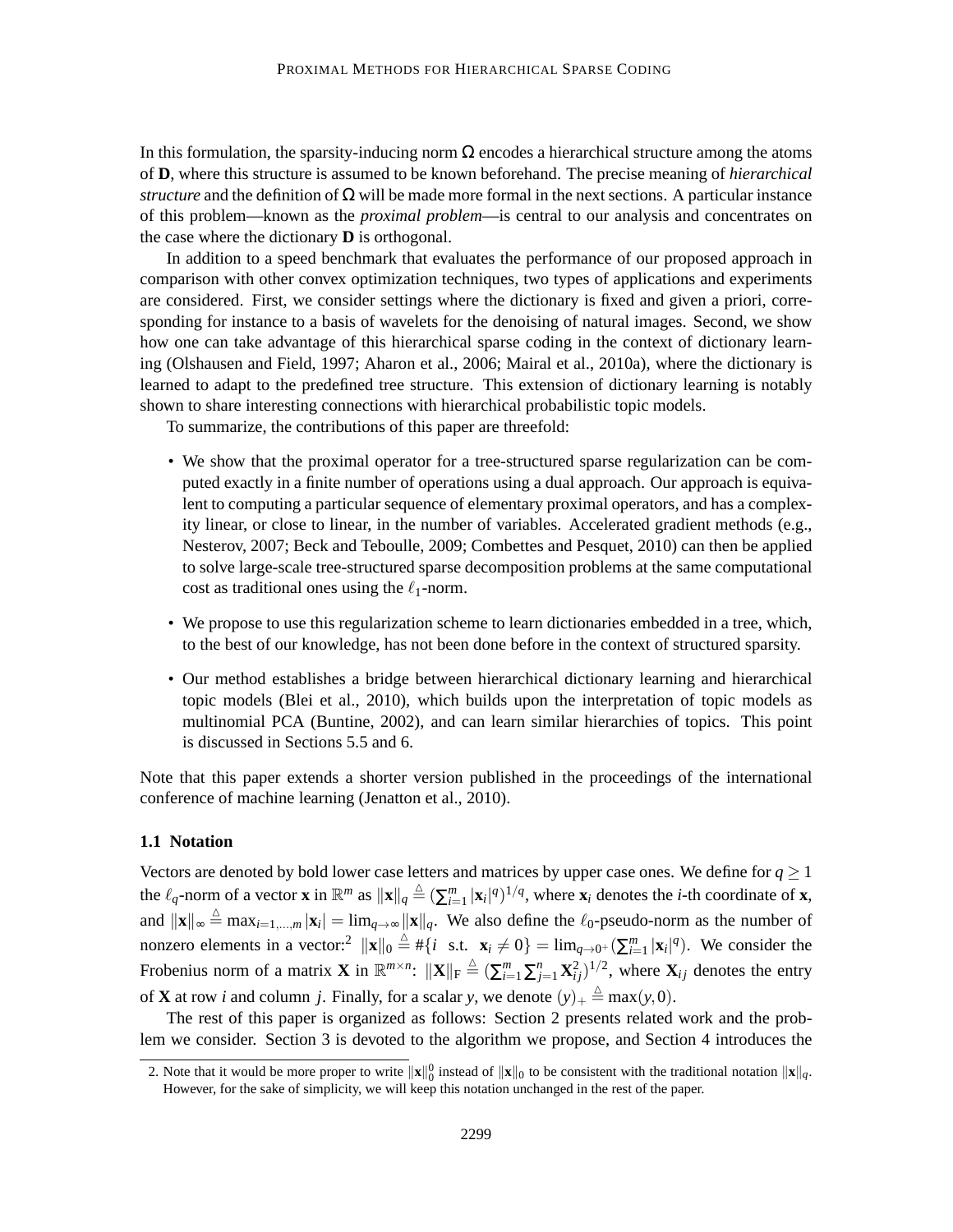dictionary learning framework and shows how it can be used with tree-structured norms. Section 5 presents several experiments demonstrating the effectiveness of our approach and Section 6 concludes the paper.

## **2. Problem Statement and Related Work**

Let us consider an input signal of dimension *m*, typically an image described by its *m* pixels, which we represent by a vector **x** in  $\mathbb{R}^m$ . In traditional sparse coding, we seek to approximate this signal by a sparse linear combination of atoms, or dictionary elements, represented here by the columns of a matrix  $\mathbf{D} \triangleq [\mathbf{d}^1, \dots, \mathbf{d}^p]$  in  $\mathbb{R}^{m \times p}$ . This can equivalently be expressed as  $\mathbf{x} \approx \mathbf{D}\alpha$  for some sparse vector  $\alpha$  in  $\mathbb{R}^p$ , that is, such that the number of nonzero coefficients  $\|\alpha\|_0$  is small compared to *p*. The vector  $\alpha$  is referred to as the code, or decomposition, of the signal **x**.



Figure 1: Example of a tree  $T$  when  $p = 6$ . With the rule we consider for the nonzero patterns, if we have  $\alpha_5 \neq 0$ , we must also have  $\alpha_k \neq 0$  for *k* in ancestors(5) = {1,3,5}.

In the rest of the paper, we focus on specific sets of nonzero coefficients—or simply, nonzero patterns—for the decomposition vector α. In particular, we assume that we are given a tree<sup>3</sup>  $\tau$ whose *p* nodes are indexed by *j* in  $\{1,\ldots,p\}$ . We want the nonzero patterns of  $\alpha$  to form a *connected and rooted subtree* of *T*; in other words, if ancestors(*j*)  $\subseteq$  {1,..., *p*} denotes the set of indices corresponding to the ancestors<sup>4</sup> of the node *j* in *T* (see Figure 1), the vector  $\alpha$  obeys the following rule

$$
\alpha_j \neq 0 \Rightarrow [\alpha_k \neq 0 \text{ for all } k \text{ in ancestors}(j)]. \tag{1}
$$

Informally, we want to exploit the structure of  $\mathcal T$  in the following sense: the decomposition of any signal **x** can involve a dictionary element **d** *<sup>j</sup> only if the ancestors of* **d** *j in the tree T are themselves part of the decomposition*.

We now review previous work that has considered the sparse approximation problem with treestructured constraints (1). Similarly to traditional sparse coding, there are basically two lines of research, that either (A) deal with nonconvex and combinatorial formulations that are in general computationally intractable and addressed with greedy algorithms, or (B) concentrate on convex relaxations solved with convex programming methods.

<sup>3.</sup> Our analysis straightforwardly extends to the case of a forest of trees; for simplicity, we consider a single tree *T* .

<sup>4.</sup> We consider that the set of ancestors of a node also contains the node itself.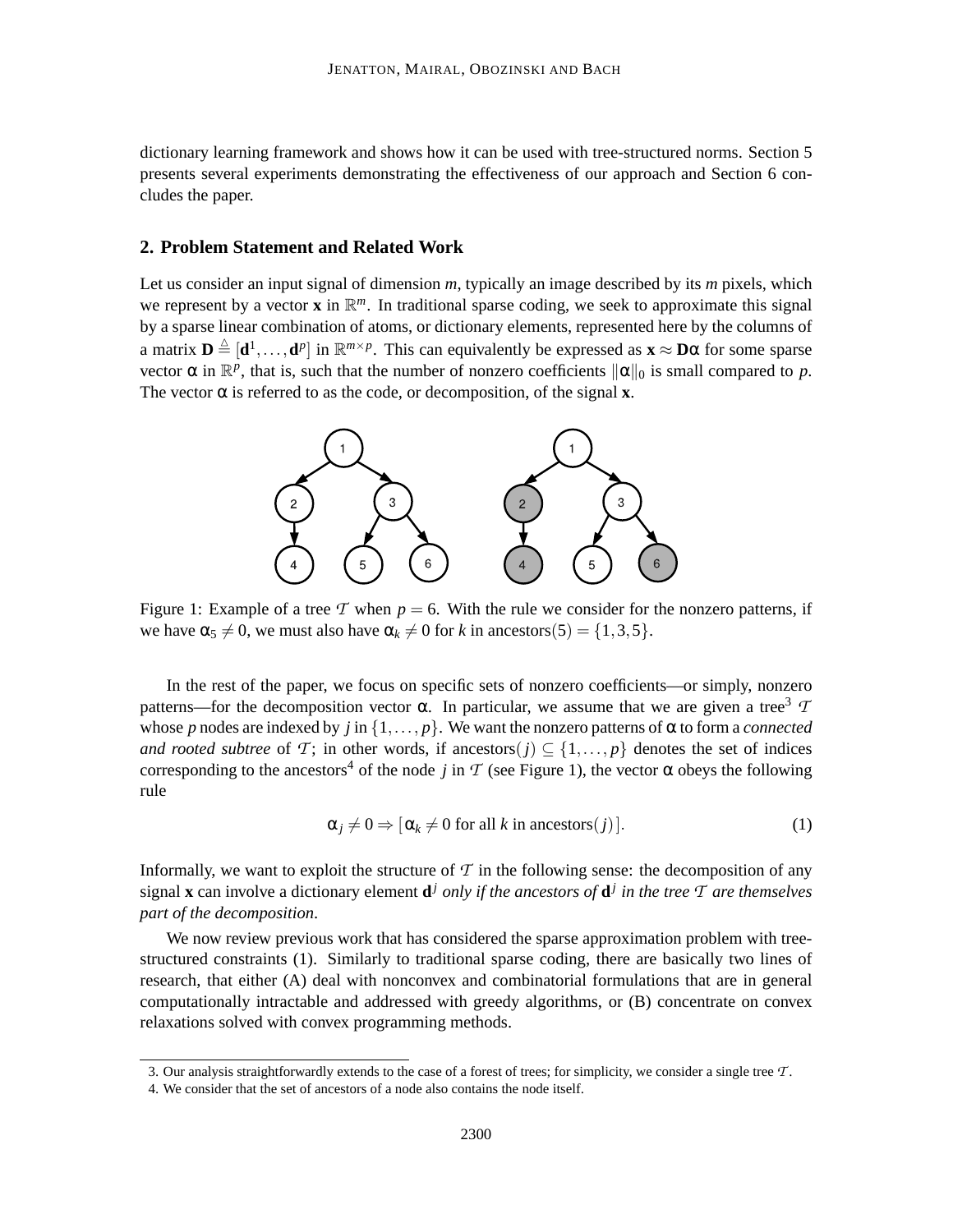## **2.1 Nonconvex Approaches**

For a given sparsity level  $s \geq 0$  (number of nonzero coefficients), the following nonconvex problem

$$
\min_{\substack{\alpha \in \mathbb{R}^p \\ \|\alpha\|_0 \le s}} \frac{1}{2} \|\mathbf{x} - \mathbf{D}\alpha\|_2^2 \quad \text{such that condition (1) is respected,} \tag{2}
$$

has been tackled by Baraniuk (1999); Baraniuk et al. (2002) in the context of wavelet approximations with a greedy procedure. A penalized version of problem (2) (that adds  $\lambda ||\alpha||_0$  to the objective function in place of the constraint  $\|\alpha\|_0 \leq s$ ) has been considered by Donoho (1997), while studying the more general problem of best approximation from dyadic partitions (see Section 6 in Donoho, 1997). Interestingly, the algorithm we introduce in Section 3 shares conceptual links with the dynamic-programming approach of Donoho (1997), which was also used by Baraniuk et al. (2010), in the sense that the same order of traversal of the tree is used in both procedures. We investigate more thoroughly the relations between our algorithm and this approach in Appendix A.

Problem (2) has been further studied for structured compressive sensing (Baraniuk et al., 2010), with a greedy algorithm that builds upon Needell and Tropp (2009). Finally, Huang et al. (2009) have proposed a formulation related to (2), with a nonconvex penalty based on an informationtheoretic criterion.

### **2.2 Convex Approach**

We now turn to a convex reformulation of the constraint (1), which is the starting point for the convex optimization tools we develop in Section 3.

#### 2.2.1 HIERARCHICAL SPARSITY-INDUCING NORMS

Condition (1) can be equivalently expressed by its contrapositive, thus leading to an intuitive way of penalizing the vector  $\alpha$  to obtain tree-structured nonzero patterns. More precisely, defining descendants(*j*)  $\subseteq$  {1,..., *p*} analogously to ancestors(*j*) for *j* in {1,..., *p*}, condition (1) amounts to saying that *if a dictionary element is not used in the decomposition, its descendants in the tree should not be used either*. Formally, this can be formulated as:

$$
\alpha_j = 0 \Rightarrow [\alpha_k = 0 \text{ for all } k \text{ in descendants}(j)]. \tag{3}
$$

From now on, we denote by  $G$  the set defined by  $G \triangleq \{ \text{descendants}(j); j \in \{1, \ldots, p\} \}$ , and refer to each member *g* of *G* as a *group* (Figure 2). To obtain a decomposition with the desired property (3), one can naturally penalize the number of groups  $g$  in  $G$  that are "involved" in the decomposition of  $x$ , that is, that record at least one nonzero coefficient of  $\alpha$ :

$$
\sum_{g \in \mathcal{G}} \delta^g, \text{ with } \delta^g \stackrel{\Delta}{=} \begin{cases} 1 & \text{if there exists } j \in g \text{ such that } \alpha_j \neq 0, \\ 0 & \text{otherwise.} \end{cases}
$$
 (4)

While this intuitive penalization is nonconvex (and not even continuous), a convex proxy has been introduced by Zhao et al. (2009). It was further considered by Bach (2008); Kim and Xing (2010); Schmidt and Murphy (2010) in several different contexts. For any vector  $\alpha \in \mathbb{R}^p$ , let us define

$$
\Omega(\alpha) \stackrel{\vartriangle}{=} \sum_{g \in \mathcal{G}} \omega_g \| \alpha_{|g} \|,
$$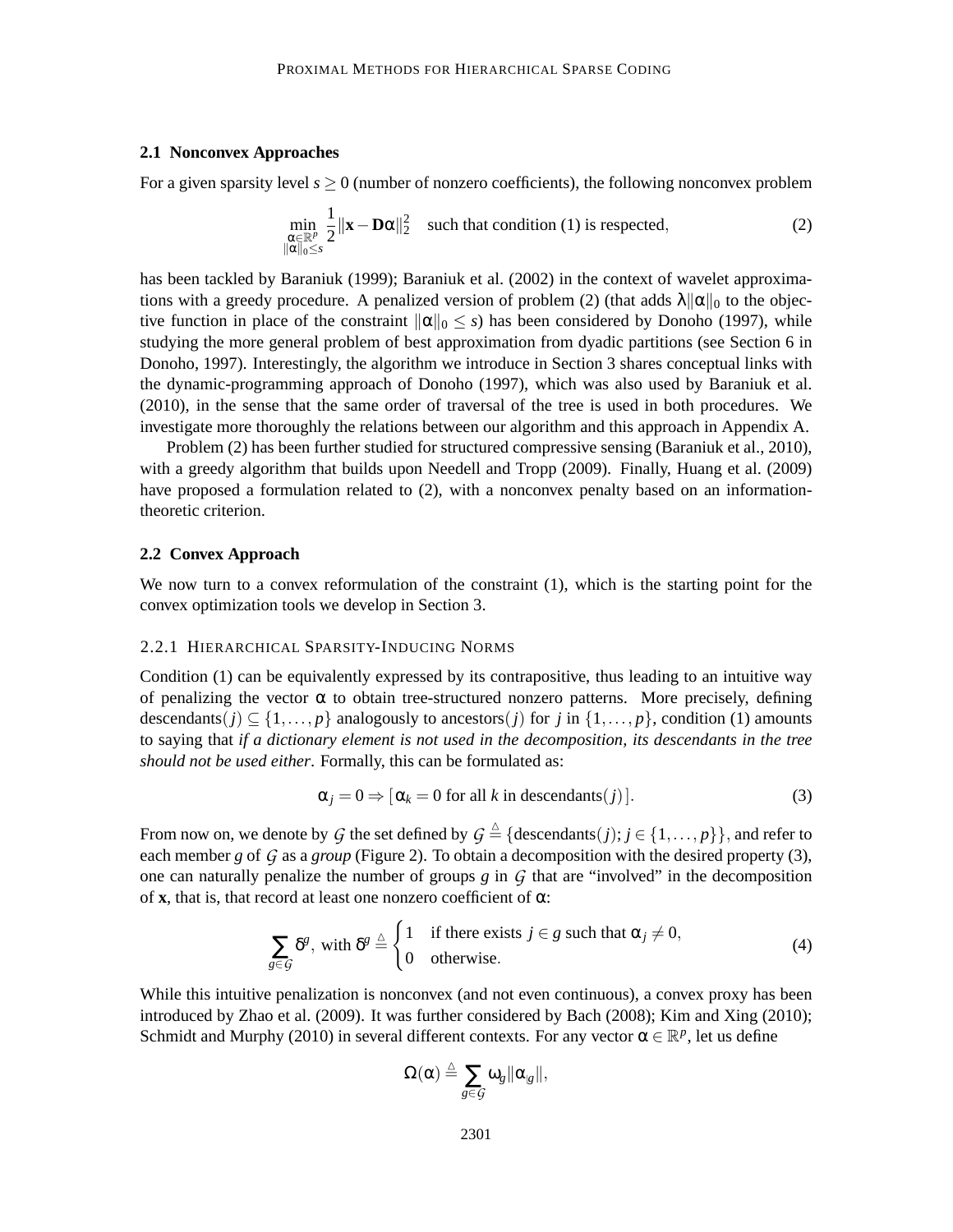where  $\alpha_{g}$  is the vector of size *p* whose coordinates are equal to those of  $\alpha$  for indices in the set *g*, and to 0 otherwise.<sup>5</sup> The notation  $\Vert . \Vert$  stands in practice either for the  $\ell_2$ - or  $\ell_{\infty}$ -norm, and  $(\omega_g)_{g \in G}$ denotes some positive weights.<sup>6</sup> As analyzed by Zhao et al. (2009) and Jenatton et al. (2009), when penalizing by  $\Omega$ , some of the vectors  $\alpha_{|g|}$  are set to zero for some  $g \in \mathcal{G}$ .<sup>7</sup> Therefore, the components of  $\alpha$  corresponding to some complete subtrees of  $\mathcal T$  are set to zero, which exactly matches condition (3), as illustrated in Figure 2.



Figure 2: Left: example of a tree-structured set of groups *G* (dashed contours in red), corresponding to a tree  $T$  with  $p = 6$  nodes represented by black circles. Right: example of a sparsity pattern induced by the tree-structured norm corresponding to  $G$ : the groups  $\{2,4\}, \{4\}$  and  $\{6\}$  are set to zero, so that the corresponding nodes (in gray) that form subtrees of  $\mathcal T$  are removed. The remaining nonzero variables  $\{1,3,5\}$  form a rooted and connected subtree of T. This sparsity pattern obeys the following equivalent rules: (i) if a node is selected, the same goes for all its ancestors. (ii) if a node is not selected, then its descendant are not selected.

Note that although we presented for simplicity this hierarchical norm in the context of a single tree with a single element at each node, it can easily be extended to the case of forests of trees, and/or trees containing arbitrary numbers of dictionary elements at each node (with nodes possibly containing no dictionary element). More broadly, this formulation can be extended with the notion of *tree-structured* groups, which we now present:

## **Definition 1 (Tree-structured set of groups.)**

*A set of groups*  $G \triangleq \{g\}_{g \in G}$  *is said to be tree-structured in*  $\{1,\ldots,p\}$ *, if*  $\bigcup_{g \in G} g = \{1,\ldots,p\}$  *and if for all g, h* ∈ *G*,  $(g \cap h \neq \emptyset)$   $\Rightarrow$   $(g \subseteq h \text{ or } h \subseteq g)$ . *For such a set of groups, there exists a (non-unique) total order relation*  $\preceq$  *such that:* 

$$
g \preceq h \Rightarrow \{ g \subseteq h \text{ or } g \cap h = \emptyset \}.
$$

Given such a tree-structured set of groups  $G$  and its associated norm  $\Omega$ , we are interested throughout the paper in the following hierarchical sparse coding problem,

$$
\min_{\alpha \in \mathbb{R}^p} f(\alpha) + \lambda \Omega(\alpha),\tag{5}
$$

<sup>5.</sup> Note the difference with the notation  $\alpha_g$ , which is often used in the literature on structured sparsity, where  $\alpha_g$  is a vector of size |*g*|.

<sup>6.</sup> For a complete definition of  $\Omega$  for any  $\ell_q$ -norm, a discussion of the choice of q, and a strategy for choosing the weights ω*g* (see Zhao et al., 2009; Kim and Xing, 2010).

<sup>7.</sup> It has been further shown by Bach (2010) that the convex envelope of the nonconvex function of Equation (4) is in fact Ω with ||.|| being the  $\ell_{\infty}$ -norm.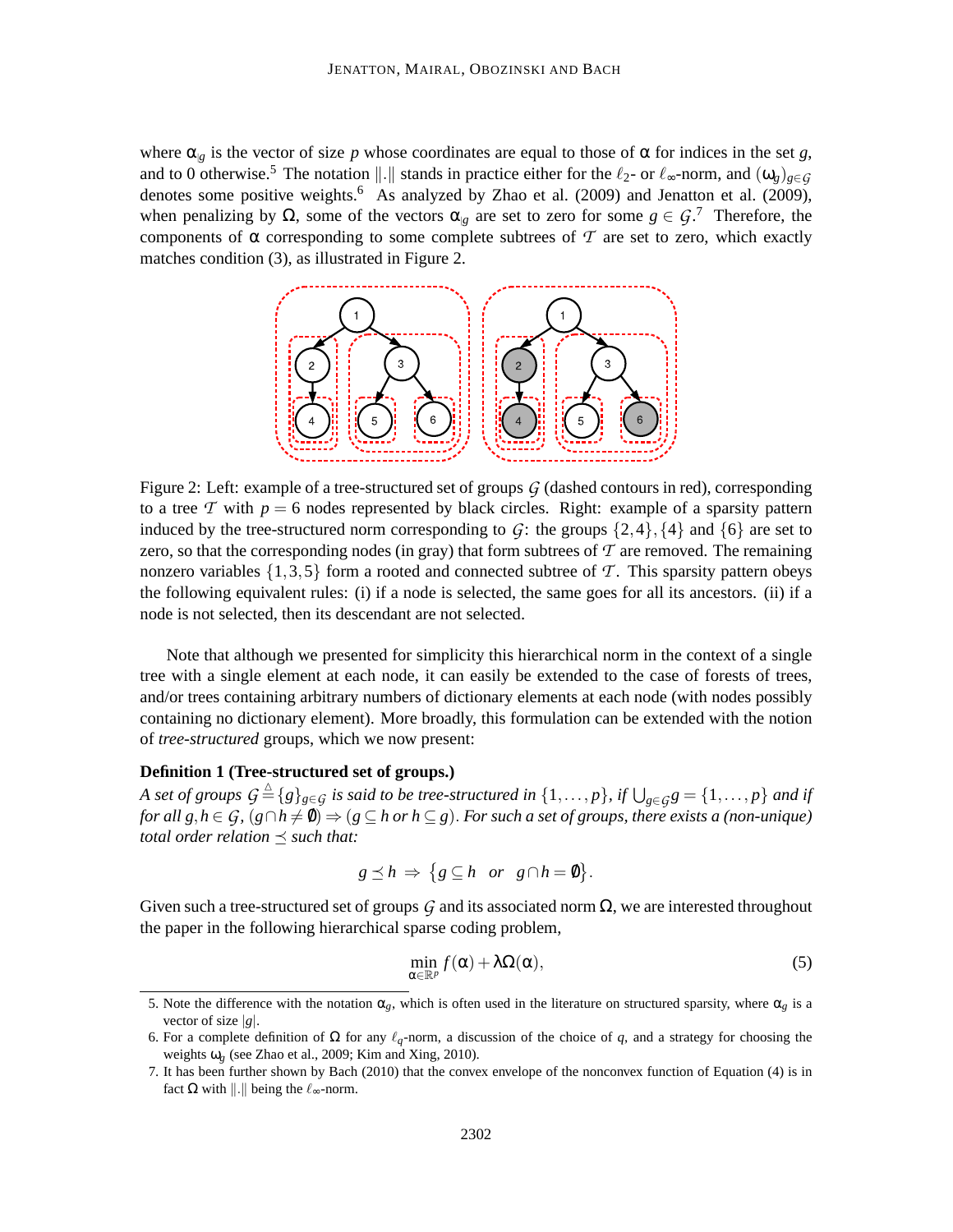where  $\Omega$  is the tree-structured norm we have previously introduced, the non-negative scalar  $\lambda$  is a regularization parameter controlling the sparsity of the solutions of (5), and *f* a smooth convex loss function (see Section 3 for more details about the smoothness assumptions on *f*). In the rest of the paper, we will mostly use the square loss  $f(\alpha) = \frac{1}{2} ||\mathbf{x} - \mathbf{D}\alpha||_2^2$ , with a dictionary **D** in  $\mathbb{R}^{m \times p}$ , but the formulation of Equation (5) extends beyond this context. In particular one can choose *f* to be the logistic loss, which is commonly used for classification problems (e.g., see Hastie et al., 2009).

Before turning to optimization methods for the hierarchical sparse coding problem, we consider a particular instance. The *sparse group Lasso* was recently considered by Sprechmann et al. (2010) and Friedman et al. (2010) as an extension of the group Lasso of Yuan and Lin (2006). To induce sparsity both groupwise and within groups, Sprechmann et al. (2010) and Friedman et al. (2010) add an  $\ell_1$  term to the regularization of the group Lasso, which given a partition *P* of  $\{1,\ldots,p\}$  in disjoint groups yields a regularized problem of the form

$$
\min_{\alpha \in \mathbb{R}^p} \frac{1}{2} \|\mathbf{x} - \mathbf{D}\alpha\|_2^2 + \lambda \sum_{g \in \mathcal{P}} \|\alpha_{g}\|_2 + \lambda' \|\alpha\|_1.
$$

Since  $\mathcal P$  is a partition, the set of groups in  $\mathcal P$  and the singletons form together a tree-structured set of groups according to definition 1 and the algorithm we will develop is therefore applicable to this problem.

## 2.2.2 OPTIMIZATION FOR HIERARCHICAL SPARSITY-INDUCING NORMS

While generic approaches like interior-point methods (Boyd and Vandenberghe, 2004) and subgradient descent schemes (Bertsekas, 1999) might be used to deal with the nonsmooth norm  $\Omega$ , several dedicated procedures have been proposed.

In Zhao et al. (2009), a boosting-like technique is used, with a path-following strategy in the specific case where  $\Vert . \Vert$  is the  $\ell_{\infty}$ -norm. Based on the variational equality

$$
\|\mathbf{u}\|_1 = \min_{\mathbf{z}\in\mathbb{R}_+^p} \frac{1}{2} \Big[\sum_{j=1}^p \frac{\mathbf{u}_j^2}{\mathbf{z}_j} + \mathbf{z}_j\Big],\tag{6}
$$

Kim and Xing (2010) follow a reweighted least-square scheme that is well adapted to the square loss function. To the best of our knowledge, a formulation of this type is however not available when  $\|\cdot\|$  is the  $\ell_{\infty}$ -norm. In addition it requires an appropriate smoothing to become provably convergent. The same approach is considered by Bach (2008), but built upon an active-set strategy. Other proposed methods consist of a projected gradient descent with approximate projections onto the ball  $\{u \in \mathbb{R}^p : \Omega(u) \le \lambda\}$  (Schmidt and Murphy, 2010), and an augmented-Lagrangian based technique (Sprechmann et al., 2010) for solving a particular case with two-level hierarchies.

While the previously listed first-order approaches are (1) loss-function dependent, and/or (2) not guaranteed to achieve optimal convergence rates, and/or (3) not able to yield sparse solutions without a somewhat arbitrary post-processing step, we propose to resort to proximal methods<sup>8</sup> that do not suffer from any of these drawbacks.

<sup>8.</sup> Note that the authors of Chen et al. (2010) have considered proximal methods for general group structure *G* when  $\|\cdot\|$  is the  $\ell_2$ -norm; due to a smoothing of the regularization term, the convergence rate they obtained is suboptimal.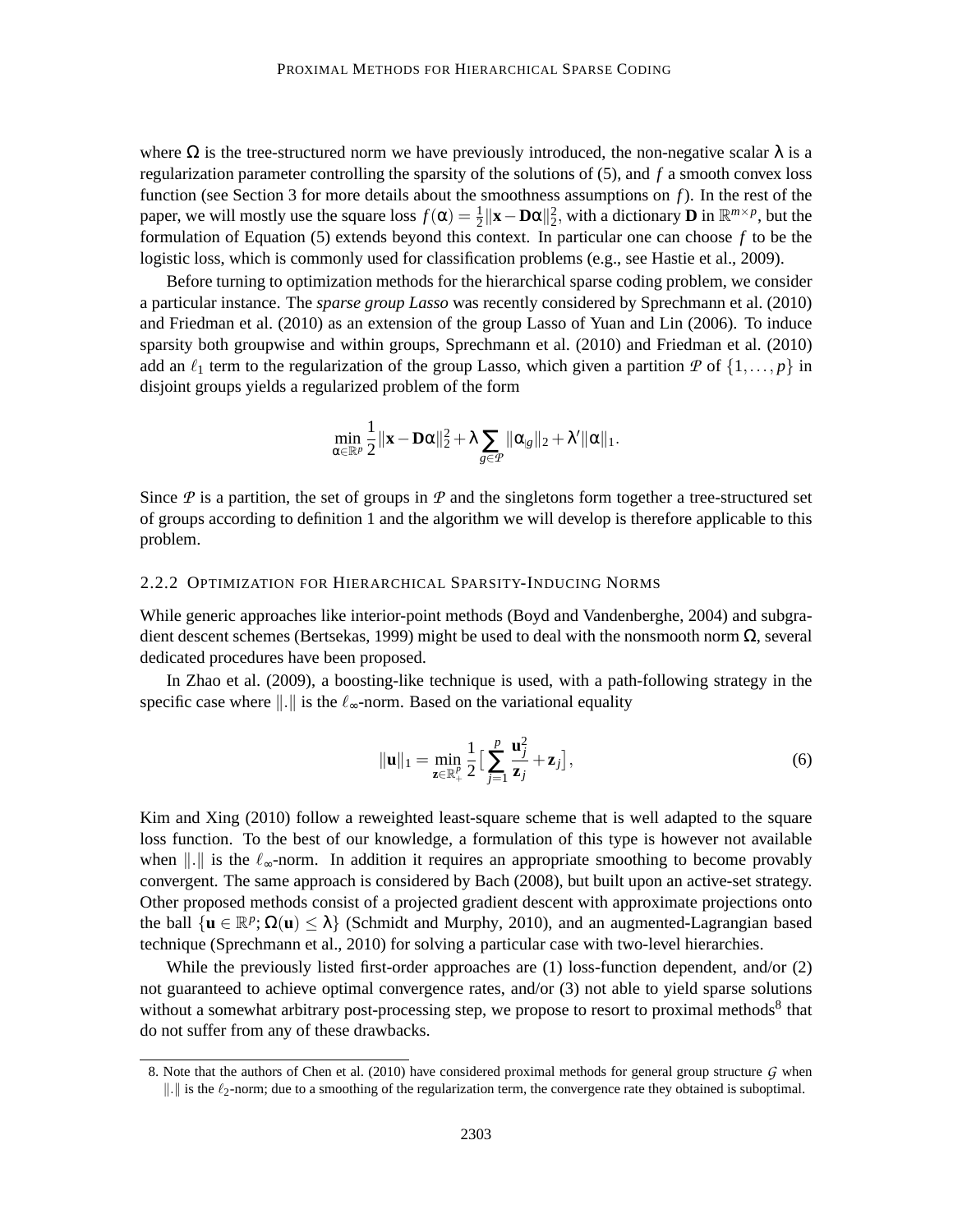## **3. Optimization**

We begin with a brief introduction to proximal methods, necessary to present our contributions. From now on, we assume that *f* is convex and continuously differentiable with Lipschitz-continuous gradient. It is worth mentioning that there exist various proximal schemes in the literature that differ in their settings (e.g., batch versus stochastic) and/or the assumptions made on *f* . For instance, the material we develop in this paper could also be applied to online/stochastic frameworks (Duchi and Singer, 2009; Hu et al., 2009; Xiao, 2010) and to possibly nonsmooth functions *f* (e.g., Duchi and Singer, 2009; Xiao, 2010; Combettes and Pesquet, 2010, and references therein). Finally, most of the technical proofs of this section are presented in Appendix B for readability.

## **3.1 Proximal Operator for the Norm** Ω

Proximal methods have drawn increasing attention in the signal processing (e.g., Becker et al., 2009; Wright et al., 2009; Combettes and Pesquet, 2010, and numerous references therein) and the machine learning communities (e.g., Bach et al., 2011, and references therein), especially because of their convergence rates (optimal for the class of first-order techniques) and their ability to deal with large nonsmooth convex problems (e.g., Nesterov, 2007; Beck and Teboulle, 2009). In a nutshell, these methods can be seen as a natural extension of gradient-based techniques when the objective function to minimize has a nonsmooth part. Proximal methods are iterative procedures. The simplest version of this class of methods linearizes at each iteration the function *f* around the current estimate  $\hat{\alpha}$ , and this estimate is updated as the (unique by strong convexity) solution of the *proximal problem*, defined as follows:

$$
\min_{\alpha \in \mathbb{R}^p} f(\hat{\alpha}) + (\alpha - \hat{\alpha})^{\top} \nabla f(\hat{\alpha}) + \lambda \Omega(\alpha) + \frac{L}{2} ||\alpha - \hat{\alpha}||_2^2.
$$

The quadratic term keeps the update in a neighborhood where *f* is close to its linear approximation, and  $L>0$  is a parameter which is an upper bound on the Lipschitz constant of  $\nabla f$ . This problem can be equivalently rewritten as:

$$
\min_{\alpha\in\mathbb{R}^p}~\frac{1}{2}\left\|\alpha-\left(\hat{\alpha}-\frac{1}{L}\nabla f(\hat{\alpha})\right)\right\|_2^2+\frac{\lambda}{L}\Omega(\alpha).
$$

Solving *efficiently* and *exactly* this problem is crucial to enjoy the fast convergence rates of proximal methods. In addition, when the nonsmooth term  $\Omega$  is not present, the previous proximal problem exactly leads to the standard gradient update rule. More generally, we define the *proximal operator*:

### **Definition 2 (Proximal Operator)**

*The proximal operator associated with our regularization term*  $\lambda \Omega$ *, which we denote by Prox*<sub>λΩ</sub>*, is the function that maps a vector*  $\mathbf{u} \in \mathbb{R}^p$  *to the unique solution of* 

$$
\min_{\mathbf{v}\in\mathbb{R}^p}\frac{1}{2}\|\mathbf{u}-\mathbf{v}\|_2^2+\lambda\Omega(\mathbf{v}).\tag{7}
$$

This operator was initially introduced by Moreau (1962) to generalize the projection operator onto a convex set. What makes proximal methods appealing for solving sparse decomposition problems is that this operator can be often computed in closed-form. For instance,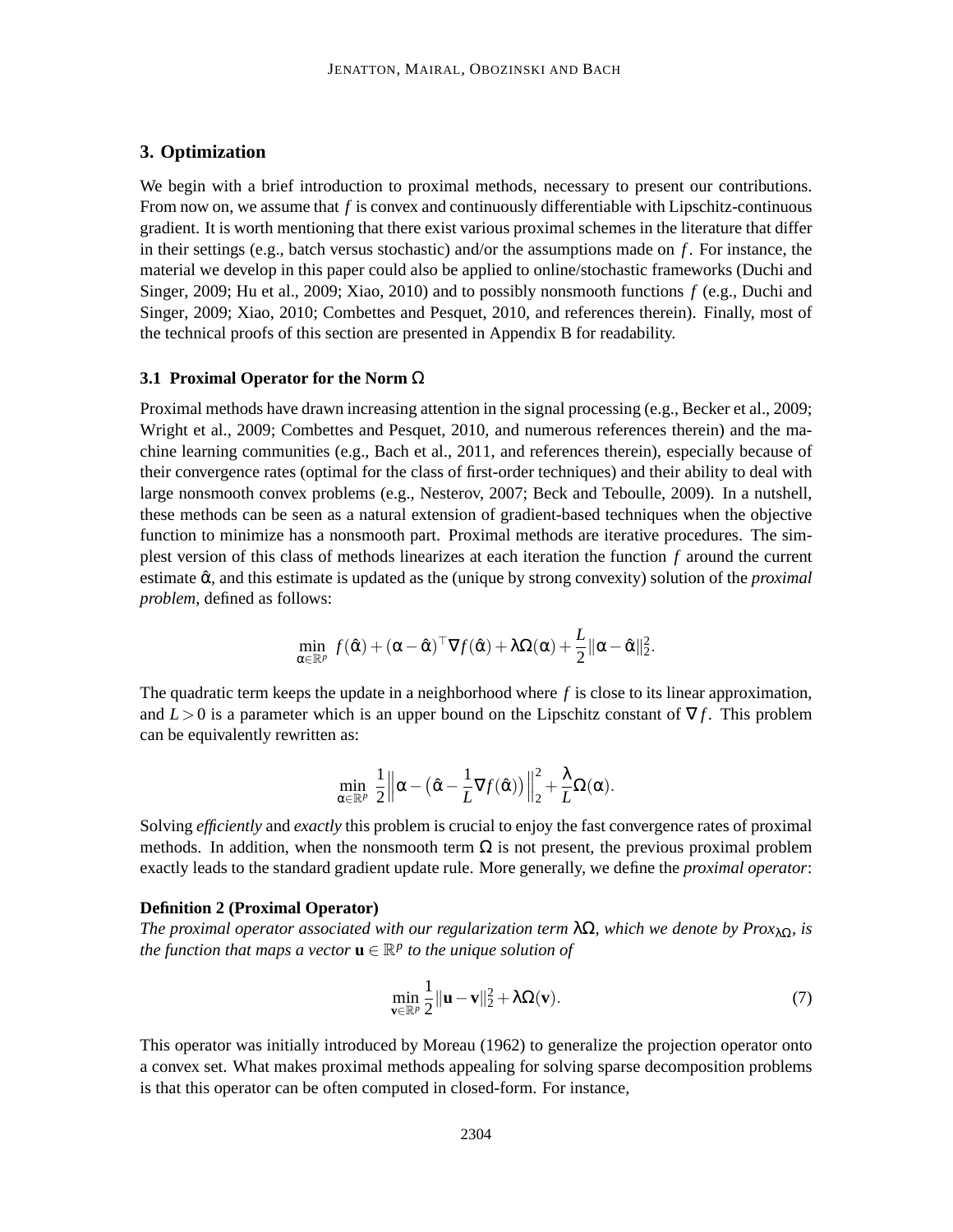• When  $\Omega$  is the  $\ell_1$ -norm—that is,  $\Omega(\mathbf{u}) = ||\mathbf{u}||_1$ , the proximal operator is the well-known elementwise soft-thresholding operator,

$$
\forall j \in \{1, ..., p\}, \ \mathbf{u}_j \mapsto \text{sign}(\mathbf{u}_j)(|\mathbf{u}_j| - \lambda)_+ = \begin{cases} 0 & \text{if } |\mathbf{u}_j| \le \lambda \\ \text{sign}(\mathbf{u}_j)(|\mathbf{u}_j| - \lambda) & \text{otherwise.} \end{cases}
$$

• When  $\Omega$  is a group-Lasso penalty with  $\ell_2$ -norms—that is,  $\Omega(\mathbf{u}) = \sum_{g \in \mathcal{G}} ||\mathbf{u}_{g}||_2$ , with  $\mathcal{G}$  being a partition of  $\{1,\ldots,p\}$ , the proximal problem is *separable* in every group, and the solution is a generalization of the soft-thresholding operator to groups of variables:

$$
\forall g \in \mathcal{G} \text{ , } \mathbf{u}_{|g} \mapsto \mathbf{u}_{|g} - \Pi_{\|.\|_2 \leq \lambda}[\mathbf{u}_{|g}] = \begin{cases} 0 & \text{if } \|\mathbf{u}_{|g}\|_2 \leq \lambda \\ \frac{\|\mathbf{u}_{|g}\|_2 - \lambda}{\|\mathbf{u}_{|g}\|_2} \mathbf{u}_{|g} & \text{otherwise,} \end{cases}
$$

where  $\Pi_{\|\cdot\|_2\leq \lambda}$  denotes the orthogonal projection onto the ball of the  $\ell_2$ -norm of radius  $\lambda$ .

• When  $\Omega$  is a group-Lasso penalty with  $\ell_{\infty}$ -norms—that is,  $\Omega(\mathbf{u}) = \sum_{g \in \mathcal{G}} ||\mathbf{u}_{g}||_{\infty}$ , the solution is also a group-thresholding operator:

$$
\forall g \in \mathcal{G}, \ \mathbf{u}_{|g} \mapsto \mathbf{u}_{|g} - \Pi_{\|.\|_1 \leq \lambda}[\mathbf{u}_{|g}],
$$

where  $\Pi_{\|\cdot\|_1\leq \lambda}$  denotes the orthogonal projection onto the  $\ell_1$ -ball of radius  $\lambda$ , which can be solved in *O*(*p*) operations (Brucker, 1984; Maculan and Galdino de Paula, 1989). Note that when  $\|\mathbf{u}_{g}\|_{1} \leq \lambda$ , we have a group-thresholding effect, with  $\mathbf{u}_{g} - \Pi_{\|\cdot\|_{1} \leq \lambda}[\mathbf{u}_{g}] = 0$ .

More generally, a classical result (see, e.g., Combettes and Pesquet, 2010; Wright et al., 2009) says that the proximal operator for a norm  $\Vert . \Vert$  can be computed as the residual of the projection of a vector onto a ball of the dual-norm denoted by  $\|\cdot\|_*$ , and defined for any vector  $\kappa$  in  $\mathbb{R}^p$  by  $\|\kappa\|_* \triangleq$  $\max_{\|\mathbf{z}\| \leq 1} \mathbf{z}^{\top} \mathbf{x}$ . This is a classical duality result for proximal operators leading to the different closed forms we have just presented. We have indeed that  $Prox_{\lambda\|\cdot\|_2} = Id - \Pi_{\|\cdot\|_2 \leq \lambda}$  and  $Prox_{\lambda\|\cdot\|_{\infty}} =$ Id –  $\Pi_{\|\cdot\|_1\leq \lambda}$ , where Id stands for the identity operator. Obtaining closed forms is, however, not possible anymore as soon as some groups in *G* overlap, which is always the case in our hierarchical setting with tree-structured groups.

## **3.2 A Dual Formulation of the Proximal Problem**

We now show that Equation (7) can be solved using a dual approach, as described in the following lemma. The result relies on conic duality (Boyd and Vandenberghe, 2004), and does not make any assumption on the choice of the norm  $\Vert . \Vert$ :

#### **Lemma 3 (Dual of the proximal problem)**

Let  $\mathbf{u} \in \mathbb{R}^p$  and let us consider the problem

$$
\max_{\xi \in \mathbb{R}^{p \times |g|}} -\frac{1}{2} \left[ \left\| \mathbf{u} - \sum_{g \in \mathcal{G}} \xi^g \right\|_2^2 - \|\mathbf{u}\|_2^2 \right]
$$
  
s.t.  $\forall g \in \mathcal{G}, \|\xi^g\|_* \le \lambda \omega_g$  and  $\xi_j^g = 0$  if  $j \notin g$ , (8)

<sup>9.</sup> It is easy to show that the dual norm of the  $\ell_2$ -norm is the  $\ell_2$ -norm itself. The dual norm of the  $\ell_\infty$  is the  $\ell_1$ -norm.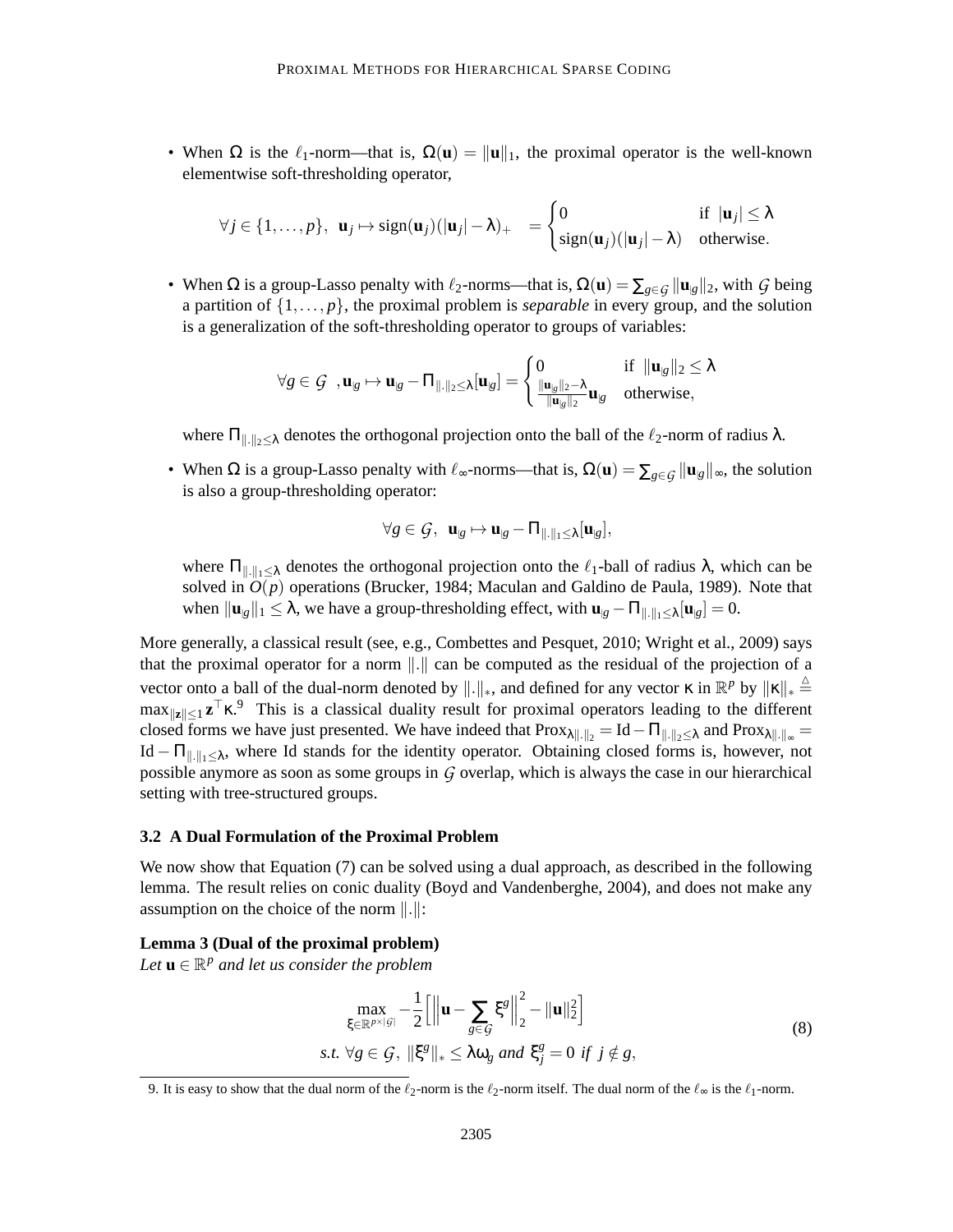$where \xi = (\xi^g)_{g \in \mathcal{G}} \text{ and } \xi^g_j$  $\frac{a}{b}$  denotes the j-th coordinate of the vector  $\xi^g$  in  $\mathbb{R}^p$ . Then, problems (7) *and (8) are dual to each other and strong duality holds. In addition, the pair of primal-dual variables* {**v**,ξ} *is optimal if and only if* ξ *is a feasible point of the optimization problem (8), and*

$$
\mathbf{v} = \mathbf{u} - \sum_{g \in \mathcal{G}} \xi^g \quad \text{and} \quad \forall g \in \mathcal{G}, \ \xi^g = \Pi_{\|.\|_\ast \leq \lambda \omega_g} (\mathbf{v}_{|g} + \xi^g), \tag{9}
$$

*where we denote by*  $\Pi_{\|\cdot\|_*\leq \lambda \omega_g}$  *the orthogonal projection onto the ball*  $\{\kappa \in \mathbb{R}^p$ ;  $\|\kappa\|_* \leq \lambda \omega_g\}$ .

Note that we focus here on specific tree-structured groups, but the previous lemma is valid regardless of the nature of *G*. The rationale of introducing such a dual formulation is to consider an equivalent problem to (7) that removes the issue of overlapping groups at the cost of a larger number of variables. In Equation (7), one is indeed looking for a vector **v** of size  $p$ , whereas one is considering a matrix  $\xi$  in  $\mathbb{R}^{p\times|G|}$  in Equation (8) with  $\sum_{g\in G}|g|$  nonzero entries, but with separable (convex) constraints for each of its columns.

This specific structure makes it possible to use block coordinate ascent (Bertsekas, 1999). Such a procedure is presented in Algorithm 1. It optimizes sequentially Equation (8) with respect to the variable  $\xi^g$ , while keeping fixed the other variables  $\xi^h$ , for  $h \neq g$ . It is easy to see from Equation (8) that such an update of a column  $\xi^g$ , for a group *g* in *G*, amounts to computing the orthogonal projection of the vector  $\mathbf{u}_{g} - \sum_{h \neq g} \xi_{g}^h$  onto the ball of radius  $\lambda \omega_g$  of the dual norm  $\|\cdot\|_*$ .

## **Algorithm 1** Block coordinate ascent in the dual

Inputs:  $\mathbf{u} \in \mathbb{R}^p$  and set of groups  $\mathcal{G}$ . Outputs: (**v**,ξ) (primal-dual solutions). Initialization:  $ξ = 0$ . **while** ( *maximum number of iterations not reached* ) **do for**  $g \in \mathcal{G}$  **do**  $\boldsymbol{\xi}^{g} \leftarrow \Pi_{\|\cdot\|_{*} \leq \lambda \omega_{g}} (\left[ \mathbf{u} - \sum_{h \neq g} \boldsymbol{\xi}^{h} \right]_{|g}).$ **end for end while**  $\mathbf{v} \leftarrow \mathbf{u} - \sum_{g \in \mathcal{G}} \xi^g$ .

## **3.3 Convergence in One Pass**

In general, Algorithm 1 is not guaranteed to solve exactly Equation (7) in a finite number of iterations. However, when  $\Vert . \Vert$  is the  $\ell_2$ - or  $\ell_{\infty}$ -norm, and provided that the groups in *G* are appropriately ordered, we now prove that only *one pass* of Algorithm 1, that is, only one iteration over all groups, is sufficient to obtain the exact solution of Equation (7). This result constitutes the main technical contribution of the paper and is the key for the efficiency of our procedure.

Before stating this result, we need to introduce a lemma showing that, given two nested groups  $g, h$  such that  $g \subseteq h \subseteq \{1, \ldots, p\}$ , if  $\xi^g$  is updated before  $\xi^h$  in Algorithm 1, then the optimality condition for  $\xi^g$  is not perturbed by the update of  $\xi^h$ .

## **Lemma 4 (Projections with nested groups)**

*Let*  $\Vert .\Vert$  *denote either the*  $\ell_2$ *- or*  $\ell_{\infty}$ *-norm, and g and h be two nested groups—that is, g*  $\subseteq$  *h*  $\subseteq$  $\{1,\ldots,p\}$ . Let **u** be a vector in  $\mathbb{R}^p$ , and let us consider the successive projections

$$
\xi^g \stackrel{\Delta}{=} \Pi_{\|.\|_\ast \leq t_g}(\mathbf{u}_{g}) \text{ and } \xi^h \stackrel{\Delta}{=} \Pi_{\|.\|_\ast \leq t_h}(\mathbf{u}_{h} - \xi^g),
$$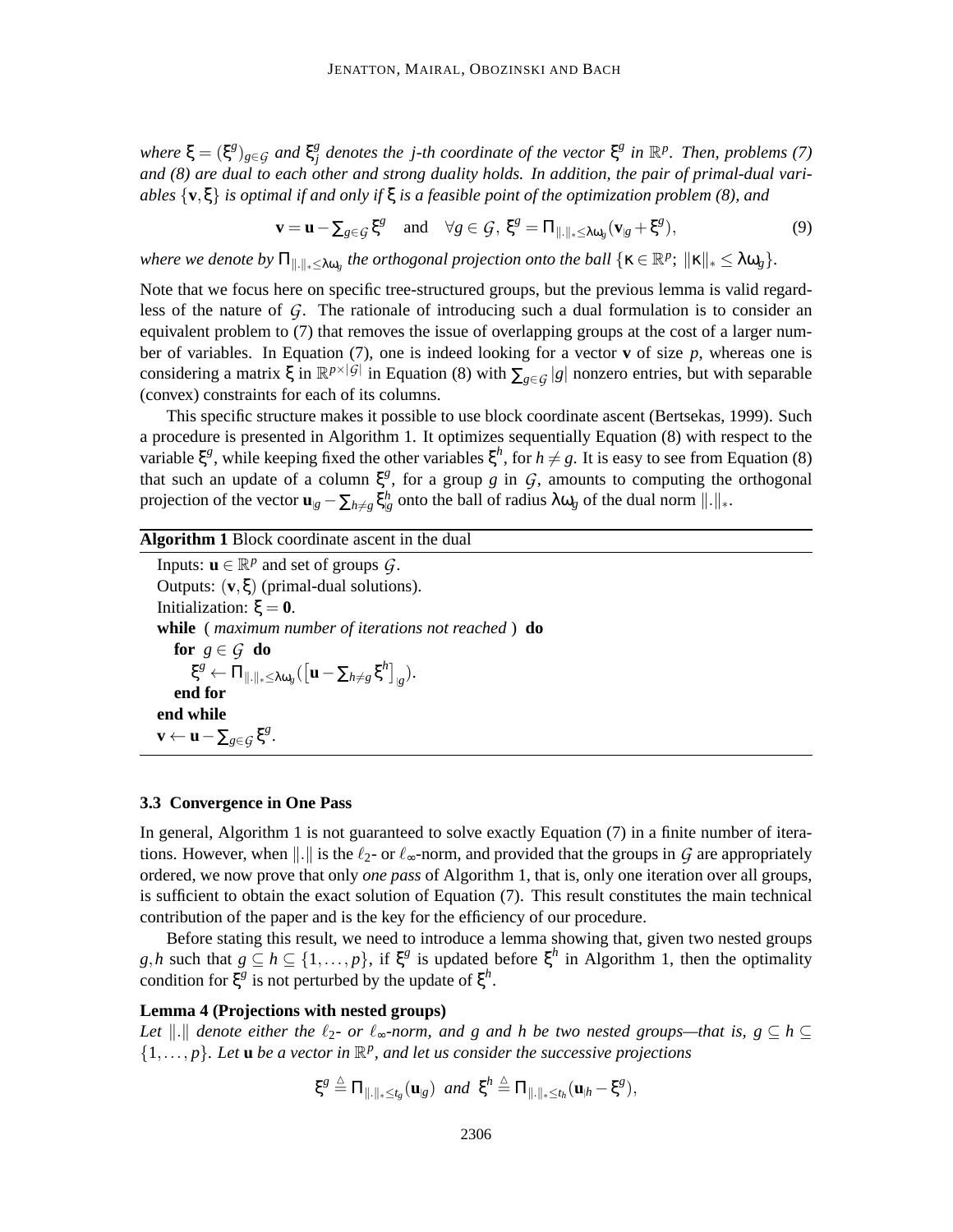*with*  $t_g$ , $t_h > 0$ . Let us introduce  $\mathbf{v} = \mathbf{u} - \xi^g - \xi^h$ . The following relationships hold

$$
\xi^g = \Pi_{\|\cdot\|_{*} \leq t_g}(\mathbf{v}_{\mathcal{B}} + \xi^g) \quad \text{and} \quad \xi^h = \Pi_{\|\cdot\|_{*} \leq t_h}(\mathbf{v}_{\mathcal{H}} + \xi^h).
$$

The previous lemma establishes the convergence in one pass of Algorithm 1 in the case where *G* only contains two nested groups  $g \subseteq h$ , provided that  $\xi^g$  is computed before  $\xi^h$ . Let us illustrate this fact more concretely. After initializing  $\xi^g$  and  $\xi^h$  to zero, Algorithm 1 first updates  $\xi^g$  with the formula  $\xi^g \leftarrow \Pi_{\|\cdot\|_* \leq \lambda \omega_g}(\mathbf{u}_{g})$ , and then performs the following update:  $\xi^h \leftarrow \Pi_{\|\cdot\|_* \leq \lambda \omega_h}(\mathbf{u}_{h} - \xi^g)$ (where we have used that  $\xi^g = \xi^g_\mu$  $\frac{g}{h}$  since  $g \subseteq h$ ). We are now in position to apply Lemma 4 which states that the primal/dual variables  $\{v, \xi^g, \xi^h\}$  satisfy the optimality conditions (9), as described in Lemma 3. In only one pass over the groups  $\{g,h\}$ , we have in fact reached a solution of the dual formulation presented in Equation (8), and in particular, the solution of the proximal problem (7).

In the following proposition, this lemma is extended to general tree-structured sets of groups *G*:

### **Proposition 5 (Convergence in one pass)**

*Suppose that the groups in G are ordered according to the total order relation*  $\preceq$  *of Definition 1, and that the norm*  $\|.\|$  *is either the*  $\ell_2$ *- or*  $\ell_{\infty}$ *-norm. Then, after initializing*  $\xi$  *to* **0***, a single pass of Algorithm 1 over G with the order*  $\preceq$  *yields the solution of the proximal problem* (7).

**Proof** The proof largely relies on Lemma 4 and proceeds by induction. By definition of Algorithm 1, the feasibility of  $\xi$  is always guaranteed. We consider the following induction hypothesis

$$
\mathcal{H}(h) \stackrel{\Delta}{=} \big\{ \forall g \leq h, \text{ it holds that } \xi^g = \Pi_{\|\cdot\|_{*} \leq \lambda \omega_g} ([\mathbf{u} - \Sigma_{g' \preceq h} \xi^{g'}]_{g} + \xi^{g}) \big\}.
$$

Since the dual variables  $\xi$  are initially equal to zero, the summation over  $g' \leq h$ ,  $g' \neq g$  is equivalent to a summation over  $g' \neq g$ . We initialize the induction with the first group in  $G$ , that, by definition of  $\preceq$ , does not contain any other group. The first step of Algorithm 1 easily shows that the induction hypothesis  $H$  is satisfied for this first group.

We now assume that  $\mathcal{H}(h)$  is true and consider the next group  $h'$ ,  $h \leq h'$ , in order to prove that *H*(*h*<sup> $\prime$ </sup>) is also satisfied. We have for each group *g*  $\subseteq$  *h*,

$$
\xi^g = \Pi_{\|\cdot\|_* \leq \lambda \omega_g}([\mathbf{u} - \Sigma_{g' \preceq h} \xi^{g'}]_{g} + \xi^g) = \Pi_{\|\cdot\|_* \leq \lambda \omega_g}([\mathbf{u} - \Sigma_{g' \preceq h} \xi^{g'} + \xi^g]_{g}).
$$

Since ξ *g*  $\zeta_{h'}^g = \xi^g$  for  $g \subseteq h'$ , we have

$$
[\mathbf{u} - \sum_{g' \preceq h} \xi^{g'}]_{h'} = [\mathbf{u} - \sum_{g' \preceq h} \xi^{g'}]_{h'} + \xi^g - \xi^g = [\mathbf{u} - \sum_{g' \preceq h} \xi^{g'} + \xi^g]_{h'} - \xi^g,
$$

and following the update rule for the group *h* ′ ,

$$
\xi^{h'} = \Pi_{\|\cdot\|_* \leq \lambda \omega_{h'}}([\mathbf{u} - \Sigma_{g' \preceq h} \xi^{g'}]_{h'}) = \Pi_{\|\cdot\|_* \leq \lambda \omega_{h'}}([\mathbf{u} - \Sigma_{g' \preceq h} \xi^{g'} + \xi^g]_{h'} - \xi^g).
$$

At this point, we can apply Lemma 4 for each group  $g \subseteq h$ , which proves that the induction hypothesis  $\mathcal{H}(h')$  is true. Let us introduce  $\mathbf{v} \triangleq \mathbf{u} - \sum_{g \in \mathcal{G}} \xi^g$ . We have shown that for all *g* in  $\mathcal{G}$ ,  $\tilde{\xi}^g = \Pi_{\|\cdot\|_* \leq \lambda \omega_g} (\mathbf{v}_{g} + \xi^g)$ . As a result, the pair  $\{\mathbf{v}, \xi\}$  satisfies the optimality conditions (9) of problem (8). Therefore, after one complete pass over  $g \in \mathcal{G}$ , the primal/dual pair  $\{v, \xi\}$  is optimal, and in particular, **v** is the solution of problem (7).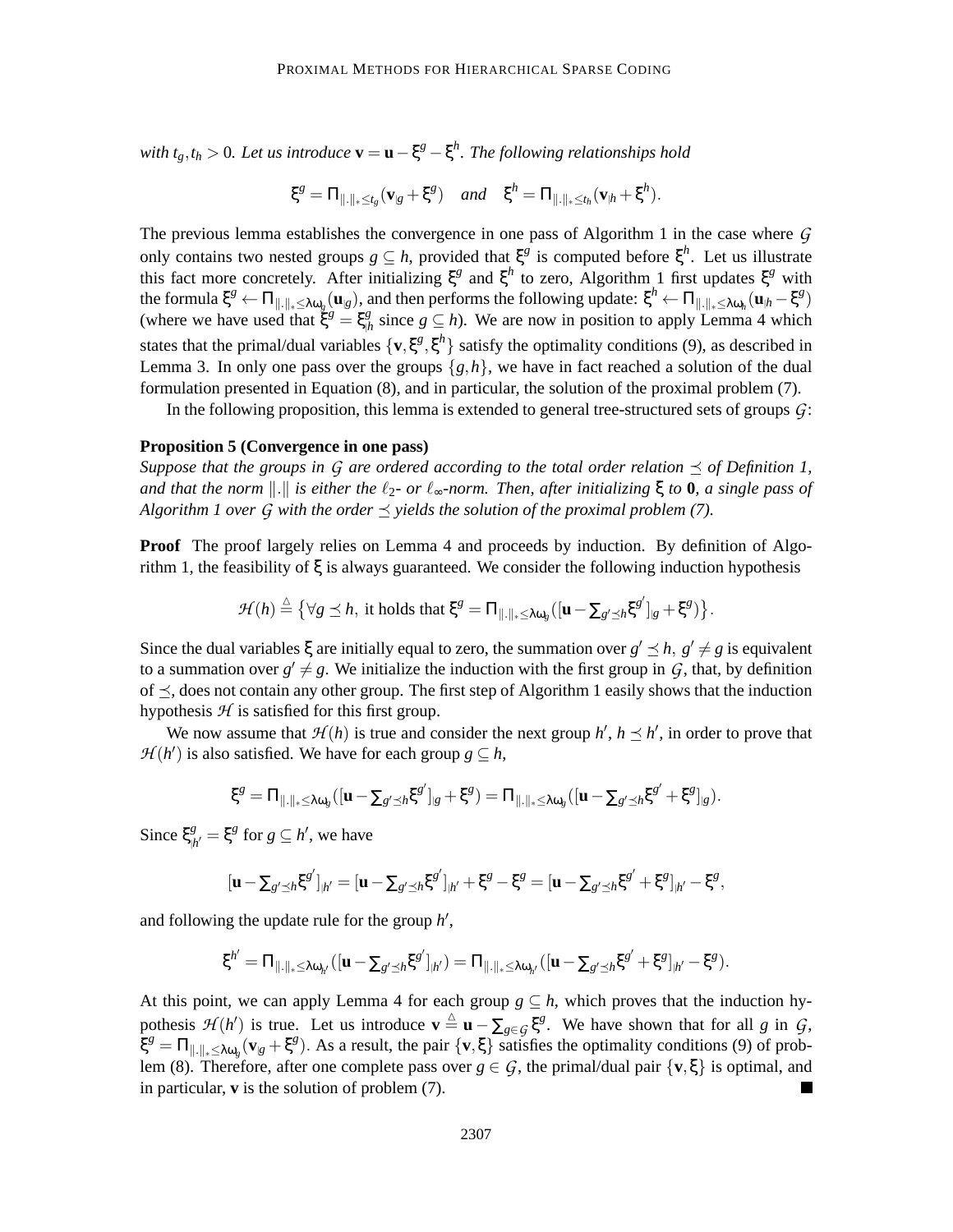Using conic duality, we have derived a dual formulation of the proximal operator, leading to Algorithm 1 which is generic and works for any norm  $\|.\|$ , as long as one is able to perform projections onto balls of the dual norm  $\|\cdot\|_*$ . We have further shown that when  $\|\cdot\|$  is the  $\ell_2$ - or the  $\ell_{\infty}$ -norm, a single pass provides the exact solution when the groups *G* are correctly ordered. We show however in Appendix C, that, perhaps surprisingly, the conclusions of Proposition 5 do not hold for general  $\ell_a$ -norms, if  $q \notin \{1,2,\infty\}$ . Next, we give another interpretation of this result.

## **3.4 Interpretation in Terms of Composition of Proximal Operators**

In Algorithm 1, since all the vectors  $\xi^g$  are initialized to **0**, when the group *g* is considered, we have by induction  $\mathbf{u} - \sum_{h \neq g} \xi^h = \mathbf{u} - \sum_{h \preceq g} \xi^h$ . Thus, to maintain at each iteration of the inner loop  $\mathbf{v} = \mathbf{u} - \sum_{h \neq g} \xi^h$  one can instead update **v** after updating  $\xi^g$  according to  $\mathbf{v} \leftarrow \mathbf{v} - \xi^g$ . Moreover, since  $\xi^g$  is no longer needed in the algorithm, and since only the entries of **v** indexed by *g* are updated, we can combine the two updates into  $\mathbf{v}_{|g} \leftarrow \mathbf{v}_{|g} - \Pi_{\|\cdot\|_{*} \leq \lambda \omega_{g}}(\mathbf{v}_{|g})$ , leading to a simplified Algorithm 2 equivalent to Algorithm 1.

**Algorithm 2** Practical Computation of the Proximal Operator for  $\ell_2$ - or  $\ell_{\infty}$ -norms.

Inputs:  $\mathbf{u} \in \mathbb{R}^p$  and an ordered tree-structured set of groups  $\mathcal{G}$ . Outputs: **v** (primal solution). Initialization:  $\mathbf{v} = \mathbf{u}$ . **for**  $g \in G$ , following the order  $\preceq$ , **do**  $\mathbf{v}_{|g} \leftarrow \mathbf{v}_{|g} - \Pi_{\|.\|_\ast \leq \lambda \omega_g}(\mathbf{v}_{|g}).$ **end for**

Actually, in light of the classical relationship between proximal operator and projection (as discussed in Section 3.1), it is easy to show that each update  $\mathbf{v}_{|g} \leftarrow \mathbf{v}_{|g} - \Pi_{\|\cdot\|_{*} \leq \lambda \omega_{g}} (\mathbf{v}_{|g})$  is equivalent to  $\mathbf{v}_{g} \leftarrow \text{Prox}_{\lambda \omega_g \| \cdot \|} [\mathbf{v}_{g}]$ . To simplify the notations, we define the proximal operator for a group *g* in  $G$  as  $\text{Prox}^g(\mathbf{u}) \triangleq \text{Prox}_{\lambda \omega_g \| \cdot \|}(\mathbf{u}_{g})$  for every vector **u** in  $\mathbb{R}^p$ .

Thus, Algorithm 2 in fact performs a sequence of  $|G|$  proximal operators, and we have shown the following corollary of Proposition 5:

## **Corollary 6 (Composition of Proximal Operators)**

*Let*  $g_1 \preccurlyeq ... \preccurlyeq g_m$  *such that*  $G = \{g_1,...,g_m\}$ *. The proximal operator Prox*<sub> $\lambda \Omega$ </sub> *associated with the norm* Ω *can be written as the composition of elementary operators:*

$$
Prox_{\lambda\Omega}=Prox^{g_m}\circ\ldots\circ Prox^{g_1}.
$$

#### **3.5 Efficient Implementation and Complexity**

Since Algorithm 2 involves  $|G|$  projections on the dual balls (respectively the  $\ell_2$ - and the  $\ell_1$ -balls for the  $\ell_2$ - and  $\ell_{\infty}$ -norms) of vectors in  $\mathbb{R}^p$ , in a first approximation, its complexity is at most  $O(p^2)$ , because each of these projections can be computed in  $O(p)$  operations (Brucker, 1984; Maculan and Galdino de Paula, 1989). But in fact, the algorithm performs one projection for each group *g* involving |*g*| variables, and the total complexity is therefore  $O(\sum_{g \in \mathcal{G}} |g|)$ . By noticing that if *g* and *h* are two groups with the same depth in the tree, then  $g \cap h = \emptyset$ , it is easy to show that the number of variables involved in all the projections is less than or equal to *d p*, where *d* is the depth of the tree: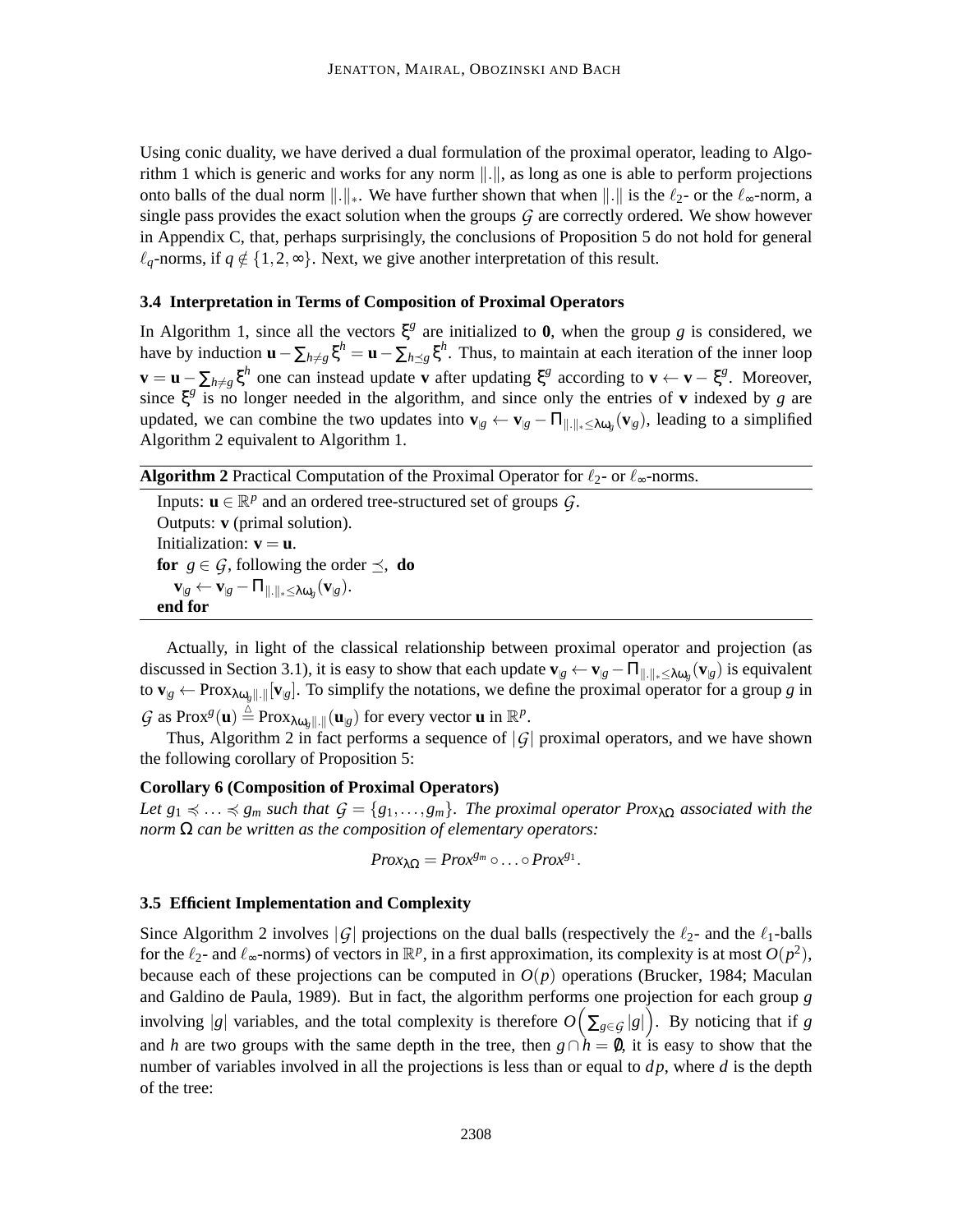**Algorithm 3** Fast computation of the Proximal operator for  $\ell_2$ -norm case.

**Require:**  $\mathbf{u} \in \mathbb{R}^p$  (input vector), set of groups  $\mathcal{G}$ ,  $(\omega_g)_{g \in \mathcal{G}}$  (positive weights), and  $g_0$  (root of the tree).

- 1: Variables:  $\rho = (\rho_g)_{g \in \mathcal{G}}$  in  $\mathbb{R}^{|\mathcal{G}|}$  (scaling factors); **v** in  $\mathbb{R}^p$  (output, primal variable).
- 2: computeSqNorm(*g*0).
- 3: recursiveScaling $(g_0,1)$ .
- 4: **Return v** (primal solution).

**Procedure** computeSqNorm(*g*)

- 1: Compute the squared norm of the group:  $\eta_g \leftarrow ||\mathbf{u}_{\text{root}(g)}||_2^2 + \sum_{h \in \text{children}(g)} \text{computeSqNorm}(h)$ .
- 2: Compute the scaling factor of the group:  $\rho_g \leftarrow \left(1 \lambda \omega_g / \sqrt{\eta_g}\right)_+$ .
- 3: **Return**  $\eta_g \rho_g^2$ .

**Procedure** recursiveScaling(*g*,*t*)

```
1: \rho_{\varrho} \leftarrow t \rho_{\varrho}.
```
- 2:  $\mathbf{v}_{\text{root}(g)} \leftarrow \rho_g \mathbf{u}_{\text{root}(g)}$ **.**
- 3: **for**  $h \in \text{children}(g)$  **do**<br>4: **recursiveScaling**
- 4: recursiveScaling(*h*,ρ*g*).

```
5: end for
```
## **Lemma 7 (Complexity of Algorithm 2)**

*Algorithm 2 gives the solution of the primal problem Equation (7) in O*(*pd*) *operations, where d is the depth of the tree.*

Lemma 7 should not suggest that the complexity is linear in  $p$ , since  $d$  could depend of  $p$  as well, and in the worst case the hierarchy is a chain, yielding  $d = p - 1$ . However, in a balanced tree,  $d = O(\log(p))$ . In practice, the structures we have considered experimentally are relatively flat, with a depth not exceeding  $d = 5$ , and the complexity is therefore almost linear.

Moreover, in the case of the  $\ell_2$ -norm, it is actually possible to propose an algorithm with complexity  $O(p)$ . Indeed, in that case each of the proximal operators Prox<sup> $g$ </sup> is a scaling operation:  $\mathbf{v}_{g} \leftarrow (1 - \lambda \omega_g / ||\mathbf{v}_{g}||_2)_{+} \mathbf{v}_{g}$ . The composition of these operators in Algorithm 1 thus corresponds to performing sequences of scaling operations. The idea behind Algorithm 3 is that the corresponding scaling factors depend only on the norms of the successive residuals of the projections and that these norms can be computed recursively in one pass through all nodes in  $O(p)$  operations; finally, computing and applying all scalings to each entry takes then again  $O(p)$  operations.

To formulate the algorithm, two new notations are used: for a group *g* in  $G$ , we denote by root(*g*) the indices of the variables that are at the root of the subtree corresponding to  $g$ , <sup>10</sup> and by children $(g)$ the set of groups that are the children of  $\text{root}(g)$  in the tree. For example, in the tree presented in Figure 2,  $\text{root}(\{3,5,6\}) = \{3\}$ ,  $\text{root}(\{1,2,3,4,5,6\}) = \{1\}$ , children( $\{3,5,6\}$ ) =  $\{\{5\},\{6\}\}$ , and children( $\{1,2,3,4,5,6\}$ )= $\{\{2,4\},\{3,5,6\}\}\$ . Note that all the groups of children(*g*) are necessarily included in *g*. The next lemma is proved in Appendix B.

#### **Lemma 8 (Correctness and complexity of Algorithm 3)**

*When*  $\Vert . \Vert$  is chosen to be the  $\ell_2$ -norm, Algorithm 3 gives the solution of the primal problem Equa*tion* (7) in  $O(p)$  *operations.* 

<sup>10.</sup> As a reminder,  $\text{root}(g)$  is not a singleton when several dictionary elements are considered per node.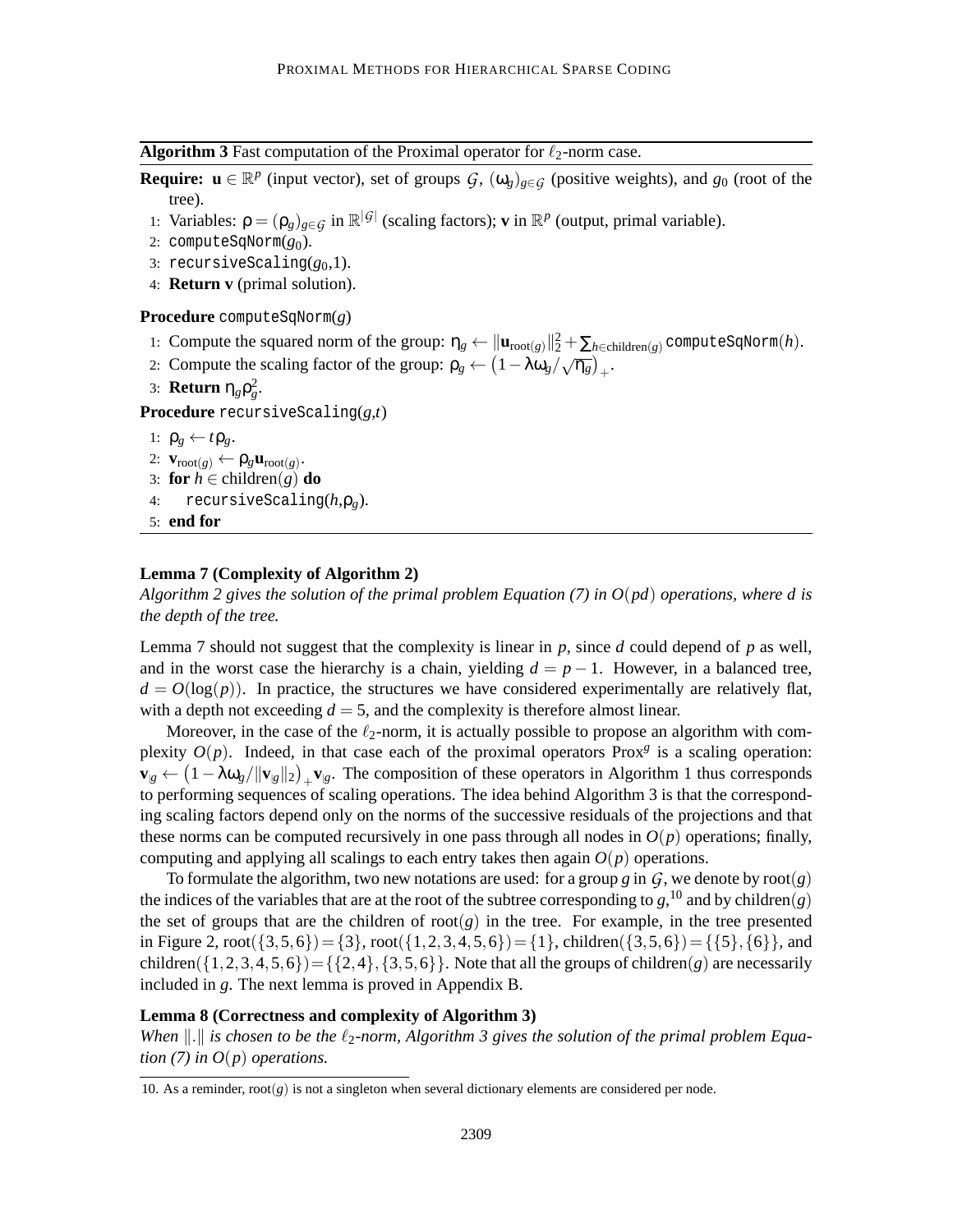So far the dictionary **D** was fixed to be for example a wavelet basis. In the next section, we apply the tools we developed for solving efficiently problem (5) to learn a dictionary **D** adapted to our hierarchical sparse coding formulation.

## **4. Application to Dictionary Learning**

We start by briefly describing dictionary learning.

## **4.1 The Dictionary Learning Framework**

Let us consider a set  $\mathbf{X} = [\mathbf{x}^1, \dots, \mathbf{x}^n]$  in  $\mathbb{R}^{m \times n}$  of *n* signals of dimension *m*. Dictionary learning is a matrix factorization problem which aims at representing these signals as linear combinations of the dictionary elements, that are the columns of a matrix  $\mathbf{D} = [\mathbf{d}^1, \dots, \mathbf{d}^p]$  in  $\mathbb{R}^{m \times p}$ . More precisely, the dictionary **D** is *learned* along with a matrix of decomposition coefficients  $\mathbf{A} = [\alpha^1, \dots, \alpha^n]$  in  $\mathbb{R}^{p \times n}$ , so that  $\mathbf{x}^i \approx \mathbf{D}\alpha^i$  for every signal  $\mathbf{x}^i$ .

While learning simultaneously **D** and **A**, one may want to encode specific prior knowledge about the problem at hand, such as, for example, the positivity of the decomposition (Lee and Seung, 1999), or the sparsity of **A** (Olshausen and Field, 1997; Aharon et al., 2006; Lee et al., 2007; Mairal et al., 2010a). This leads to penalizing or constraining (**D**,**A**) and results in the following formulation:

$$
\min_{\mathbf{D}\in\mathcal{D},\mathbf{A}\in\mathcal{A}}\frac{1}{n}\sum_{i=1}^{n}\left[\frac{1}{2}\|\mathbf{x}^{i}-\mathbf{D}\alpha^{i}\|_{2}^{2}+\lambda\Psi(\alpha^{i})\right],
$$
\n(10)

where  $A$  and  $D$  denote two convex sets and  $\Psi$  is a regularization term, usually a norm or a squared norm, whose effect is controlled by the regularization parameter  $\lambda > 0$ . Note that D is assumed to be bounded to avoid any degenerate solutions of Problem (10). For instance, the standard sparse coding formulation takes  $\Psi$  to be the  $\ell_1$ -norm,  $\mathcal D$  to be the set of matrices in  $\mathbb R^{m \times p}$  whose columns have unit  $\ell_2$ -norm, with  $\mathcal{A} = \mathbb{R}^{p \times n}$  (Olshausen and Field, 1997; Lee et al., 2007; Mairal et al., 2010a).

However, this classical setting treats each dictionary element independently from the others, and does not exploit possible relationships between them. To embed the dictionary in a tree structure, we therefore replace the  $\ell_1$ -norm by our hierarchical norm and set  $\Psi = \Omega$  in Equation (10).

A question of interest is whether hierarchical priors are more appropriate in supervised settings or in the matrix-factorization context in which we use it. It is not so common in the supervised setting to have strong prior information that allows us to organize the features in a hierarchy. On the contrary, in the case of dictionary learning, since the atoms are learned, one can argue that the dictionary elements learned will *have to* match well the hierarchical prior that is imposed by the regularization. In other words, combining structured regularization with dictionary learning has precisely the advantage that the dictionary elements will *self-organize* to match the prior.

## **4.2 Learning the Dictionary**

Optimization for dictionary learning has already been intensively studied. We choose in this paper a typical alternating scheme, which optimizes in turn **D** and  $A = [\alpha^1, \dots, \alpha^n]$  while keeping the other variable fixed (Aharon et al., 2006; Lee et al., 2007; Mairal et al., 2010a).<sup>11</sup> Of course, the convex optimization tools we develop in this paper do not change the intrinsic non-convex nature of the

<sup>11.</sup> Note that although we use this classical scheme for simplicity, it would also be possible to use the stochastic approach proposed by Mairal et al. (2010a).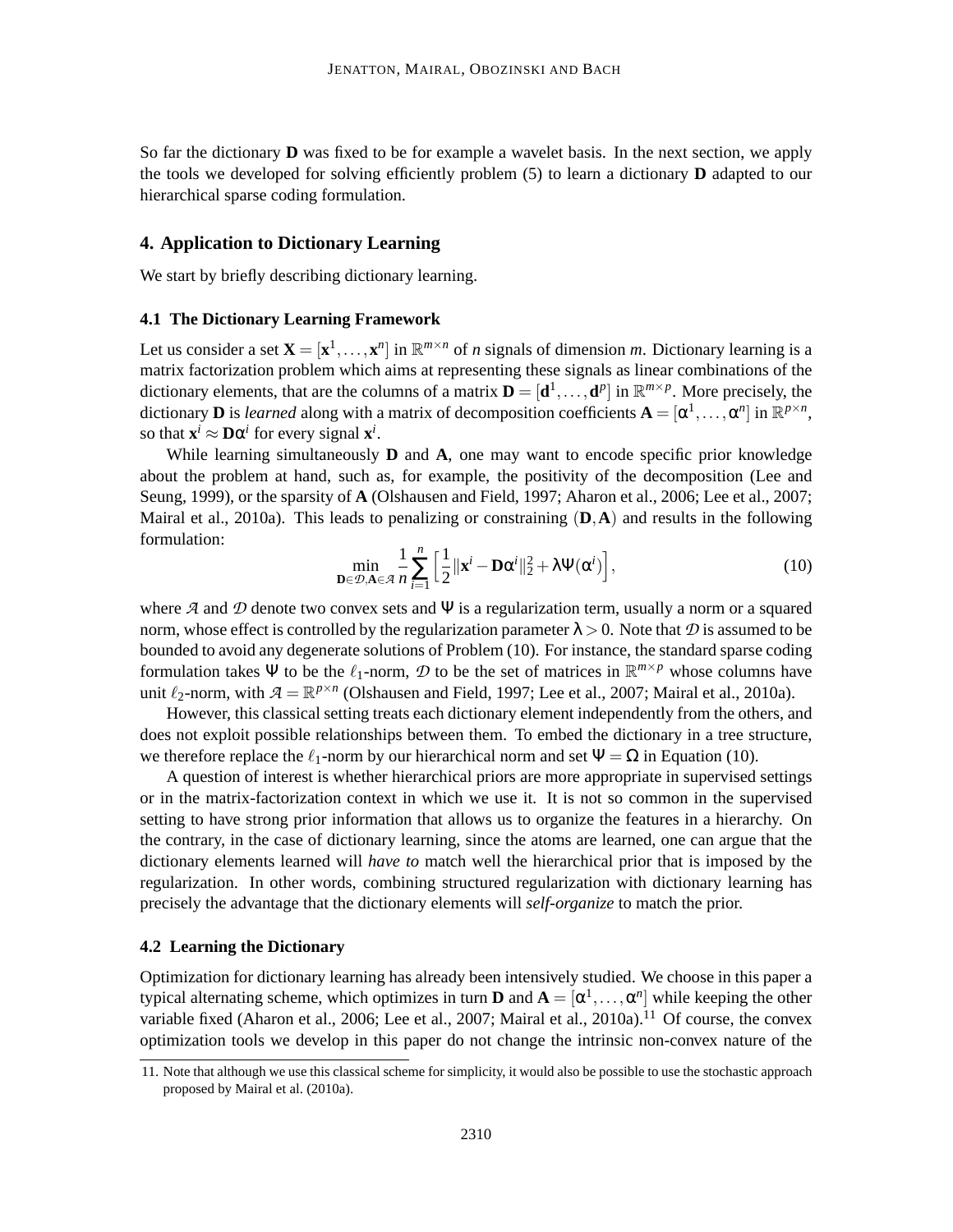dictionary learning problem. However, they solve the underlying convex subproblems efficiently, which is crucial to yield good results in practice. In the next section, we report good performance on some applied problems, and we show empirically that our algorithm is stable and does not seem to get trapped in bad local minima. The main difficulty of our problem lies in the optimization of the vectors  $\alpha^i$ , *i* in  $\{1,\ldots,n\}$ , for the dictionary **D** kept fixed. Because of  $\Omega$ , the corresponding convex subproblem is nonsmooth and has to be solved for each of the *n* signals considered. The optimization of the dictionary **D** (for **A** fixed), which we discuss first, is in general easier.

## 4.2.1 UPDATING THE DICTIONARY **D**

We follow the matrix-inversion free procedure of Mairal et al. (2010a) to update the dictionary. This method consists in iterating block-coordinate descent over the columns of **D**. Specifically, we assume that the domain set *D* has the form

$$
\mathcal{D}_{\mu} \stackrel{\Delta}{=} \{ \mathbf{D} \in \mathbb{R}^{m \times p}, \, \mu \| \mathbf{d}^{j} \|_{1} + (1 - \mu) \| \mathbf{d}^{j} \|_{2}^{2} \le 1, \text{ for all } j \in \{1, \dots, p\} \},
$$
\n(11)

or  $\mathcal{D}_{\mu}^{\dagger} \triangleq \mathcal{D}_{\mu} \cap \mathbb{R}_{+}^{m \times p}$ , with  $\mu \in [0,1]$ . The choice for these particular domain sets is motivated by the experiments of Section 5. For natural image patches, the dictionary elements are usually constrained to be in the unit  $\ell_2$ -norm ball (i.e.,  $\mathcal{D} = \mathcal{D}_0$ ), while for topic modeling, the dictionary elements are distributions of words and therefore belong to the simplex (i.e.,  $\mathcal{D} = \mathcal{D}_1^+$ ). The update of each dictionary element amounts to performing a Euclidean projection, which can be computed efficiently (Mairal et al., 2010a). Concerning the stopping criterion, we follow the strategy from the same authors and go over the columns of **D** only a few times, typically 5 times in our experiments. Although we have not explored locality constraints on the dictionary elements, these have been shown to be particularly relevant to some applications such as patch-based image classification (Yu et al., 2009). Combining tree structure and locality constraints is an interesting future research.

## 4.2.2 UPDATING THE VECTORS  $\alpha^i$

The procedure for updating the columns of **A** is based on the results derived in Section 3.3. Furthermore, positivity constraints can be added on the domain of **A**, by noticing that for our norm  $\Omega$  and any vector  $\mathbf u$  in  $\mathbb R^p$ , adding these constraints when computing the proximal operator is equivalent to solving min<sub>v∈R</sub><sup>*p*</sup>  $\frac{1}{2}$  $\frac{1}{2}$ ||[**u**]<sub>+</sub> − **v**|| $\frac{2}{2}$  +  $\lambda \Omega$ (**v**). This equivalence is proved in Appendix B.6. We will indeed use positive decompositions to model text corpora in Section 5. Note that by constraining the decompositions  $\alpha^i$  to be nonnegative, some entries  $\alpha^i_j$  may be set to zero in addition to those already zeroed out by the norm  $\Omega$ . As a result, the sparsity patterns obtained in this way might not satisfy the tree-structured condition (1) anymore.

## **5. Experiments**

We next turn to the experimental validation of our hierarchical sparse coding.

#### **5.1 Implementation Details**

In Section 3.3, we have shown that the proximal operator associated to  $\Omega$  can be computed exactly and efficiently. The problem is therefore amenable to fast proximal algorithms that are well suited to nonsmooth convex optimization. Specifically, we tried the accelerated scheme from both Nesterov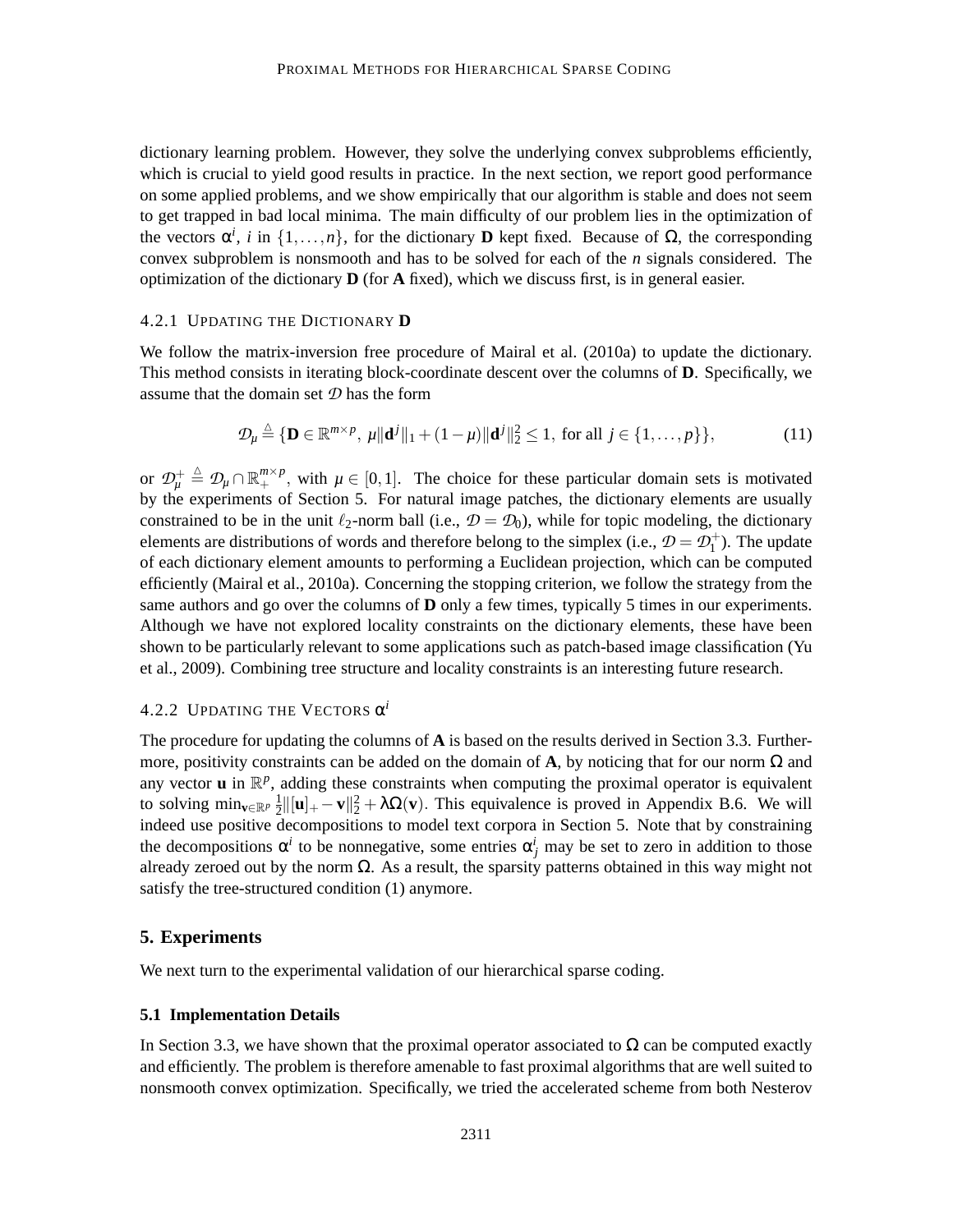(2007) and Beck and Teboulle (2009), and finally opted for the latter since, for a comparable level of precision, fewer calls of the proximal operator are required. The basic proximal scheme presented in Section 3.1 is formalized by Beck and Teboulle (2009) as an algorithm called ISTA; the same authors propose moreover an accelerated variant, FISTA, which is a similar procedure, except that the operator is not directly applied on the current estimate, but on an auxiliary sequence of points that are linear combinations of past estimates. This latter algorithm has an optimal convergence rate in the class of first-order techniques, and also allows for warm restarts, which is crucial in the alternating scheme of dictionary learning.<sup>12</sup>

Finally, we monitor the convergence of the algorithm by checking the relative decrease in the cost function.<sup>13</sup> Unless otherwise specified, all the algorithms used in the following experiments are implemented in C/C++, with a Matlab interface. Our implementation is freely available at http://www.di.ens.fr/willow/SPAMS/.

#### **5.2 Speed Benchmark**

To begin with, we conduct speed comparisons between our approach and other convex programming methods, in the setting where  $\Omega$  is chosen to be a linear combination of  $\ell_2$ -norms. The algorithms that take part in the following benchmark are:

• Proximal methods, with ISTA and the accelerated FISTA methods (Beck and Teboulle, 2009).

• A reweighted-least-square scheme ( $\text{Re-}\ell_2$ ), as described by Jenatton et al. (2009); Kim and Xing  $(2010)$ . This approach is adapted to the square loss, since closed-form updates can be used.<sup>14</sup>

• Subgradient descent, whose step size is taken to be equal either to  $a/(k + b)$  or  $a/(\sqrt{k} + b)$  (respectively referred to as SG and  $SG<sub>sort</sub>$ , where *k* is the iteration number, and  $(a, b)$  are the best<sup>15</sup> parameters selected on the logarithmic grid  $(a,b) \in \{10^{-4},...,10^{3}\} \times \{10^{-2},...,10^{5}\}.$ 

• A commercial software (Mosek, available at http://www.mosek.com/) for second-order cone programming (SOCP).

Moreover, the experiments we carry out cover various settings, with notably different sparsity regimes, that is, low, medium and high, respectively corresponding to about 50%,10% and 1% of the total number of dictionary elements. Eventually, all reported results are obtained on a single core of a 3.07Ghz CPU with 8GB of memory.

## 5.2.1 HIERARCHICAL DICTIONARY OF NATURAL IMAGE PATCHES

In this first benchmark, we consider a least-squares regression problem regularized by  $\Omega$  that arises in the context of denoising of natural image patches, as further exposed in Section 5.4. In particular, based on a hierarchical dictionary, we seek to reconstruct noisy  $16 \times 16$ -patches. The dictionary we use is represented on Figure 7. Although the problem involves a small number of variables, that is,  $p = 151$  dictionary elements, it has to be solved repeatedly for tens of thousands of patches, at moderate precision. It is therefore crucial to be able to solve this problem quickly and efficiently.

<sup>12.</sup> Unless otherwise specified, the initial stepsize in ISTA/FISTA is chosen as the maximum eigenvalue of the sampling covariance matrix divided by 100, while the growth factor in the line search is set to 1.5.

<sup>13.</sup> We are currently investigating algorithms for computing duality gaps based on network flow optimization tools (Mairal et al., 2010b).

<sup>14.</sup> The computation of the updates related to the variational formulation (6) also benefits from the hierarchical structure of  $G$ , and can be performed in  $O(p)$  operations.

<sup>15. &</sup>quot;The best step size" is understood as being the step size leading to the smallest cost function after 500 iterations.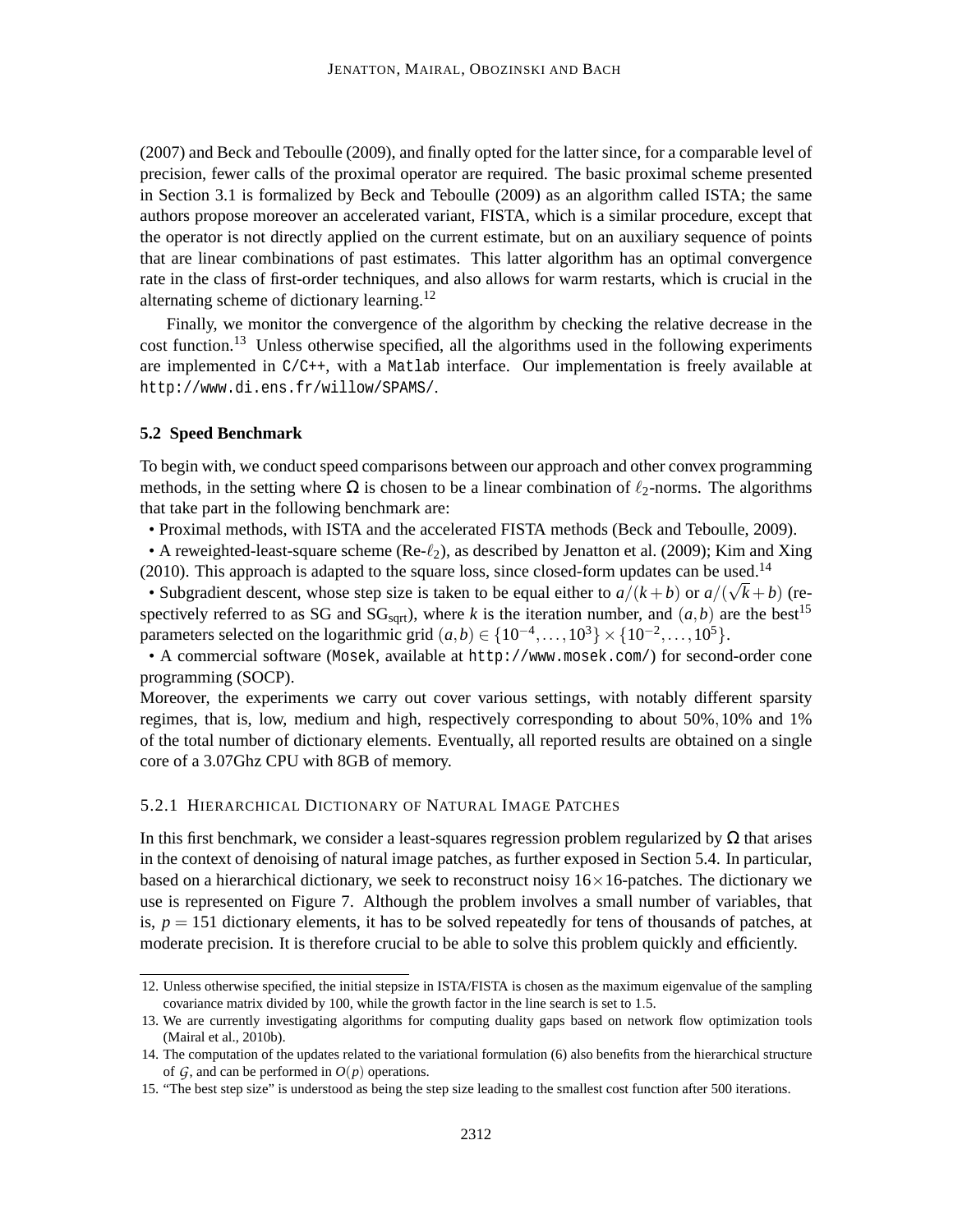

Figure 3: Benchmark for solving a least-squares regression problem regularized by the hierarchical norm Ω. The experiment is small scale,  $m = 256$ ,  $p = 151$ , and shows the performances of six optimization methods (see main text for details) for three levels of regularization. The curves represent the relative value of the objective to the optimal value as a function of the computational time in second on a  $\log_{10} / \log_{10}$  scale. All reported results are obtained by averaging 5 runs.

We can draw several conclusions from the results of the simulations reported in Figure 3. First, we observe that in most cases, the accelerated proximal scheme performs better than the other approaches. In addition, unlike FISTA, ISTA seems to suffer in non-sparse scenarios. In the least sparse setting, the reweighted- $\ell_2$  scheme is the only method that competes with FISTA. It is however not able to yield truly sparse solutions, and would therefore need a subsequent (somewhat arbitrary) thresholding operation. As expected, the generic techniques such as SG and SOCP do not compete with dedicated algorithms.



Figure 4: Benchmark for solving a large-scale multi-class classification problem for four optimization methods (see details about the data sets and the methods in the main text). Three levels of regularization are considered. The curves represent the relative value of the objective to the optimal value as a function of the computational time in second on a  $\log_{10}/\log_{10}$  scale. In the highly regularized setting, tuning the step-size for the subgradient turned out to be difficult, which explains the behavior of SG in the first iterations.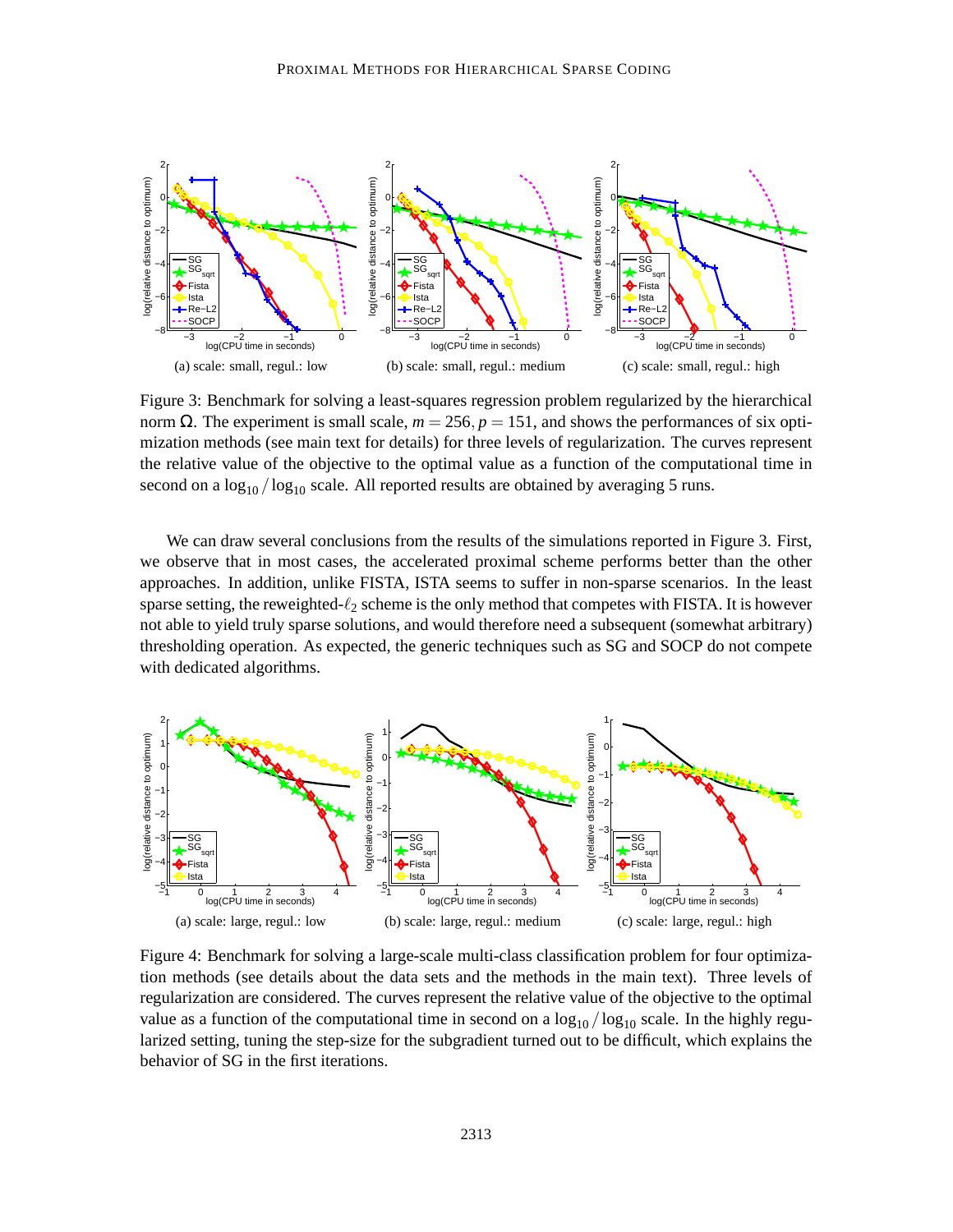## 5.2.2 MULTI-CLASS CLASSIFICATION OF CANCER DIAGNOSIS

The second benchmark explores a different supervised learning setting, where *f* is no longer the square loss function. The goal is to demonstrate that our optimization tools apply in various scenarios, beyond traditional sparse approximation problems. To this end, we consider a gene expression data set<sup>16</sup> in the context of cancer diagnosis. More precisely, we focus on a multi-class classification problem where the number *m* of samples to be classified is small compared to the number *p* of gene expressions that characterize these samples. Each atom thus corresponds to a gene expression across the *m* samples, whose class labels are recorded in the vector **x** in  $\mathbb{R}^m$ .

The data set contains  $m = 308$  samples,  $p = 30017$  variables and 26 classes. In addition, the data exhibit highly-correlated dictionary elements. Inspired by Kim and Xing (2010), we build the tree-structured set of groups *G* using Ward's hierarchical clustering (Johnson, 1967) on the gene expressions. The norm  $Ω$  built in this way aims at capturing the hierarchical structure of gene expression networks (Kim and Xing, 2010).

Instead of the square loss function, we consider the multinomial logistic loss function that is better suited to deal with multi-class classification problems (see, e.g., Hastie et al., 2009). As a direct consequence, algorithms whose applicability crucially depends on the choice of the loss function *f* are removed from the benchmark. This is the case with reweighted- $\ell_2$  schemes that do not have closed-form updates anymore. Importantly, the choice of the multinomial logistic loss function leads to an optimization problem over a matrix with dimensions *p* times the number of classes (i.e., a total of  $30017 \times 26 \approx 780000$  variables). Also, due to scalability issues, generic interior point solvers could not be considered here.

The results in Figure 4 highlight that the accelerated proximal scheme performs overall better that the two other methods. Again, it is important to note that both proximal algorithms yield sparse solutions, which is not the case for SG.

#### **5.3 Denoising with Tree-Structured Wavelets**

We demonstrate in this section how a tree-structured sparse regularization can improve classical wavelet representation, and how our method can be used to efficiently solve the corresponding largescale optimization problems. We consider two wavelet orthonormal bases, Haar and Daubechies3 (see Mallat, 1999), and choose a classical quad-tree structure on the coefficients, which has notably proven to be useful for image compression problems (Baraniuk, 1999). This experiment follows the approach of Zhao et al. (2009) who used the same tree-structured regularization in the case of small one-dimensional signals, and the approach of Baraniuk et al. (2010) and Huang et al. (2009) images where images were reconstructed from compressed sensing measurements with a hierarchical nonconvex penalty.

We compare the performance for image denoising of both nonconvex and convex approaches. Specifically, we consider the following formulation

$$
\min_{\alpha \in \mathbb{R}^m} \frac{1}{2} ||\mathbf{x} - \mathbf{D}\alpha||_2^2 + \lambda \psi(\alpha) = \min_{\alpha \in \mathbb{R}^m} \frac{1}{2} ||\mathbf{D}^\top \mathbf{x} - \alpha||_2^2 + \lambda \psi(\alpha),
$$

where **D** is one of the orthonormal wavelet basis mentioned above, **x** is the input noisy image, **D**α is the estimate of the denoised image, and  $\psi$  is a sparsity-inducing regularization. Note that in this case,  $m = p$ . We first consider classical settings where  $\psi$  is either the  $\ell_1$ -norm— this leads to the

<sup>16.</sup> The data set we use is *14 Tumors*, which is freely available at http://www.gems-system.org/.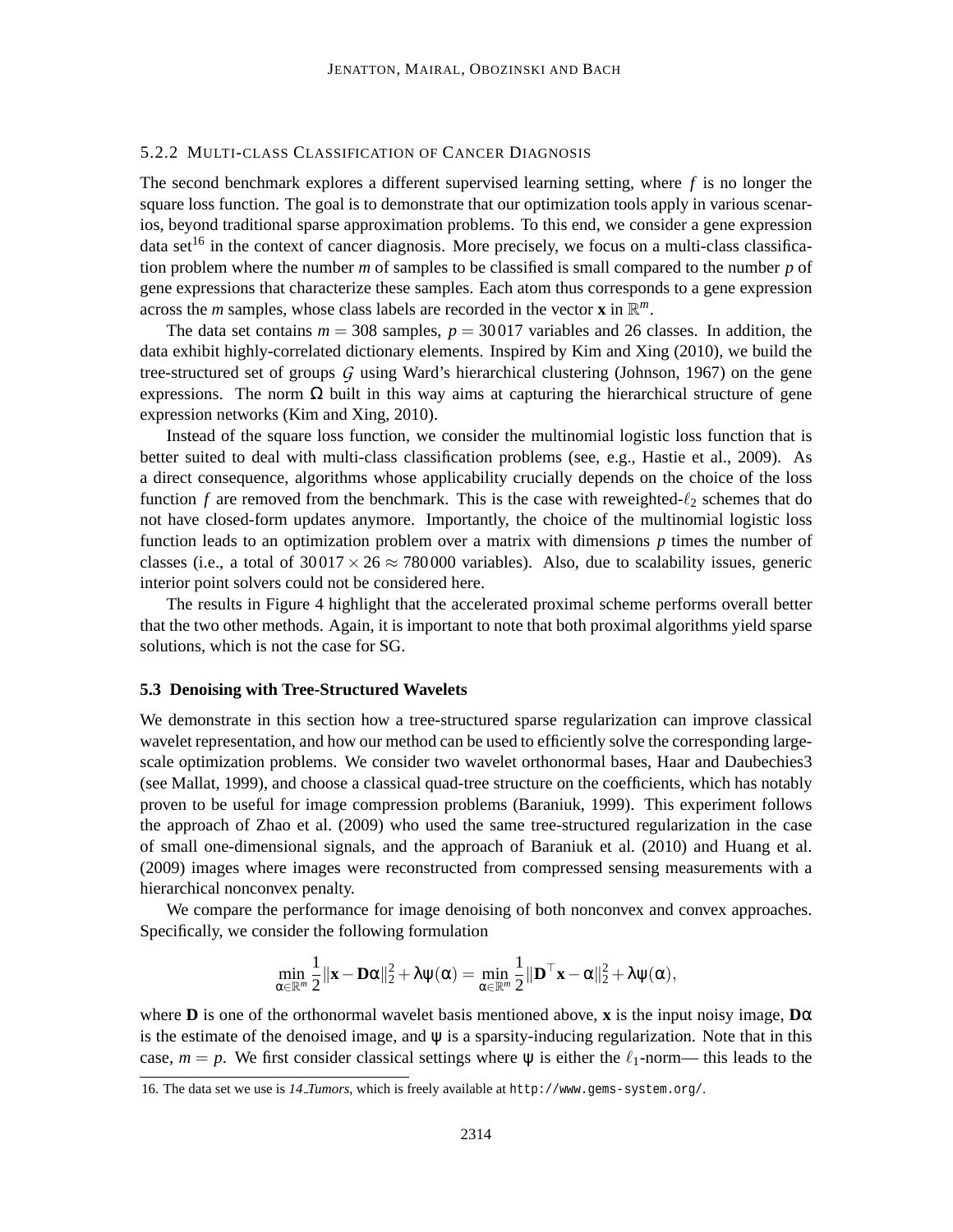wavelet soft-thresholding method of Donoho and Johnstone (1995)—or the  $\ell_0$ -pseudo-norm, whose solution can be obtained by hard-thresholding (see Mallat, 1999). Then, we consider the convex tree-structured regularization  $\Omega$  defined as a sum of  $\ell_2$ -norms ( $\ell_{\infty}$ -norms), which we denote by  $\Omega_{\ell_2}$ (respectively  $\Omega_{\ell_{\infty}}$ ). Since the basis is here orthonormal, solving the corresponding decomposition problems amounts to computing a single instance of the proximal operator. As a result, when ψ is  $\Omega_{\ell_2}$ , we use Algorithm 3 and for  $\Omega_{\ell_{\infty}}$ , Algorithm 2 is applied. Finally, we consider the nonconvex tree-structured regularization used by Baraniuk et al. (2010) denoted here by  $\ell_0^{\text{tree}}$ , which we have presented in Equation (4); the implementation details for  $\ell_0^{\text{tree}}$  can be found in Appendix A.

|              |                 | Haar              |                                 |                          |                            |                                              |  |  |  |
|--------------|-----------------|-------------------|---------------------------------|--------------------------|----------------------------|----------------------------------------------|--|--|--|
|              | $\sigma$        | $\ell_0$ [0.0012] | $\ell_0^{\text{tree}}$ [0.0098] | $\ell_1$ [0.0016]        | $\Omega_{\ell_2}$ [0.0125] | $\Omega_{\ell_{\infty}} [0.022\overline{1}]$ |  |  |  |
| <b>PSNR</b>  | 5               | 34.48             | 34.78                           | 35.52                    | 35.89                      | 35.79                                        |  |  |  |
|              | 10              | 29.63             | 30.24                           | 30.74                    | 31.40                      | 31.23                                        |  |  |  |
|              | 25              | 24.44             | 25.27                           | 25.30                    | 26.41                      | 26.14                                        |  |  |  |
|              | 50              | 21.53             | 22.37                           | 20.42                    | 23.41                      | 23.05                                        |  |  |  |
|              | 100             | 19.27             | 20.09                           | 19.43                    | 20.97                      | 20.58                                        |  |  |  |
| <b>IPSNR</b> | 5               |                   | $.30 \pm .23$                   | $1.04 \pm .31$           | $1.41 \pm .45$             | $1.31 \pm .41$                               |  |  |  |
|              | 10              |                   | $.60 \pm .24$                   | $1.10 \pm .22$           | $1.76 \pm .26$             | $1.59 \pm .22$                               |  |  |  |
|              | 25              |                   | $.83 \pm .13$                   | $.86 \pm .35$            | $1.96 \pm .22$             | $1.69 \pm .21$                               |  |  |  |
|              | 50              |                   | $.84 \pm .18$                   | $.46 \pm .28$            | $1.87 \pm .20$             | $1.51 \pm .20$                               |  |  |  |
|              | 100             |                   | $.82 \pm .14$                   | $\overline{.}15 \pm .23$ | $1.69 \pm .19$             | $1.30 \pm .19$                               |  |  |  |
|              |                 |                   |                                 |                          |                            |                                              |  |  |  |
|              |                 | Daub3             |                                 |                          |                            |                                              |  |  |  |
|              | $\sigma$        | $\ell_0$ [0.0013] | $\ell_0^{\text{tree}}$ [0.0099] | $\ell_1$ [0.0017]        | $\Omega_{\ell_2}$ [0.0129] | $\Omega_{\ell_{\infty}}$ [0.0204]            |  |  |  |
| <b>PSNR</b>  | 5               | 34.64             | 34.95                           | 35.74                    | 36.14                      | 36.00                                        |  |  |  |
|              | 10              | 30.03             | 30.63                           | 31.10                    | 31.79                      | 31.56                                        |  |  |  |
|              | $\overline{25}$ | 25.04             | 25.84                           | 25.76                    | 26.90                      | 26.54                                        |  |  |  |
|              | 50              | 22.09             | 22.90                           | 22.42                    | 23.90                      | 23.41                                        |  |  |  |
|              | 100             | 19.56             | 20.45                           | 19.67                    | 21.40                      | 20.87                                        |  |  |  |
| <b>IPSNR</b> | 5               |                   | $.31 \pm .21$                   | $1.10 \pm .23$           | $1.49 \pm .34$             | $1.36 \pm .31$                               |  |  |  |
|              | 10              |                   | $.60 \pm .16$                   | $1.06 \pm .25$           | $1.76 \pm .19$             | $1.53 \pm .17$                               |  |  |  |
|              | 25              |                   | $.80 \pm .10$                   | $.71 \pm .28$            | $1.85 \pm .17$             | $1.50 \pm .18$                               |  |  |  |
|              | $\overline{50}$ |                   | $.81 \pm .15$                   | $.33 \pm .24$            | $1.80 \pm .11$             | $1.33 \pm .12$                               |  |  |  |
|              |                 |                   |                                 |                          |                            | $1.30 \pm .17$                               |  |  |  |

Table 1: Top part of the tables: Average PSNR measured for the denoising of 12 standard images, when the wavelets are Haar or Daubechies3 wavelets (see Mallat, 1999), for two nonconvex approaches ( $\ell_0$  and  $\ell_0^{\text{tree}}$ ) and three different convex regularizations—that is, the  $\ell_1$ -norm, the treestructured sum of  $\ell_2$ -norms ( $\Omega_{\ell_2}$ ), and the tree-structured sum of  $\ell_\infty$ -norms ( $\Omega_{\ell_\infty}$ ). Best results for each level of noise and each wavelet type are in bold. Bottom part of the tables: Average improvement in PSNR with respect to the  $\ell_0$  nonconvex method (the standard deviations are computed over the 12 images). CPU times (in second) averaged over all images and noise realizations are reported in brackets next to the names of the methods they correspond to.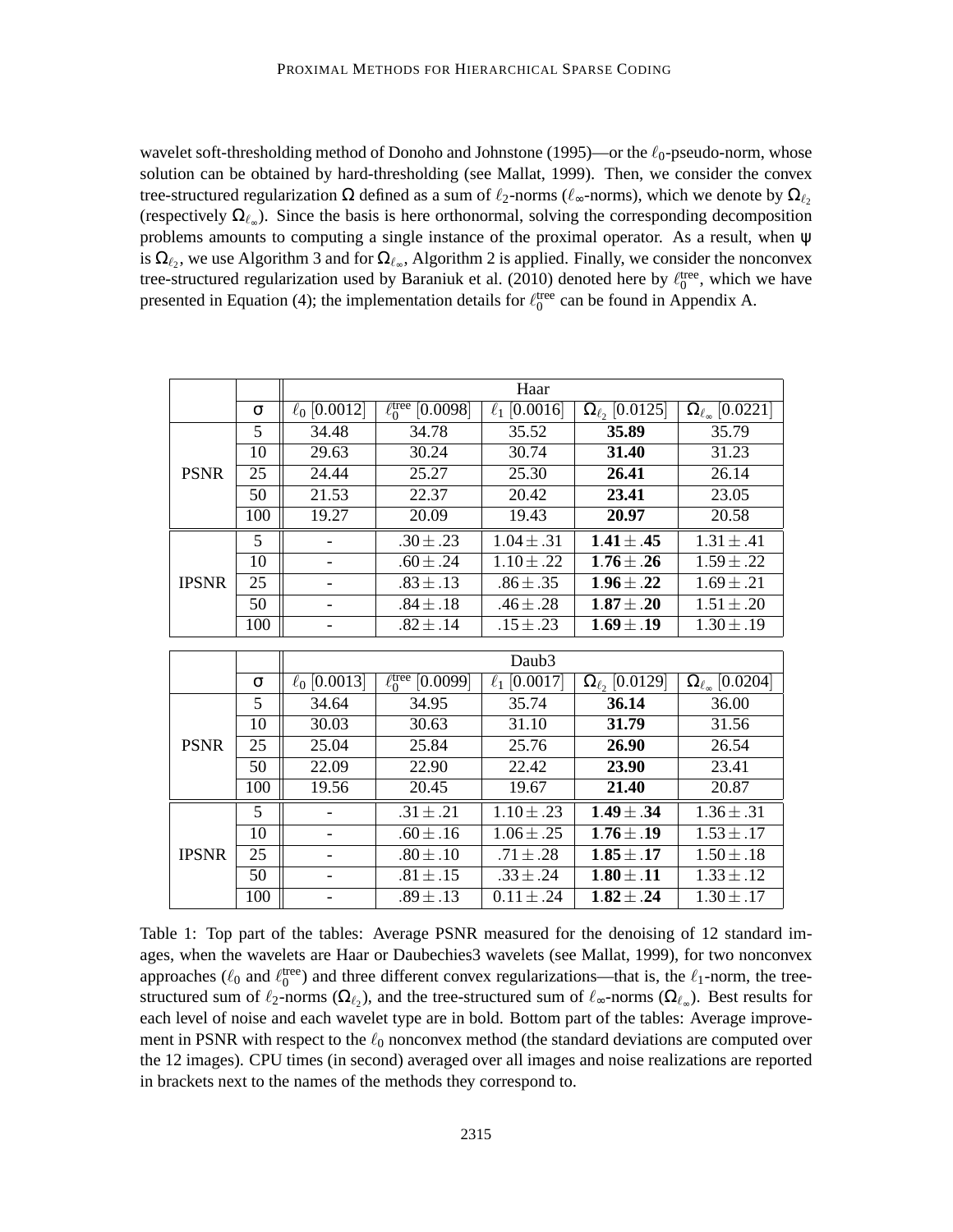Compared to Zhao et al. (2009), the novelty of our approach is essentially to be able to solve efficiently and exactly large-scale instances of this problem. We use 12 classical standard test images,<sup>17</sup> and generate noisy versions of them corrupted by a white Gaussian noise of variance  $\sigma$ . For each image, we test several values of  $\lambda = 2^{\frac{i}{4}} \sigma \sqrt{\log m}$ , with *i* taken in a specific range.<sup>18</sup> We then keep the parameter  $\lambda$  giving the best reconstruction error. The factor  $\sigma \sqrt{\log m}$  is a classical heuristic for choosing a reasonable regularization parameter (see Mallat, 1999). We provide reconstruction results in terms of PSNR in Table 1.<sup>19</sup> We report in this table the results when  $Ω$  is chosen to be a sum of  $\ell_2$ -norms or  $\ell_{\infty}$ -norms with weights  $\omega_{\varrho}$  all equal to one. Each experiment was run 5 times with different noise realizations. In every setting, we observe that the tree-structured norm significantly outperforms the  $\ell_1$ -norm and the nonconvex approaches. We also present a visual comparison on two images on Figure 5, showing that the tree-structured norm reduces visual artefacts (these artefacts are better seen by zooming on a computer screen). The wavelet transforms in our experiments are computed with the matlabPyrTools software.<sup>20</sup>



Figure 5: Visual comparison between the wavelet shrinkage model with the  $\ell_1$ -norm and the treestructured model, on cropped versions of the images Lena and Barb.. Haar wavelets are used.

This experiment does of course not provide state-of-the-art results for image denoising (see Mairal et al., 2009b, and references therein), but shows that the tree-structured regularization significantly improves the reconstruction quality for wavelets. In this experiment the convex setting  $\Omega_{\ell_2}$  and  $\Omega_{\ell_{\infty}}$  also outperforms the nonconvex one  $\ell_0^{\text{tree}}$ .<sup>21</sup> We also note that the speed of our approach makes it scalable to real-time applications. Solving the proximal problem for an image with  $m = 512 \times 512 = 262144$  pixels takes approximately 0.013 seconds on a single core of a 3.07GHz CPU if  $\Omega$  is a sum of  $\ell_2$ -norms, and 0.02 seconds when it is a sum of  $\ell_{\infty}$ -norms. By contrast, unstructured approaches have a speed-up factor of about 7-8 with respect to the tree-structured methods.

<sup>17.</sup> These images are used in classical image denoising benchmarks. See Mairal et al. (2009b).

<sup>18.</sup> For the convex formulations, *i* ranges in {−15,−14,...,15}, while in the nonconvex case *i* ranges in {−24,...,48}. 19. Denoting by MSE the mean-squared-error for images whose intensities are between 0 and 255, the PSNR is defined

as PSNR =  $10\log_{10}(255^2/\text{MSE})$  and is measured in dB. A gain of 1dB reduces the MSE by approximately 20%.

<sup>20.</sup> Software available at http://www.cns.nyu.edu/˜eero/steerpyr/.

<sup>21.</sup> It is worth mentioning that comparing convex and nonconvex approaches for sparse regularization is a bit difficult. This conclusion holds for the classical formulation we have used, but might not hold in other settings such as Coifman and Donoho (1995).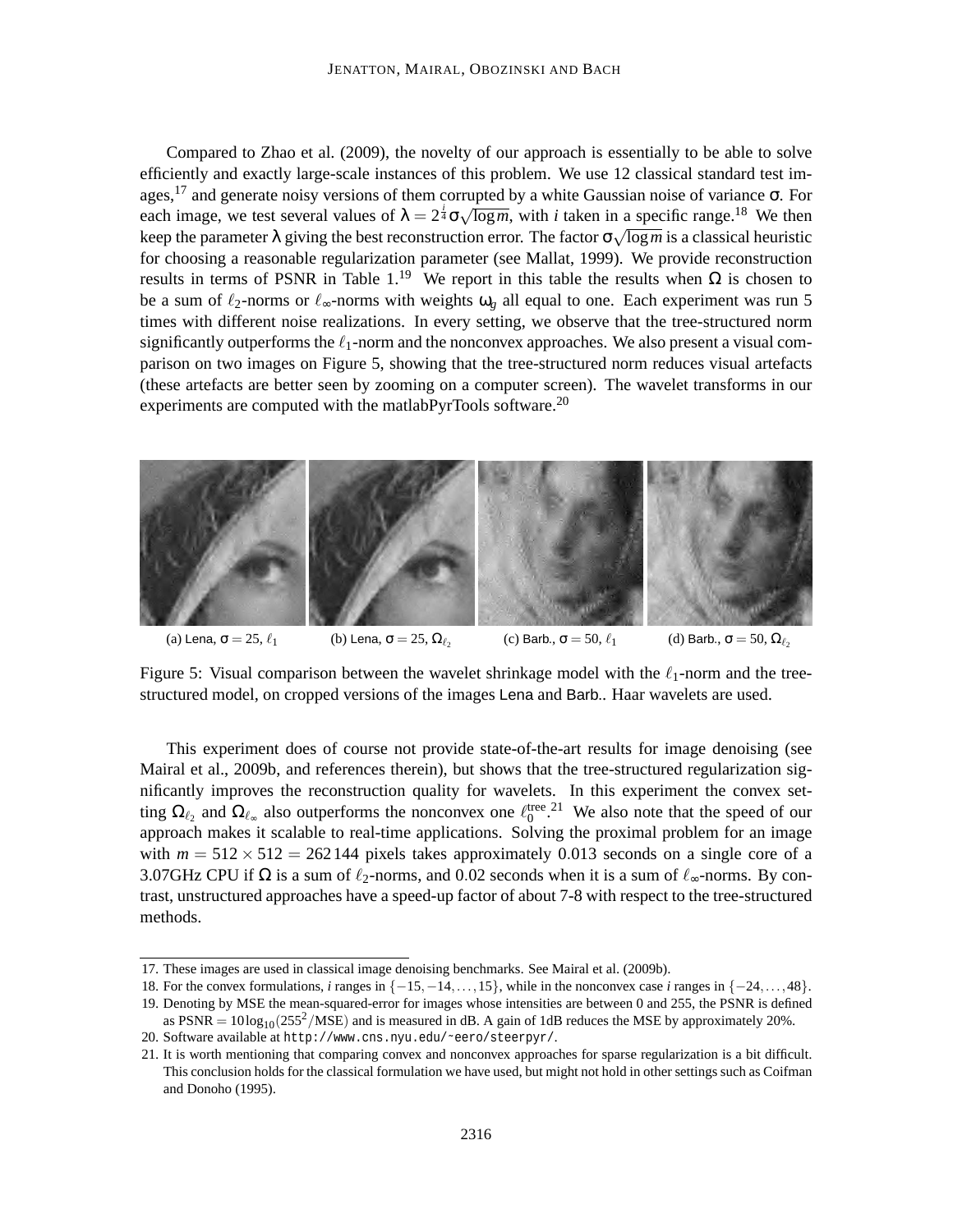## **5.4 Dictionaries of Natural Image Patches**

This experiment studies whether a hierarchical structure can help dictionaries for denoising natural image patches, and in which noise regime the potential gain is significant. We aim at reconstructing *corrupted* patches from a test set, after having learned dictionaries on a training set of *non-corrupted* patches. Though not typical in machine learning, this setting is reasonable in the context of images, where lots of non-corrupted patches are easily available.<sup>22</sup>

| noise | .50 %                                                                                                | 60% | 70 % | 80 % | 90% |
|-------|------------------------------------------------------------------------------------------------------|-----|------|------|-----|
|       | flat $ 19.3 \pm 0.1 26.8 \pm 0.1 36.7 \pm 0.1 50.6 \pm 0.0 72.1 \pm 0.0 $                            |     |      |      |     |
|       | tree $\left[ 18.6 \pm 0.1 \right]$ 25.7 $\pm$ 0.1   35.0 $\pm$ 0.1   48.0 $\pm$ 0.0   65.9 $\pm$ 0.3 |     |      |      |     |

Table 2: Quantitative results of the reconstruction task on natural image patches. First row: percentage of missing pixels. Second and third rows: mean square error multiplied by 100, respectively for classical sparse coding, and tree-structured sparse coding.



Figure 6: Mean square error multiplied by 100 obtained with 13 structures with error bars, sorted by number of dictionary elements from 16 to 401. Red plain bars represents the tree-structured dictionaries. White bars correspond to the flat dictionary model containing the same number of dictionary as the tree-structured one. For readability purpose, the *y*-axis of the graph starts at 50.

We extracted 100000 patches of size  $m = 8 \times 8$  pixels from the Berkeley segmentation database of natural images (Martin et al., 2001), which contains a high variability of scenes. We then split this data set into a training set  $\mathbf{X}_{tr}$ , a validation set  $\mathbf{X}_{val}$ , and a test set  $\mathbf{X}_{te}$ , respectively of size 50000, 25000, and 25000 patches. All the patches are centered and normalized to have unit  $\ell_2$ -norm.

For the first experiment, the dictionary **D** is learned on  $X_t$  using the formulation of Equation (10), with  $\mu = 0$  for  $\mathcal{D}_{\mu}$  as defined in Equation (11). The validation and test sets are corrupted by removing a certain percentage of pixels, the task being to reconstruct the missing pixels from the known pixels. We thus introduce for each element **x** of the validation/test set, a vector  $\tilde{\mathbf{x}}$ , equal to **x** for the known pixel values and 0 otherwise. Similarly, we define  $\bf{D}$  as the matrix equal to  $\bf{D}$ , except for the rows corresponding to missing pixel values, which are set to 0. By decomposing  $\tilde{\mathbf{x}}$  on  $\tilde{\mathbf{D}}$ , we obtain a sparse code α, and the estimate of the reconstructed patch is defined as **D**α. Note that this procedure assumes that we know which pixel is missing and which is not for every element **x**.

The parameters of the experiment are the regularization parameter  $\lambda_{tr}$  used during the training step, the regularization parameter  $\lambda_{te}$  used during the validation/test step, and the structure of the

<sup>22.</sup> Note that we study the ability of the model to reconstruct independent patches, and additional work is required to apply our framework to a full image processing task, where patches usually overlap (Elad and Aharon, 2006; Mairal et al., 2009b).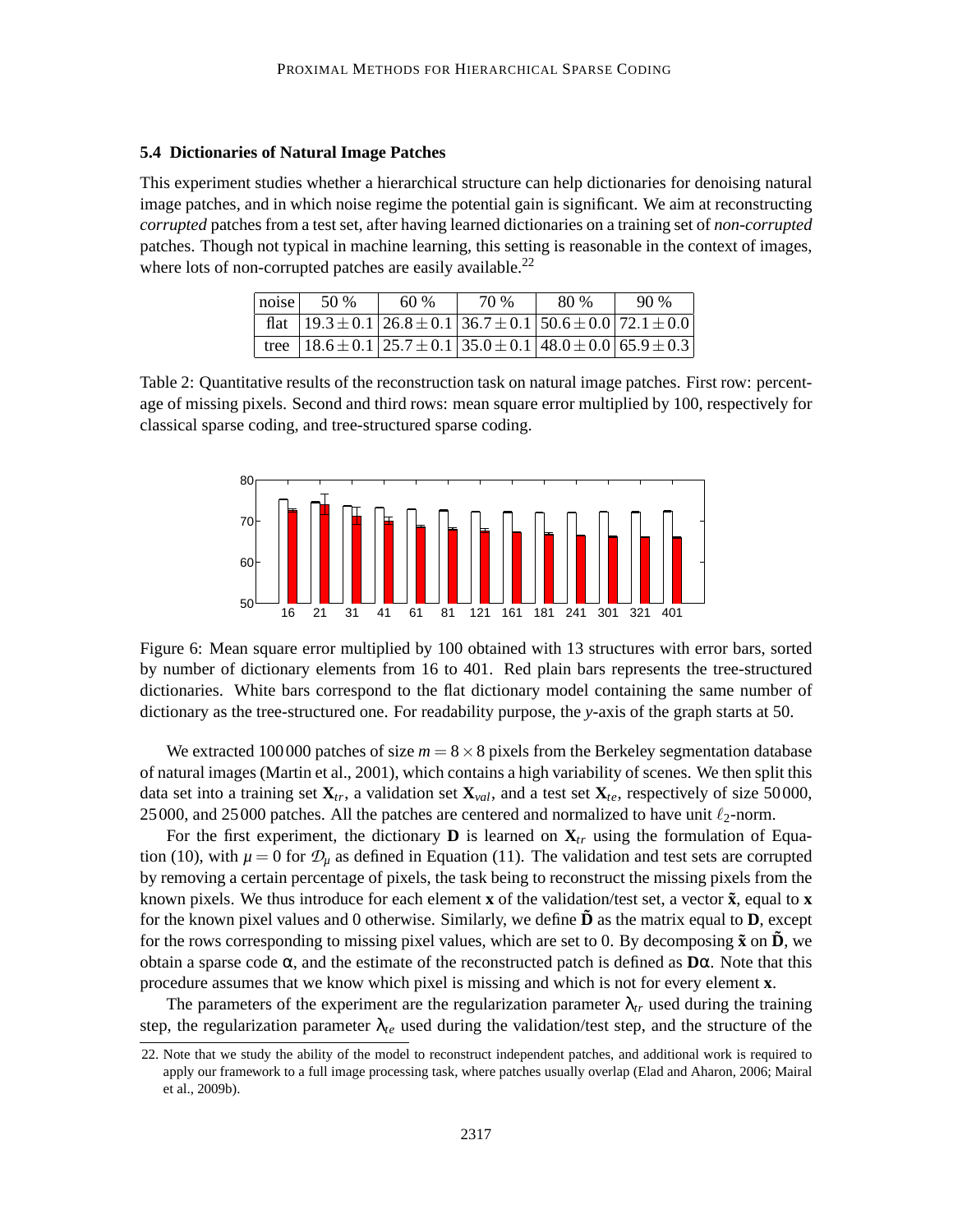

Figure 7: Learned dictionary with a tree structure of depth 5. The root of the tree is in the middle of the figure. The branching factors are  $p_1 = 10$ ,  $p_2 = 2$ ,  $p_3 = 2$ ,  $p_4 = 2$ . The dictionary is learned on 50,000 patches of size  $16 \times 16$  pixels.

tree. For every reported result, these parameters were selected by taking the ones offering the best performance on the *validation* set, before reporting any result from the *test* set. The values for the regularization parameters  $\lambda_{tr}, \lambda_{te}$  were selected on a logarithmic scale  $\{2^{-10}, 2^{-9}, \ldots, 2^2\}$ , and then further refined on a finer logarithmic scale with multiplicative increments of  $2^{-1/4}$ . For simplicity, we chose arbitrarily to use the  $\ell_{\infty}$ -norm in the structured norm  $\Omega$ , with all the weights equal to one. We tested 21 balanced tree structures of depth 3 and 4, with different *branching factors*  $p_1, p_2, \ldots, p_{d-1}$ , where *d* is the depth of the tree and  $p_k, k \in \{1, \ldots, d-1\}$  is the number of children for the nodes at depth *k*. The branching factors tested for the trees of depth 3 where *p*<sub>1</sub> ∈ {5,10,20,40,60,80,100}, *p*<sub>2</sub> ∈ {2,3}, and for trees of depth 4, *p*<sub>1</sub> ∈ {5,10,20,40}, *p*<sub>2</sub> ∈ {2,3} and  $p_3 = 2$ , giving 21 possible structures associated with dictionaries with at most 401 elements. For each tree structure, we evaluated the performance obtained with the tree-structured dictionary along with a non-structured dictionary containing the same number of elements. These experiments were carried out four times, each time with a different initialization, and with a different noise realization.

Quantitative results are reported in Table 2. For all fractions of missing pixels considered, the tree-structured dictionary outperforms the "unstructured one", and the most significant improvement is obtained in the noisiest setting. Note that having more dictionary elements is worthwhile when using the tree structure. To study the influence of the chosen structure, we report in Figure 6 the results obtained with the 13 tested structures of depth 3, along with those obtained with unstructured dictionaries containing the same number of elements, when 90% of the pixels are missing. For each dictionary size, the tree-structured dictionary significantly outperforms the unstructured one. An example of a learned tree-structured dictionary is presented on Figure 7. Dictionary elements naturally organize in groups of patches, often with low frequencies near the root of the tree, and high frequencies near the leaves.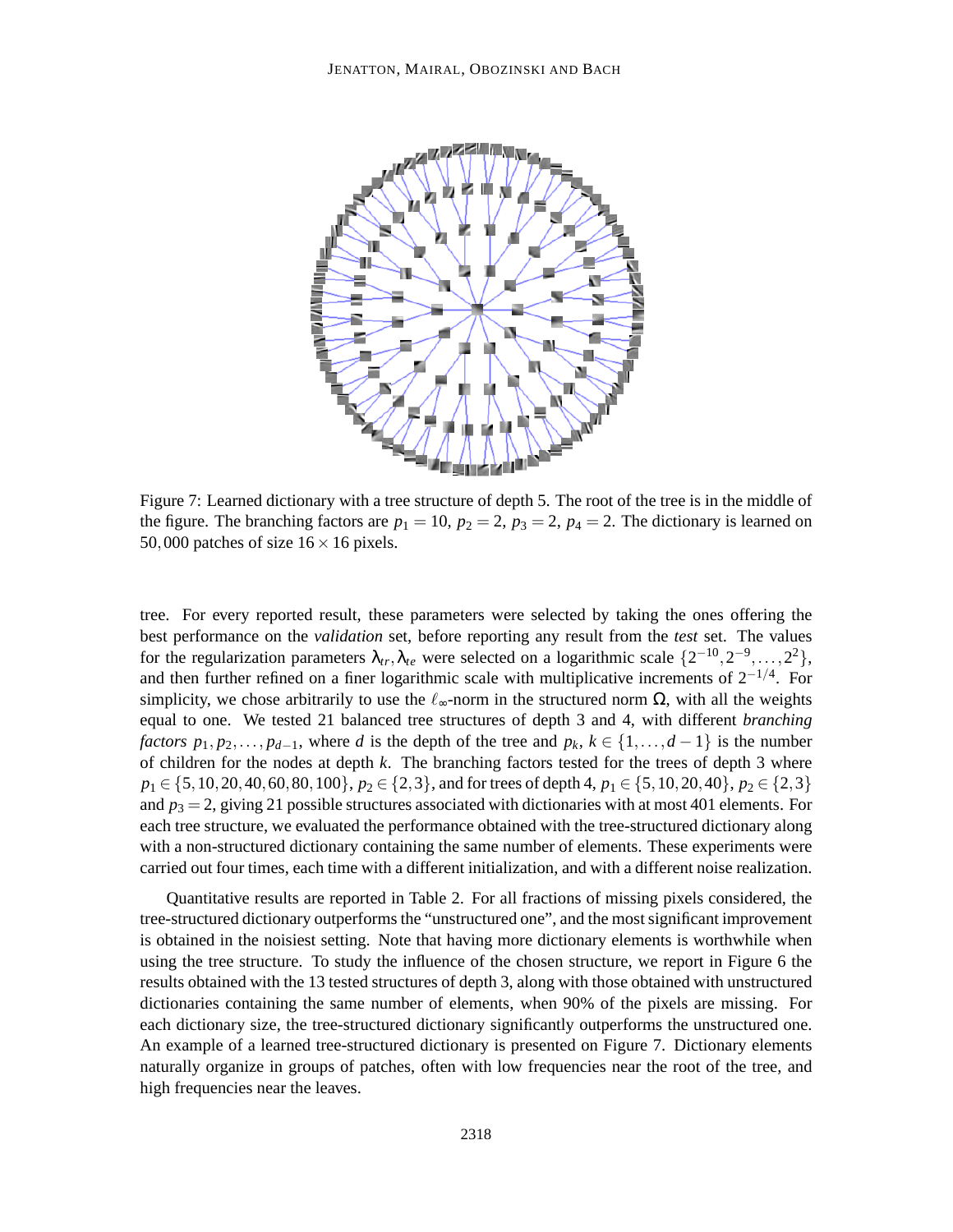## **5.5 Text Documents**

This last experimental section shows that our approach can also be applied to model text corpora. The goal of probabilistic topic models is to find a low-dimensional representation of a collection of documents, where the representation should provide a semantic description of the collection. Approaching the problem in a parametric Bayesian framework, latent Dirichlet allocation (LDA) Blei et al. (2003) model documents, represented as vectors of word counts, as a mixture of a predefined number of *latent topics* that are distributions over a fixed vocabulary. LDA is fundamentally a matrix factorization problem: Buntine (2002) shows that LDA can be interpreted as a Dirichletmultinomial counterpart of factor analysis. The number of topics is usually small compared to the size of the vocabulary (e.g., 100 against 10000), so that the topic proportions of each document provide a compact representation of the corpus. For instance, these new features can be used to feed a classifier in a subsequent classification task. We similarly use our dictionary learning approach to find low-dimensional representations of text corpora.

Suppose that the signals  $\mathbf{X} = [\mathbf{x}^1, \dots, \mathbf{x}^n]$  in  $\mathbb{R}^{m \times n}$  are each the *bag-of-word* representation of each of *n* documents over a vocabulary of *m* words, the *k*-th component of  $x^i$  standing for the frequency of the *k*-th word in the document *i*. If we further assume that the entries of **D** and **A** are nonnegative, and that the dictionary elements  $\mathbf{d}^j$  have unit  $\ell_1$ -norm, the decomposition  $(\mathbf{D}, \mathbf{A})$ can be interpreted as the parameters of a topic-mixture model. The regularization  $\Omega$  induces the organization of these topics on a tree, so that, if a document involves a certain topic, then all ancestral topics in the tree are also present in the topic decomposition. Since the hierarchy is shared by all documents, the topics at the top of the tree participate in every decomposition, and should therefore gather the lexicon which is common to all documents. Conversely, the deeper the topics in the tree, the more specific they should be. An extension of LDA to model topic hierarchies was proposed by Blei et al. (2010), who introduced a non-parametric Bayesian prior over trees of topics and modelled documents as convex combinations of topics selected along a path in the hierarchy. We plan to compare our approach with this model in future work.

### 5.5.1 VISUALIZATION OF NIPS PROCEEDINGS

We qualitatively illustrate our approach on the NIPS proceedings from 1988 through 1999 (Griffiths and Steyvers, 2004). After removing words appearing fewer than 10 times, the data set is composed of 1714 articles, with a vocabulary of 8274 words. As explained above, we consider  $\mathcal{D}_1^+$  and take  $\mathcal A$ to be  $\mathbb{R}^{p\times n}_+$ . Figure 8 displays an example of a learned dictionary with 13 topics, obtained by using the  $\ell_{\infty}$ -norm in  $\Omega$  and selecting manually  $\lambda = 2^{-15}$ . As expected and similarly to Blei et al. (2010), we capture the stopwords at the root of the tree, and topics reflecting the different subdomains of the conference such as neurosciences, optimization or learning theory.

## 5.5.2 POSTING CLASSIFICATION

We now consider a binary classification task of *n* postings from the 20 Newsgroups data set.<sup>23</sup> We learn to discriminate between the postings from the two newsgroups *alt.atheism* and *talk.religion.misc*, following the setting of Lacoste-Julien et al. (2008) and Zhu et al. (2009). After removing words appearing fewer than 10 times and standard stopwords, these postings form a data set of 1425 documents over a vocabulary of 13312 words. We compare different dimensionality reduction tech-

<sup>23.</sup> Available at http://people.csail.mit.edu/jrennie/20Newsgroups/.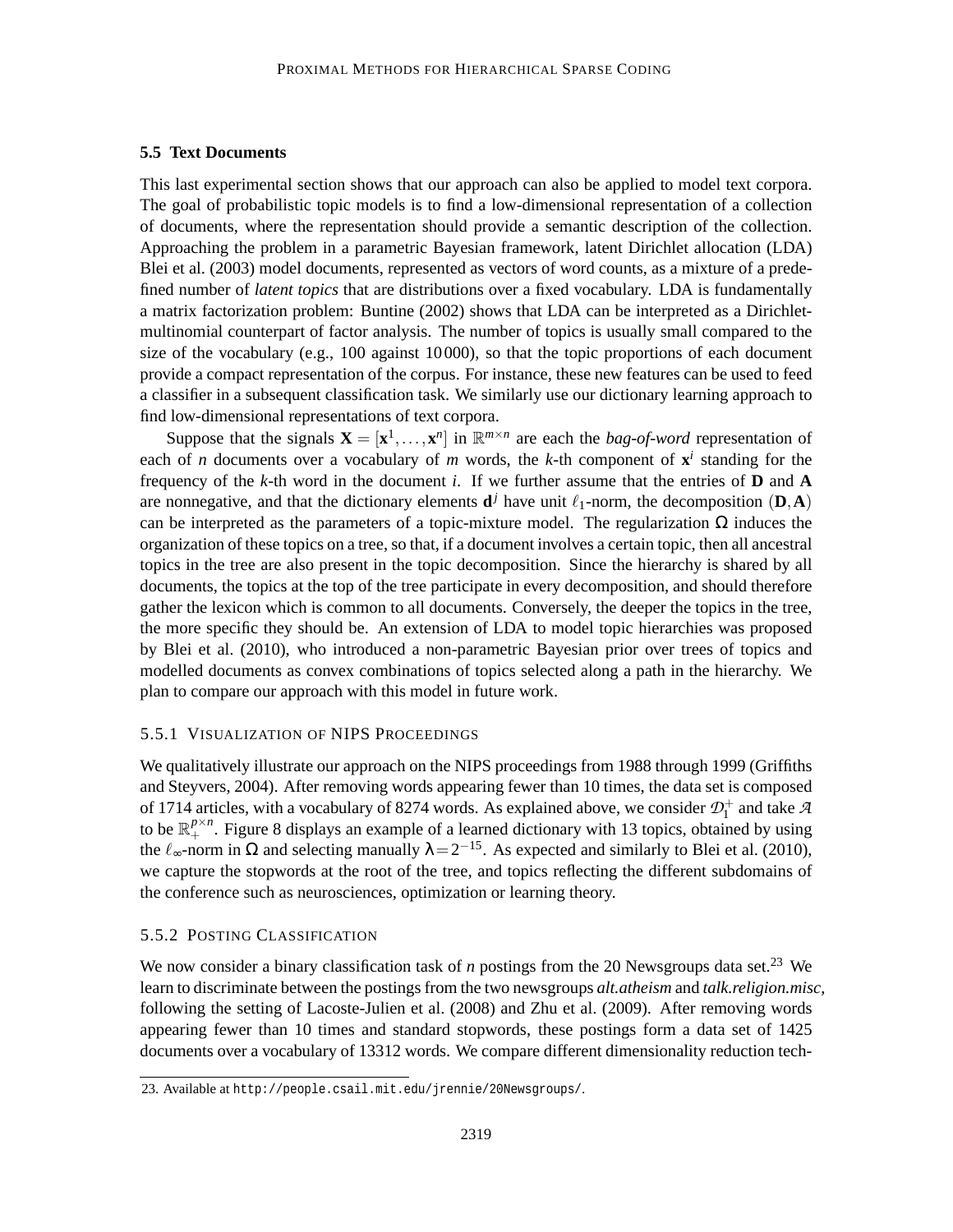

Figure 8: Example of a topic hierarchy estimated from 1714 NIPS proceedings papers (from 1988 through 1999). Each node corresponds to a topic whose 5 most important words are displayed. Single characters such as *n*,*t*,*r* are part of the vocabulary and often appear in NIPS papers, and their place in the hierarchy is semantically relevant to children topics.



Figure 9: Binary classification of two newsgroups: classification accuracy for different dimensionality reduction techniques coupled with a linear SVM classifier. The bars and the errors are respectively the mean and the standard deviation, based on 10 random splits of the data set. Best seen in color.

niques that we use to feed a linear SVM classifier, that is, we consider (i) LDA, with the code from Blei et al. (2003), (ii) principal component analysis (PCA), (iii) nonnegative matrix factorization (NMF), (iv) standard sparse dictionary learning (denoted by SpDL) and (v) our sparse hierarchical approach (denoted by SpHDL). Both SpDL and SpHDL are optimized over  $\mathcal{D}_1^+$  and  $\mathcal{A} = \mathbb{R}_+^{p \times n}$ ,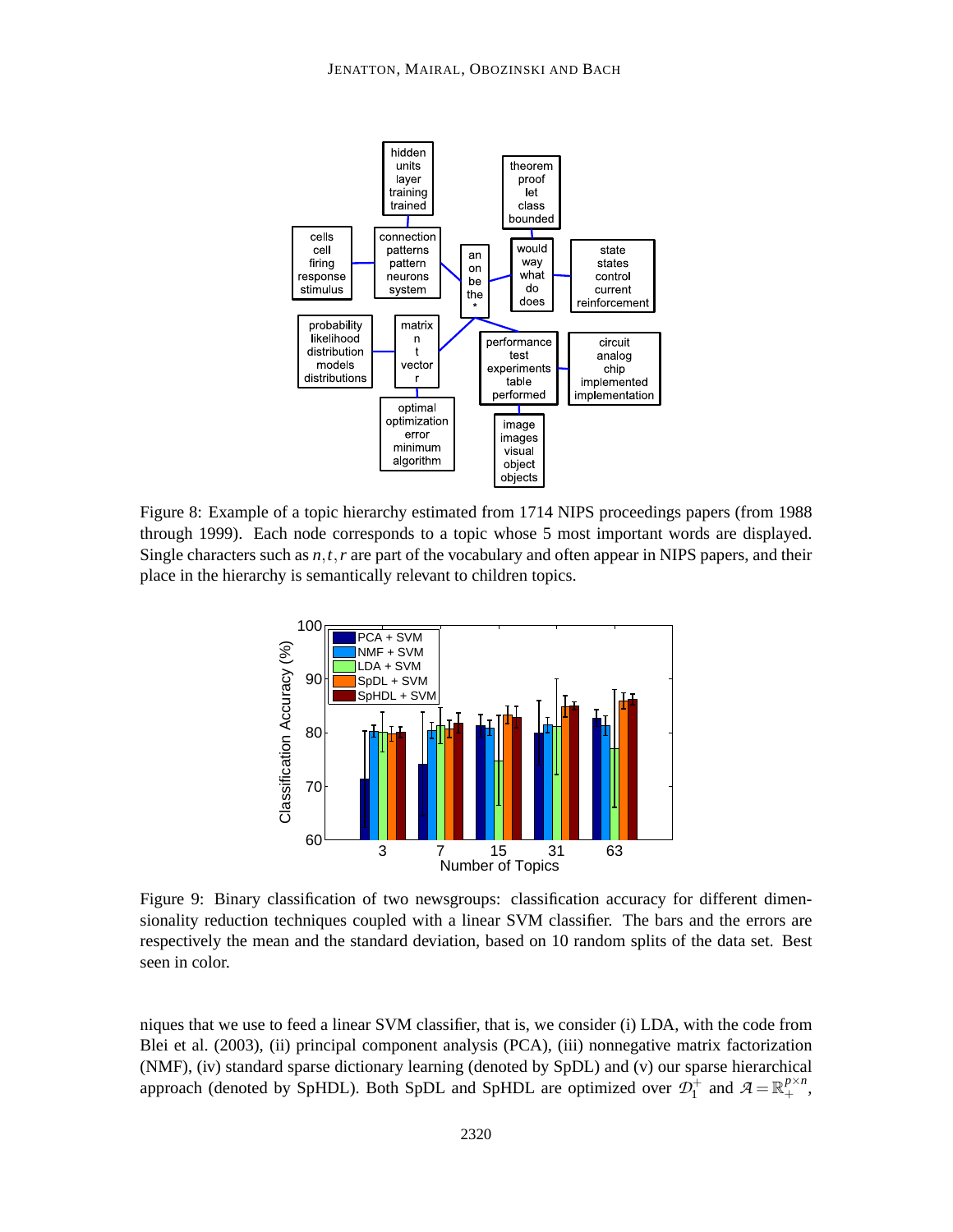with the weights  $\omega_g$  equal to 1. We proceed as follows: given a random split into a training/test set of 1000/425 postings, and given a number of topics *p* (also the number of components for PCA, NMF, SpDL and SpHDL), we train an SVM classifier based on the low-dimensional representation of the postings. This is performed on a training set of 1000 postings, where the parameters,  $\lambda \in \{2^{-26}, \ldots, 2^{-5}\}$  and/or  $C_{\text{sym}} \in \{4^{-3}, \ldots, 4^{1}\}$  are selected by 5-fold cross-validation. We report in Figure 9 the average classification scores on the test set of 425 postings, based on 10 random splits, for different number of topics. Unlike the experiment on image patches, we consider only complete binary trees with depths in  $\{1,\ldots,5\}$ . The results from Figure 9 show that SpDL and SpHDL perform better than the other dimensionality reduction techniques on this task. As a baseline, the SVM classifier applied directly to the raw data (the 13312 words) obtains a score of  $90.9 \pm 1.1$ , which is better than all the tested methods, but without dimensionality reduction (as already reported by Blei et al., 2003). Moreover, the error bars indicate that, though nonconvex, SpDL and SpHDL do not seem to suffer much from instability issues. Even if SpDL and SpHDL perform similarly, SpHDL has the advantage to provide a more interpretable topic mixture in terms of hierarchy, which standard unstructured sparse coding does not.

## **6. Discussion**

We have applied hierarchical sparse coding in various settings, with fixed/learned dictionaries, and based on different types of data, namely, natural images and text documents. A line of research to pursue is to develop other optimization tools for structured norms with general overlapping groups. For instance, Mairal et al. (2010b) have used network flow optimization techniques for that purpose, and Bach (2010) submodular function optimization. This framework can also be used in the context of hierarchical kernel learning (Bach, 2008), where we believe that our method can be more efficient than existing ones.

This work establishes a connection between dictionary learning and probabilistic topic models, which should prove fruitful as the two lines of work have focused on different aspects of the same unsupervised learning problem: Our approach is based on convex optimization tools, and provides experimentally more stable data representations. Moreover, it can be easily extended with the same tools to other types of structures corresponding to other norms (Jenatton et al., 2009; Jacob et al., 2009). It should be noted, however, that, unlike some Bayesian methods, dictionary learning by itself does not provide mechanisms for the automatic selection of model hyper-parameters (such as the dictionary size or the topology of the tree). An interesting common line of research to pursue could be the supervised design of dictionaries, which has been proved useful in the two frameworks (Mairal et al., 2009a; Bradley and Bagnell, 2009; Blei and McAuliffe, 2008).

## **Acknowledgments**

This paper was partially supported by grants from the Agence Nationale de la Recherche (MGA Project) and from the European Research Council (SIERRA Project 239993). The authors would like to thank Jean Ponce for interesting discussions and suggestions for improving this manuscript. They also would like to thank Volkan Cevher for pointing out links between our approach and nonconvex tree-structured regularization and for insightful discussions. Finally, we thank the reviewers for their constructive and helpful comments.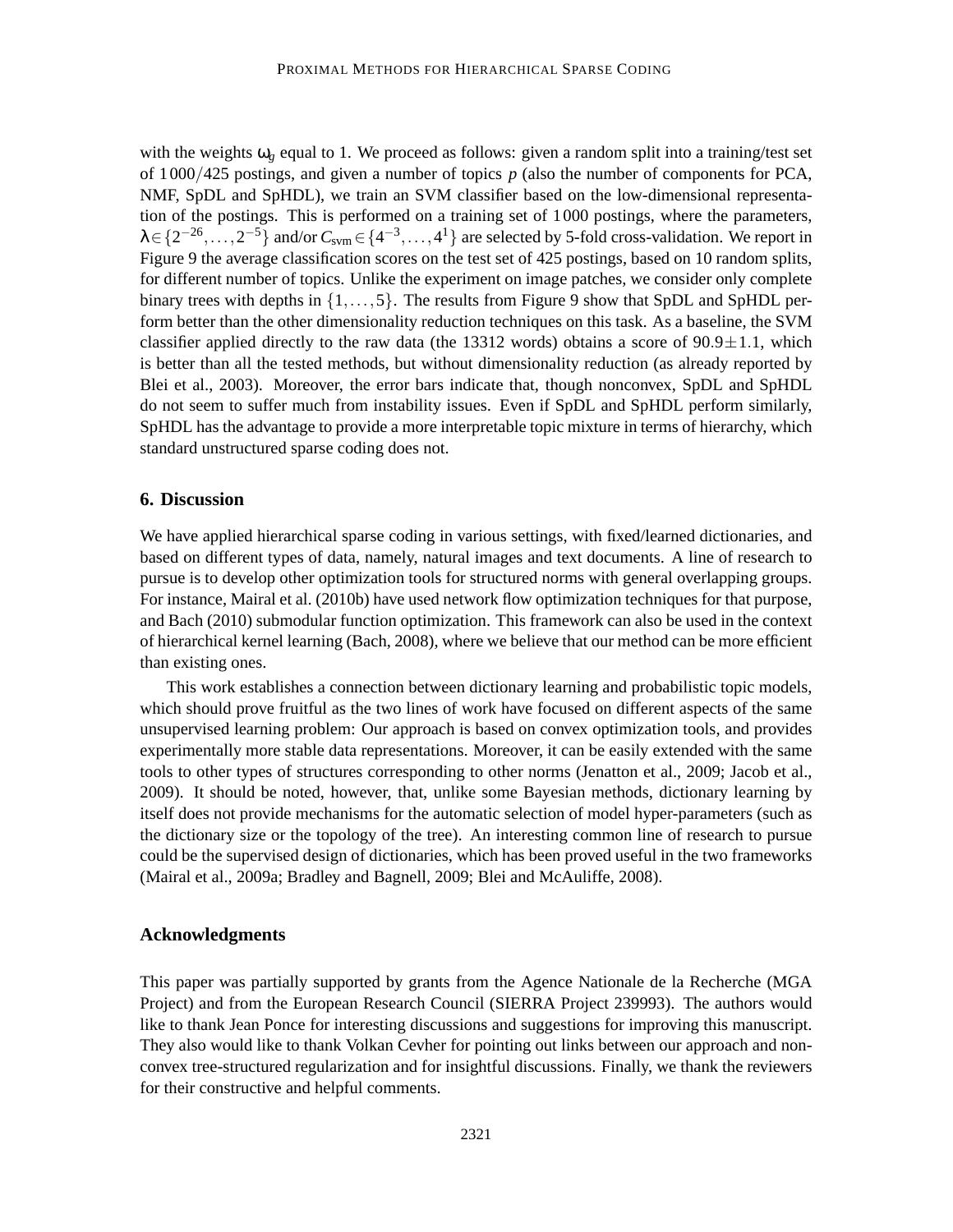## **Appendix A. Links with Tree-Structured Nonconvex Regularization**

We present in this section an algorithm introduced by Donoho (1997) in the more general context of approximation from dyadic partitions (see Section 6 in Donoho, 1997). This algorithm solves the following problem

$$
\min_{\mathbf{v}\in\mathbb{R}^p}\frac{1}{2}\|\mathbf{u}-\mathbf{v}\|_2^2+\lambda\sum_{g\in\mathcal{G}}\delta^g(\mathbf{v}),\tag{12}
$$

where the **u** in  $\mathbb{R}^p$  is given,  $\lambda$  is a regularization parameter,  $\mathcal{G}$  is a set of tree-structured groups in the sense of definition 1, and the functions  $\delta^g$  are defined as in Equation (4)—that is,  $\delta^g(\mathbf{v}) = 1$  if there exists *j* in *g* such that  $\mathbf{v}_i \neq 0$ , and 0 otherwise. This problem can be viewed as a proximal operator for the nonconvex regularization  $\sum_{g \in G} \delta^g(v)$ . As we will show, it can be solved efficiently, and in fact it can be used to obtain approximate solutions of the nonconvex problem presented in Equation (1), or to solve tree-structured wavelet decompositions as done by Baraniuk et al. (2010).

We now briefly show how to derive the dynamic programming approach introduced by Donoho (1997). Given a group  $g$  in  $G$ , we use the same notations root( $g$ ) and children(g) introduced in Section 3.5. It is relatively easy to show that finding a solution of Equation (12) amounts to finding the support  $S \subseteq \{1, ..., p\}$  of its solution and that the problem can be equivalently rewritten

$$
\min_{S \subseteq \{1,\dots,p\}} -\frac{1}{2} ||\mathbf{u}_S||_2^2 + \lambda \sum_{g \in \mathcal{G}} \delta^g(S),\tag{13}
$$

with the abusive notation  $\delta^g(S) = 1$  if  $g \cap S \neq \emptyset$  and 0 otherwise. We now introduce the quantity

$$
\psi_{g}(S) \stackrel{\triangle}{=} \begin{cases} 0 & \text{if } g \cap S = \emptyset \\ -\frac{1}{2} || \mathbf{u}_{\text{root}(g)} ||_{2}^{2} + \lambda + \sum_{h \in \text{children}(g)} \psi_{h}(S) & \text{otherwise.} \end{cases}
$$

After a few computations, solving Equation (13) can be shown to be equivalent to minimizing  $\psi_{g_0}(S)$  where  $g_0$  is the root of the tree. It is then easy to prove that for any group *g* in  $G$ , we have

$$
\min_{S \subseteq \{1,\ldots,p\}} \psi_g(S) = \min\Big(0, -\frac{1}{2} || \mathbf{u}_{\text{root}(g)} ||_2^2 + \lambda + \sum_{h \in \text{children}(g)} \min_{S' \subseteq \{1,\ldots,p\}} \psi_h(S')\Big),
$$

which leads to the following dynamic programming approach presented in Algorithm 4. This algorithm shares several conceptual links with Algorithm 2 and 3. It traverses the tree in the same order, has a complexity in  $O(p)$ , and it can be shown that the whole procedure actually performs a sequence of thresholding operations on the variable **v**.

## **Appendix B. Proofs**

We gather here the proofs of the technical results of the paper.

## **B.1 Proof of Lemma 3**

**Proof** The proof relies on tools from conic duality (Boyd and Vandenberghe, 2004). Let us introduce the cone  $C \triangleq \{ (\mathbf{v}, z) \in \mathbb{R}^{p+1} \colon ||\mathbf{v}|| \leq z \}$  and its dual counterpart  $C^* \triangleq \{ (\xi, \tau) \in \mathbb{R}^{p+1} \colon ||\xi||_* \leq \tau \}.$ These cones induce generalized inequalities for which Lagrangian duality also applies. We refer the interested readers to Boyd and Vandenberghe (2004) for further details.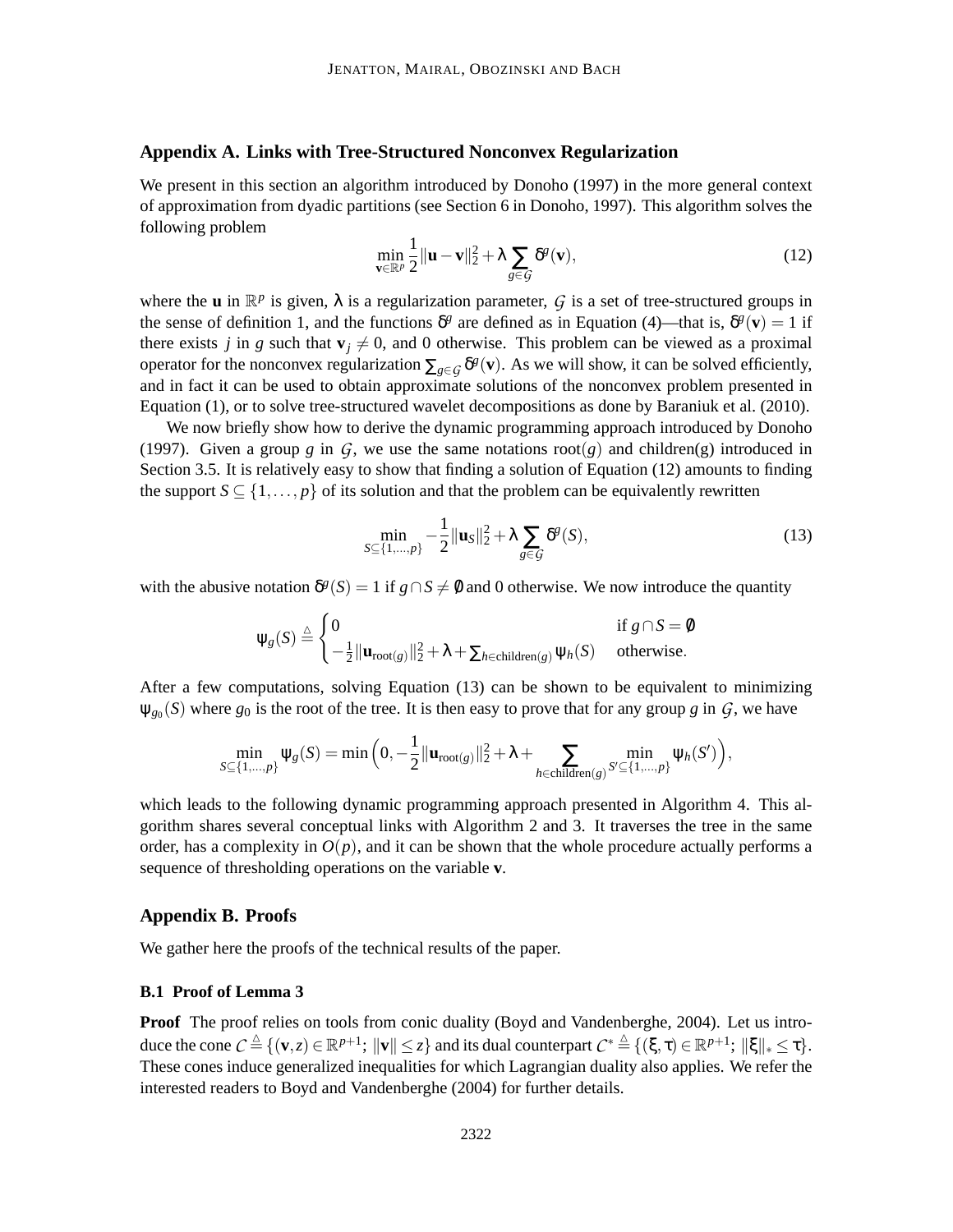**Algorithm 4** Computation of the Proximal Operator for the Nonconvex Approach

Inputs:  $\mathbf{u} \in \mathbb{R}^p$ , a tree-structured set of groups  $\mathcal G$  and  $g_0$  (root of the tree).

Outputs: **v** (primal solution).

Initialization:  $\mathbf{v} \leftarrow \mathbf{u}$ .

Call recursiveThresholding(*g*0).

**Procedure** recursiveThresholding(*g*)

1:  $\eta \leftarrow \min\left(0, -\frac{1}{2}\right)$  $\frac{1}{2} \|\mathbf{u}_{\text{root}(g)}\|_2^2 + \lambda + \sum_{h \in \text{children}(g)} \text{recursiveThresholding}(h) \Big).$ 

- 2: **if**  $\eta = 0$  **then**
- 3:  $\mathbf{v}_g \leftarrow 0$ .
- 4: **end if**
- 5: **Return** η.

We can rewrite problem  $(7)$  as

**<sup>v</sup>**∈R*<sup>p</sup>*

$$
\min_{\boldsymbol{\epsilon}\in\mathbb{R}^p,\mathbf{z}\in\mathbb{R}^{|G|}}\frac{1}{2}\|\mathbf{u}-\mathbf{v}\|_2^2+\lambda\sum_{g\in G}\omega_gz_g, \text{ such that } (\mathbf{v}_{|g},z_g)\in\mathcal{C},\ \forall g\in\mathcal{G},
$$

by introducing the primal variables  $\mathbf{z} = (z_g)_{g \in \mathcal{G}} \in \mathbb{R}^{|\mathcal{G}|}$ , with the additional  $|\mathcal{G}|$  conic constraints  $(\mathbf{v}_{g},z_{g}) \in \mathcal{C}$ , for  $g \in \mathcal{G}$ .

This primal problem is convex and satisfies Slater's conditions for generalized conic inequalities (i.e., existence of a feasible point in the interior of the domain), which implies that strong duality holds (Boyd and Vandenberghe, 2004). We now consider the Lagrangian *L* defined as

$$
\mathcal{L}(\mathbf{v}, \mathbf{z}, \tau, \xi) = \frac{1}{2} ||\mathbf{u} - \mathbf{v}||_2^2 + \lambda \sum_{g \in \mathcal{G}} \omega_g z_g - \sum_{g \in \mathcal{G}} \binom{z_g}{\mathbf{v}_{|g}}^\top \binom{\tau_g}{\xi^g},
$$

with the dual variables  $\tau = (\tau_g)_{g \in \mathcal{G}}$  in  $\mathbb{R}^{|\mathcal{G}|}$ , and  $\xi = (\xi^g)_{g \in \mathcal{G}}$  in  $\mathbb{R}^{p \times |\mathcal{G}|}$ , such that for all  $g \in \mathcal{G}$ ,  $\xi_j^g = 0$  if  $j \notin g$  and  $(\xi^g, \tau_g) \in C^*$ .

The dual function is obtained by minimizing out the primal variables. To this end, we take the derivatives of *L* with respect to the primal variables **v** and **z** and set them to zero, which leads to

$$
\mathbf{v} - \mathbf{u} - \sum_{g \in \mathcal{G}} \xi^g = 0 \quad \text{and} \quad \forall g \in \mathcal{G}, \ \lambda \omega_g - \tau_g = 0.
$$

After simplifying the Lagrangian and flipping (without loss of generality) the sign of ξ, we obtain the dual problem in Equation (8). We derive the optimality conditions from the Karush–Kuhn–Tucker conditions for generalized conic inequalities (Boyd and Vandenberghe, 2004). We have that  $\{v, z, \tau, \xi\}$ are optimal if and only if

$$
\forall g \in \mathcal{G}, z_g \tau_g - \mathbf{v}_{g}^{\top} \xi^g = 0, \quad \text{(Complementary slackness)}
$$
\n
$$
\forall g \in \mathcal{G}, (\mathbf{v}_{g}, z_g) \in \mathcal{C}, \quad \forall g \in \mathcal{G}, \lambda \omega_g - \tau_g = 0,
$$
\n
$$
\forall g \in \mathcal{G}, (\xi^g, \tau_g) \in \mathcal{C}^*, \quad \mathbf{v} - \mathbf{u} + \sum_{g \in \mathcal{G}} \xi^g = 0.
$$

Combining the complementary slackness with the definition of the dual norm, we have

$$
\forall g \in \mathcal{G}, \ z_g \tau_g = \mathbf{v}_g^\top \xi^g \leq \|\mathbf{v}_g\| \|\xi^g\|_*.
$$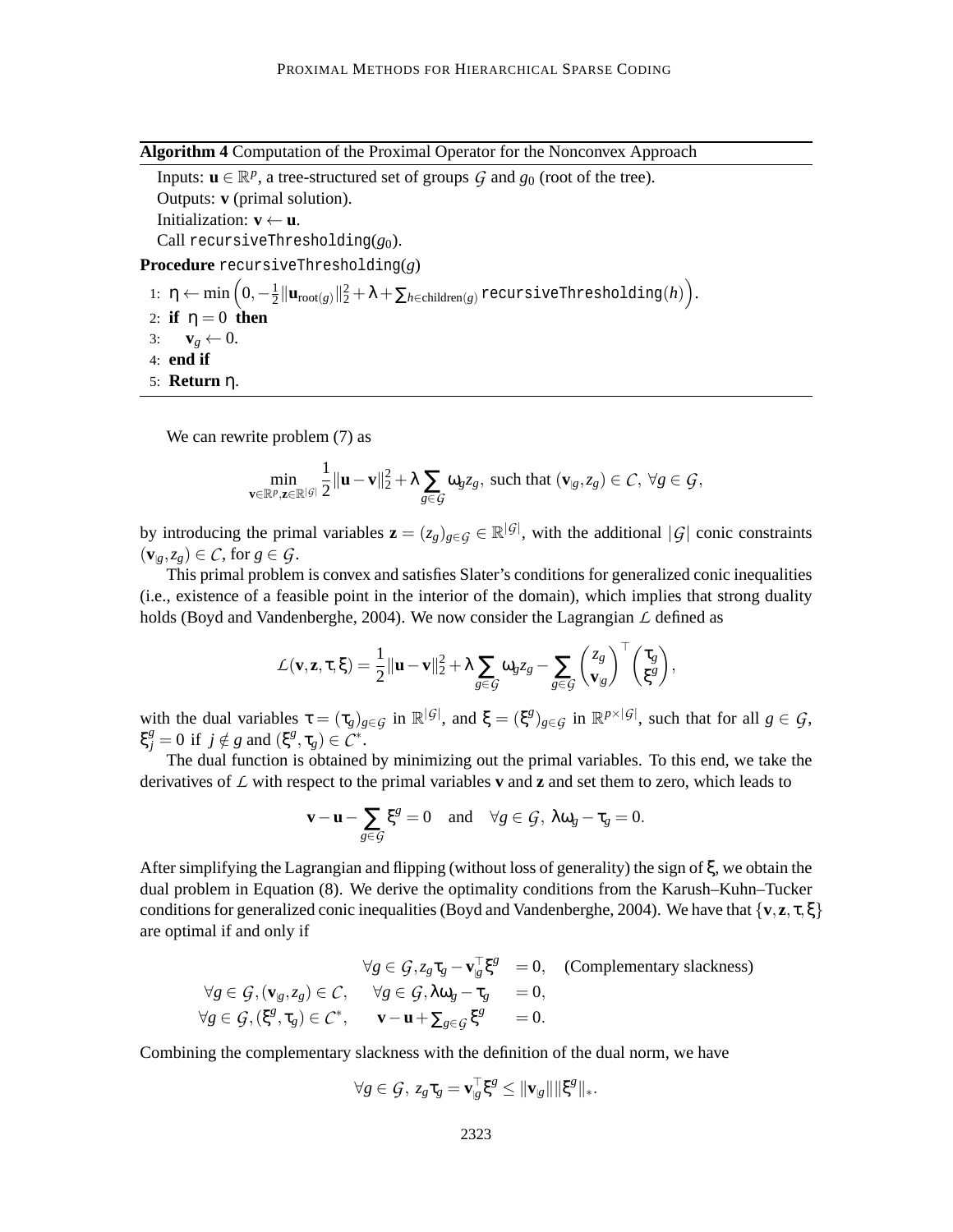Furthermore, using the fact that  $\forall g \in \mathcal{G}$ ,  $(\mathbf{v}_{g}, z_g) \in \mathcal{C}$  and  $(\xi^g, \tau_g) = (\xi^g, \lambda \omega_g) \in \mathcal{C}^*$ , we obtain the following chain of inequalities

$$
\forall g \in \mathcal{G}, \ \lambda z_g \omega_g = \mathbf{v}^\top_{|g} \xi^g \leq \|\mathbf{v}_{|g}\| \|\xi^g\|_* \leq z_g \|\xi^g\|_* \leq \lambda z_g \omega_g,
$$

for which equality must hold. In particular, we have  $\mathbf{v}_{g}^{\top} \xi^{g} = ||\mathbf{v}_{g}|| ||\xi^{g}||_{*}$  and  $z_{g}||\xi^{g}||_{*} = \lambda z_{g} \omega_{g}$ . If  $\mathbf{v}_{g} \neq 0$ , then  $z_g$  cannot be equal to zero, which implies in turn that  $\|\xi^g\|_* = \lambda \omega_g$ . Eventually, applying Lemma 9 gives the advertised optimality conditions.

Conversely, starting from the optimality conditions of Lemma 3, and making use again of Lemma 9, we can derive the Karush–Kuhn–Tucker conditions displayed above. More precisely, we define for all  $g \in \mathcal{G}$ ,

$$
\tau_g \stackrel{\triangle}{=} \lambda \omega_g
$$
 and  $z_g \stackrel{\triangle}{=} ||\mathbf{v}_{|g}||$ .

The only condition that needs to be discussed is the complementary slackness condition. If  $\mathbf{v}_{|\mathbf{g}} = 0$ , then it is easily satisfied. Otherwise, combining the definitions of  $\tau_g$ ,  $z_g$  and the fact that

$$
\mathbf{v}_{g}^{\top} \xi^{g} = \|\mathbf{v}_{g}\| \|\xi^{g}\|_{*} \text{ and } \|\xi^{g}\|_{*} = \lambda \omega_{g},
$$

we end up with the desired complementary slackness.

## **B.2 Optimality Condition for the Projection on the Dual Ball**

#### **Lemma 9 (Projection on the dual ball)**

Let  $\mathbf{w} \in \mathbb{R}^p$  and  $t > 0$ . We have  $\kappa = \prod_{\|\cdot\|_* \leq t} (\mathbf{w})$  *if and only if* 

$$
\begin{cases} \text{if } ||\mathbf{w}||_* \leq t, & \mathbf{\kappa} = \mathbf{w}, \\ \text{otherwise}, & ||\mathbf{\kappa}||_* = t \text{ and } \mathbf{\kappa}^\top (\mathbf{w} - \mathbf{\kappa}) = ||\mathbf{\kappa}||_* ||\mathbf{w} - \mathbf{\kappa}||. \end{cases}
$$

**Proof** When the vector **w** is already in the ball of  $\|\cdot\|_*$  with radius *t*, that is,  $\|\mathbf{w}\|_* \leq t$ , the situation is simple, since the projection  $\Pi_{\|\cdot\|_{*} \leq t}(\mathbf{w})$  obviously gives **w** itself. On the other hand, a necessary and sufficient optimality condition for having  $\kappa = \prod_{\|.\|_\ast \leq t} (\mathbf{w}) = \arg \min_{\| \mathbf{y} \|_\ast \leq t} \|\mathbf{w} - \mathbf{y} \|_2$  is that the residual **w**−κ lies in the normal cone of the constraint set (Borwein and Lewis, 2006), that is, for all **y** such that  $\|\mathbf{y}\|_* \leq t$ ,  $(\mathbf{w} - \mathbf{k})^{-1}(\mathbf{y} - \mathbf{k}) \leq 0$ . The displayed result then follows from the definition of the dual norm, namely  $||\mathbf{k}||_* = \max_{||\mathbf{z}|| \leq 1} \mathbf{z}^\top \mathbf{k}$ .

## **B.3 Proof of Lemma 4**

**Proof** First, notice that the conclusion  $\xi^h = \Pi_{\|\cdot\|_{*} \leq \lambda \omega_h} (\mathbf{v}_{\vert h} + \xi^h)$  simply comes from the definition of  $\xi^h$  and **v**, along with the fact that  $\xi^g = \xi^g_\mu$  $\frac{g}{h}$  since  $g \subseteq h$ . We now examine  $\xi^g$ .

The proof mostly relies on the optimality conditions characterizing the projection onto a ball of the dual norm  $\|\cdot\|_*$ . Precisely, by Lemma 9, we need to show that either

$$
\xi^g = \mathbf{u}_{|g} - \xi^h_{|g}, \text{ if } \|\mathbf{u}_{|g} - \xi^h_{|g}\|_* \leq t_g,
$$

or

$$
\|\xi^g\|_* = t_g
$$
 and  $\xi^{g\top}(\mathbf{u}_{|g} - \xi_{|g}^h - \xi^g) = \|\xi^g\|_* \|\mathbf{u}_{|g} - \xi_{|g}^h - \xi^g\|.$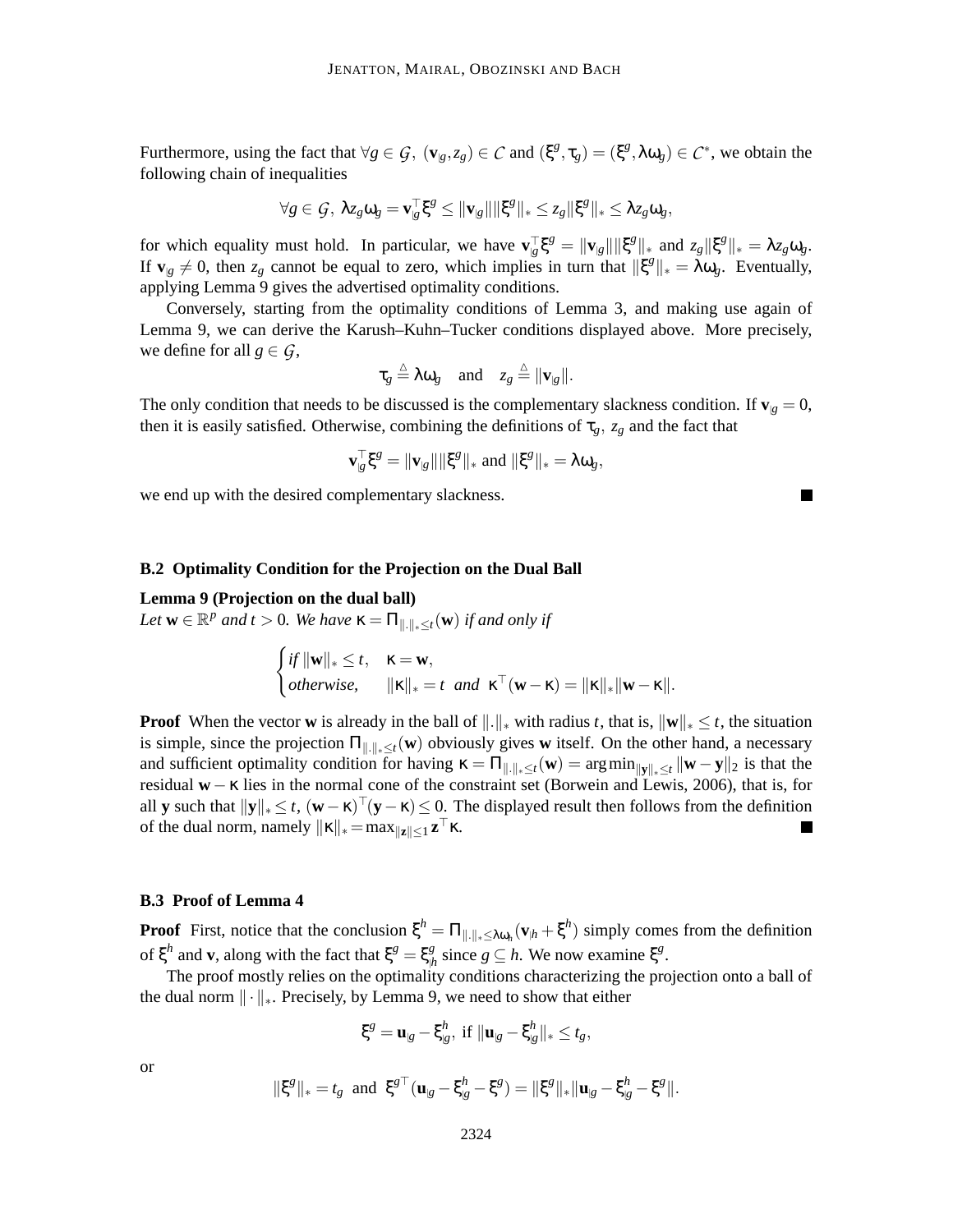Note that the feasibility of  $\xi^g$ , that is,  $\|\xi^g\|_* \le t_g$ , holds by definition of  $\kappa^g$ .

Let us first assume that  $\|\xi^g\|_* < t_g$ . We necessarily have that  $\mathbf{u}_{|g}$  also lies in the interior of the ball of  $\|\cdot\|_*$  with radius  $t_g$ , and it holds that  $\xi^g = \mathbf{u}_{g}$ . Since  $g \subseteq h$ , we have that the vector  $\mathbf{u}_{h} - \xi^{g} = \mathbf{u}_{h} - \mathbf{u}_{g}$  has only zero entries on *g*. As a result,  $\xi_{g}^{h} = 0$  (or equivalently,  $\xi_{g}^{h} = 0$ ) and we obtain

$$
\xi^g = \mathbf{u}_{g} = \mathbf{u}_{g} - \xi^h_{g},
$$

which is the desired conclusion. From now on, we assume that  $\|\xi^g\|_* = t_g$ . It then remains to show that

$$
\xi^{g\top}(\mathbf{u}_{|g}-\xi_{|g}^h-\xi^g)=\|\xi^g\|_*\|\mathbf{u}_{|g}-\xi_{|g}^h-\xi^g\|.
$$

We now distinguish two cases, according to the norm used.

 $\ell_2$ -norm: As a consequence of Lemma 9, the optimality condition reduces to the conditions for equality in the Cauchy-Schwartz inequality, that is, when the vectors have same signs and are linearly dependent. Applying these conditions to individual projections we get that there exists  $\rho_g$ ,  $\rho_h > 0$  such that

$$
\rho_g \xi^g = \mathbf{u}_{|g} - \xi^g \quad \text{and} \quad \rho_h \xi^h = \mathbf{u}_{|h} - \xi^g - \xi^h. \tag{14}
$$

Note that the case  $\rho_h = 0$  leads to  $\mathbf{u}_{h} - \xi^g - \xi^h = 0$ , and therefore  $\mathbf{u}_{g} - \xi^g - \xi^h_{g} = 0$  since  $g \subseteq h$ , which directly yields the result. The case  $\rho_g = 0$  implies  $\mathbf{u}_{g} - \xi^g = 0$  and therefore  $\xi_{g}^h = 0$ , yielding the result as well. Now, we can therefore assume  $\rho_h > 0$  and  $\rho_g > 0$ . From the first equality of (14),  $\psi$  = ξ<sup>g</sup> = ξ<sup>g</sup><sub> $\psi$ </sub>  $g|g|_{g}$  since  $(\rho_g + 1)\xi^g = \mathbf{u}_{g}$ . Further using the fact that  $g \subseteq h$  in the second equality of (14), we obtain

$$
(\rho_h+1)\xi_{\mathcal{g}}^h=\mathbf{u}_{\mathcal{g}}-\xi^g=\rho_g\xi^g.
$$

This implies that  $\mathbf{u}_{g} - \xi^{g} - \xi^{h}_{g} = \rho_{g} \xi^{g} - \frac{\rho_{g}}{\rho_{h} + \rho_{g}}$  $\frac{\rho_g}{\rho_h+1} \xi^g$ , which eventually leads to

$$
\xi^g=\frac{\rho_h+1}{\rho_g\rho_h}(\mathbf{u}_{|g}-\xi^g-\xi^h_{|g}).
$$

The desired conclusion follows  $\xi^{g\top}(\mathbf{u}_{|g} - \xi^g - \xi^h)$  $\binom{h}{|g} = \| \xi^g \|_2 \| \mathbf{u}_{|g} - \xi^g - \xi^h \|_g$  $\frac{n}{|g|}$ |2.

 $\ell_{\infty}$ -norm: In this case, the optimality corresponds to the conditions for equality in the  $\ell_{\infty}$ - $\ell_1$ Hölder inequality. Specifically,  $\xi^{\hat{g}} = \Pi_{\|.\|_\ast \leq t_g}(\mathbf{u}_{|g})$  holds if and only if for all  $\xi^g_j$  $j \neq 0, j \in g$ , we have

$$
\mathbf{u}_j - \xi_j^g = \|\mathbf{u}_{g} - \xi^g\|_{\infty} \operatorname{sign}(\xi_j^g).
$$

Looking at the same condition for  $\xi^h$ , we have that  $\xi^h = \Pi_{\|\cdot\|_{*}\leq t_h}(\mathbf{u}_{\vert h} - \xi_g)$  holds if and only if for all ξ *h*  $j \neq 0, j \in h$ , we have

$$
\mathbf{u}_j - \xi_j^g - \xi_j^h = \|\mathbf{u}_{\vert h} - \xi^g - \xi^h\|_{\infty} \operatorname{sign}(\xi_j^h).
$$

From those relationships we notably deduce that for all  $j \in g$  such that  $\xi_j^g$  $\chi_j^g \neq 0$ , sign(ξ<sup>g</sup><sub>j</sub>  $\binom{g}{j}$  = sign(**u**<sub>*j*</sub>) = sign(ξ *h*  $\mathbf{g}_j^{h_j}$ ) = sign(**u**<sub>*j*</sub> – ξ<sup>g</sup><sub>*j*</sub>  $g_j^g$ ) = sign(**u**<sub>*j*</sub> – ξ<sup>*g*</sup><sub>*j*</sub> – ξ<sup>*h*</sup><sub>*j*</sub> <sup>*h*</sup></sup><sub>*j*</sub>). Let *j* ∈ *g* such that  $ξ_j^g$  $\frac{g}{j} \neq 0$ . At this point, using the equalities we have just presented,

$$
|\mathbf{u}_j - \xi_j^g - \xi_j^h| = \begin{cases} ||\mathbf{u}_{|g} - \xi^g||_{\infty} & \text{if } \xi_j^h = 0\\ ||\mathbf{u}_{|h} - \xi^g - \xi^h||_{\infty} & \text{if } \xi_j^h \neq 0. \end{cases}
$$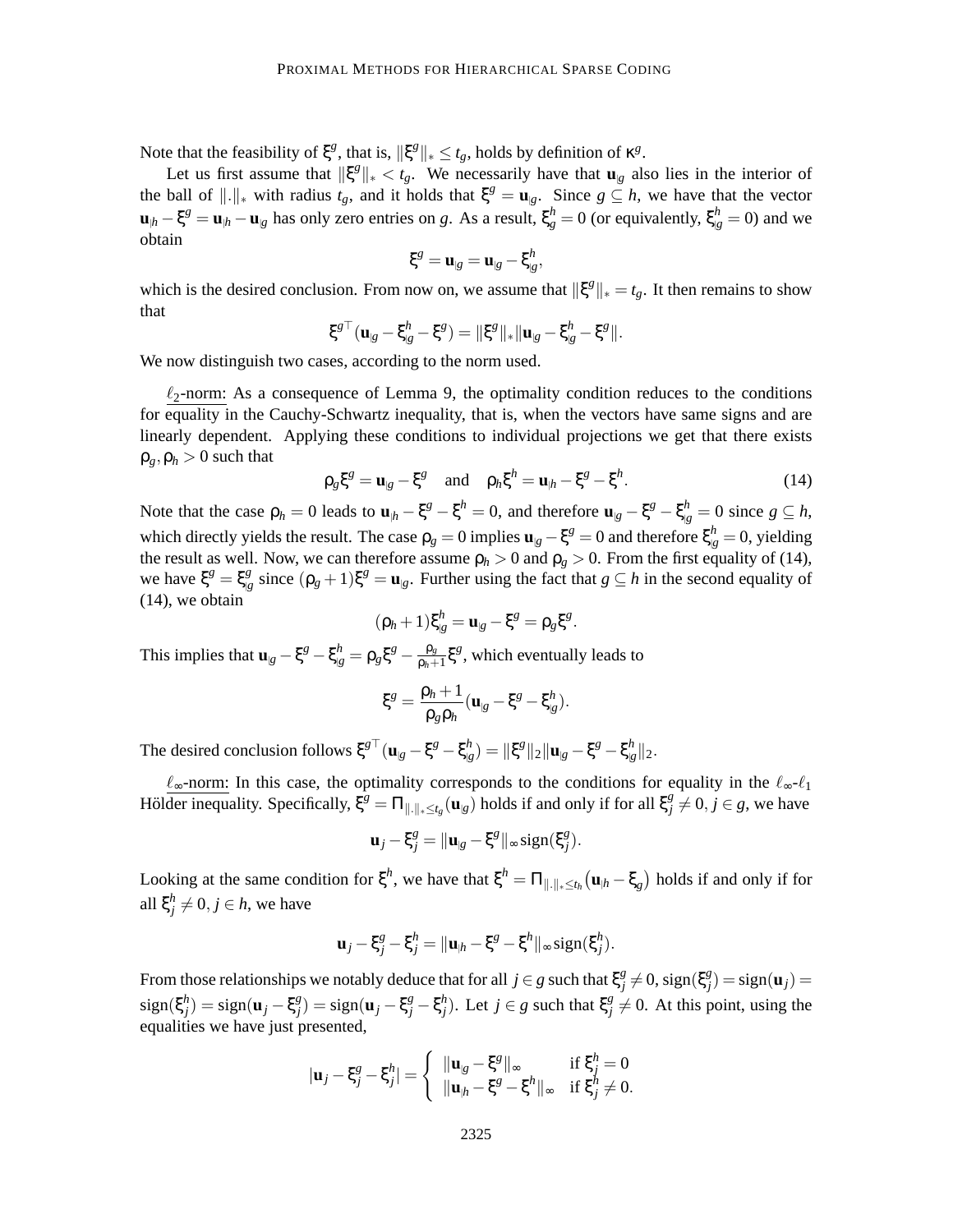$\text{Since } \|\mathbf{u}_{g} - \xi^{g}\|_{\infty} \geq \|\mathbf{u}_{g} - \xi^{g} - \xi^{h}_{g}\|_{\infty}$  $\binom{n}{|g|}$  ≈ (which can be shown using the sign equalities above), and  $\|\mathbf{u}_{h} - \xi^{g} - \xi^{h}\|_{\infty} \geq \|\mathbf{u}_{g} - \xi^{g} - \xi^{h}_{g}\|_{\infty}$  $\int_{\mathcal{B}}^{n}$  ||∞ (since *g* ⊆ *h*), we have

$$
\|\mathbf{u}_{\mathcal{B}}-\xi^g-\xi^h_{\mathcal{B}}\|_{\infty}\geq|\mathbf{u}_j-\xi^g_j-\xi^h_j|\geq \|\mathbf{u}_{\mathcal{B}}-\xi^g-\xi^h_{\mathcal{B}}\|_{\infty},
$$

and therefore for all ξ *g*  $g^g_j \neq 0$ ,  $j \in g$ , we have  $\mathbf{u}_j - \xi_j^g - \xi_j^h = ||\mathbf{u}_{|g} - \xi^g - \xi_{|g}^h||$  $\frac{h}{|g}$ ||∞ sign(ξ $\frac{g}{j}$ *j* ), which yields the result.

#### **B.4 Proof of Lemma 8**

**Proof** Notice first that the procedure computeSqNorm is called exactly once for each group *g* in  $G$ , computing a set of scalars  $(\rho_g)_{g \in G}$  in an order which is compatible with the convergence in one pass of Algorithm 1—that is, the children of a node are processed prior to the node itself. Following such an order, the update of the group *g* in the original Algorithm 1 computes the variable  $\xi^g$  which updates implicitly the primal variable as follows

$$
\mathbf{v}_{\vert g} \leftarrow \big(1 - \frac{\lambda \omega_g}{\|\mathbf{v}_{\vert g}\|_2}\big)_+ \mathbf{v}_{\vert g}.
$$

It is now possible to show by induction that for all group  $g$  in  $\mathcal G$ , after a call to the procedure computeSqNorm(*g*), the auxiliary variable  $\eta_g$  takes the value  $\|\mathbf{v}_{g}\|_2^2$  where **v** has the same value as during the iteration *g* of Algorithm 1. Therefore, after calling the procedure computeSqNorm(*g*0), where  $g_0$  is the root of the tree, the values  $\rho_\rho$  correspond to the successive scaling factors of the variable  $\mathbf{v}_{|g}$  obtained during the execution of Algorithm 1. After having computed all the scaling factors  $\rho_g$ ,  $g \in \mathcal{G}$ , the procedure recursive Scaling ensures that each variable *j* in  $\{1,\ldots,p\}$  is scaled by the product of all the  $\rho_h$ , where *h* is an ancestor of the variable *j*.

The complexity of the algorithm is easy to characterize: Each procedure computeSqNorm and recursiveScaling is called *p* times, each call for a group *g* has a constant number of operations plus as many operations as the number of children of *p*. Since each child can be called at most one time, the total number of operation of the algorithm is  $O(p)$ .

## **B.5 Sign Conservation by Projection**

The next lemma specifies a property for projections when  $\Vert . \Vert$  is further assumed to be a  $\ell_q$ -norm (with  $q \ge 1$ ). We recall that in that case,  $\|\cdot\|_*$  is simply the  $\ell_{q'}$ -norm, with  $q' = (1 - 1/q)^{-1}$ .

#### **Lemma 10 (Projection on the dual ball and sign property)**

*Let*  $\mathbf{w} \in \mathbb{R}^p$  and  $t > 0$ . Let us assume that  $|| \cdot ||$  is a  $\ell_q$ -norm (with  $q \ge 1$ ). Consider also a diagonal  $matrix \ S \in \mathbb{R}^{p \times p}$  whose diagonal entries are in {-1,1}*. We have*  $\Pi_{\|\cdot\|_* \leq t}(\mathbf{w}) = \mathbf{S} \Pi_{\|\cdot\|_* \leq t}(\mathbf{S} \mathbf{w})$ *.* 

**Proof** Let us consider  $\kappa = \prod_{\|\cdot\|_{*} \leq t}(\mathbf{w})$ . Using essentially the same argument as in the proof of Lemma 9, we have for all **y** such that  $\|\mathbf{y}\|_{q'} \leq t$ ,  $(\mathbf{w} - \kappa)^{T}(\mathbf{y} - \kappa) \leq 0$ . Noticing that  $\mathbf{S}^{\top} \mathbf{S} = \mathbf{I}$  and  $\|\mathbf{y}\|_{q'} = \|\mathbf{S}\mathbf{y}\|_{q'}$ , we further obtain  $(\mathbf{S}\mathbf{w}-\mathbf{S}\mathbf{\kappa})^\top(\mathbf{y'}-\mathbf{S}\mathbf{\kappa}) \leq 0$  for all  $\mathbf{y'}$  with  $\|\mathbf{y'}\|_{q'} \leq t$ . This implies in turn that  $\text{S}\Pi_{\|\cdot\|_*\leq t}(\mathbf{w}) = \Pi_{\|\cdot\|_*\leq t}(\text{S}\mathbf{w})$ , which is equivalent to the advertised conclusion.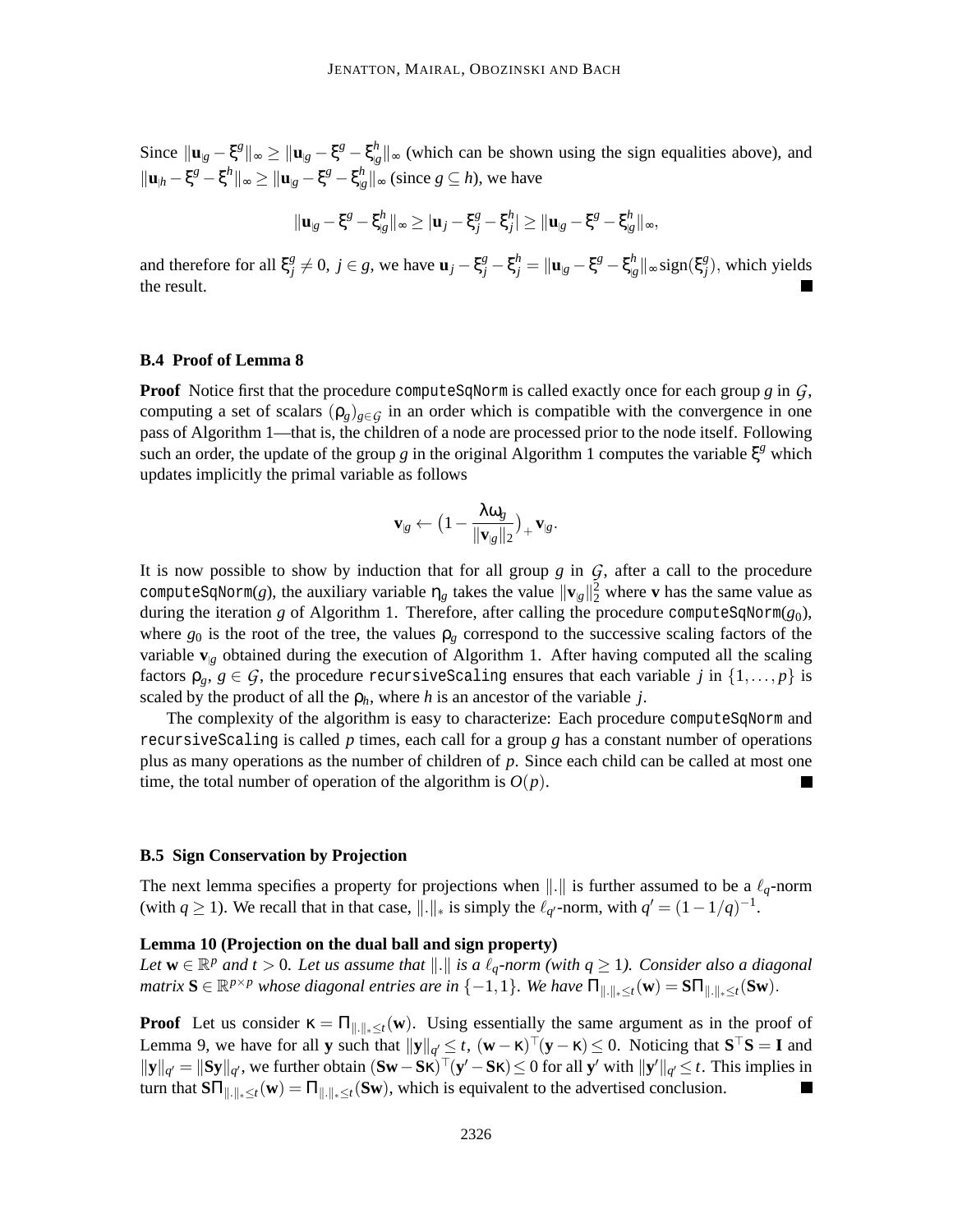Based on this lemma, note that we can assume without loss of generality that the vector we want to project (in this case, **w**) has only nonnegative entries. Indeed, it is sufficient to store beforehand the signs of that vector, compute the projection of the vector with nonnegative entries, and assign the stored signs to the result of the projection.

#### **B.6 Non-negativity Constraint for the Proximal Operator**

The next lemma shows how we can easily add a non-negativity constraint on the proximal operator when the norm Ω is *absolute* (Stewart and Sun, 1990, Definition 1.2), that is, a norm for which the relation  $\Omega(\mathbf{u}) \leq \Omega(\mathbf{w})$  holds for any two vectors **w** and  $\mathbf{u} \in \mathbb{R}^p$  such that  $|\mathbf{u}_j| \leq |\mathbf{w}_j|$  for all *j*.

#### **Lemma 11 (Non-negativity constraint for the proximal operator)**

 $Let \kappa \in \mathbb{R}^p$  *and*  $\lambda > 0$ *. Consider an absolute norm*  $\Omega$ *. We have* 

$$
\underset{\mathbf{z}\in\mathbb{R}^p}{\arg\min} \left[\frac{1}{2}||[\mathbf{x}]_+ - \mathbf{z}||_2^2 + \lambda\Omega(\mathbf{z})\right] = \underset{\mathbf{z}\in\mathbb{R}_+^p}{\arg\min} \left[\frac{1}{2}||\mathbf{x} - \mathbf{z}||_2^2 + \lambda\Omega(\mathbf{z})\right].\tag{15}
$$

**Proof** Let us denote by  $\hat{\mathbf{z}}^+$  and  $\hat{\mathbf{z}}$  the unique solutions of the left- and right-hand side of (15) respectively. Consider the normal cone  $\mathcal{N}_{\mathbb{R}^p_+}(\mathbf{z}_0)$  of  $\mathbb{R}^p_+$  at the point  $\mathbf{z}_0$  (Borwein and Lewis, 2006) and decompose  $\kappa$  into its positive and negative parts,  $\kappa = [\kappa]_+ + [\kappa]_-$ . We can now write down the optimality conditions for the two convex problems above (Borwein and Lewis, 2006):  $\hat{z}^+$  is optimal if and only if there exists  $\mathbf{w} \in \partial\Omega(\hat{\mathbf{z}}^+)$  such that  $\hat{\mathbf{z}}^+ - [\mathbf{k}]_+ + \lambda \mathbf{w} = \mathbf{0}$ . Similarly,  $\hat{\mathbf{z}}$  is optimal if and only if there exists  $(s, u) \in \partial\Omega(\hat{z}) \times \mathcal{N}_{\mathbb{R}^p_+}(\hat{z})$  such that  $\hat{z} - \kappa + \lambda s + u = 0$ . We now prove that  $[\kappa]_-=\kappa-[\kappa]_+$  belongs to  $\mathcal{N}_{\mathbb{R}_+^p}(\hat{\mathbf{z}}^+)$ . We proceed by contradiction. Let us assume that there exists  $\mathbf{z} \in \mathbb{R}_+^p$  such that  $[\kappa]^\top (\mathbf{z} - \hat{\mathbf{z}}^+) > 0$ . This implies that there exists  $j \in \{1, ..., p\}$  for which  $[\kappa_j]_-\langle 0 \text{ and } \mathbf{z}_j - \hat{\mathbf{z}}_j^+ \langle 0 \rangle]$ . In other words, we have  $0 \leq \mathbf{z}_j = \mathbf{z}_j - [\kappa_j]_+ \langle \hat{\mathbf{z}}_j^+ = \hat{\mathbf{z}}_j^+ - [\kappa_j]_+$ . With the assumption made on  $\Omega$  and replacing  $\hat{\mathbf{z}}_j^+$  by  $\mathbf{z}_j$ , we have found a solution to the left-hand side of (15) with a stricly smaller cost function than the one evaluated at  $\hat{\mathbf{z}}^+$ , hence the contradiction. Putting the pieces together, we now have

$$
\mathbf{\hat{z}}^+ -[\kappa]_+ + \lambda \mathbf{w} = \mathbf{\hat{z}}^+ - \kappa + \lambda \mathbf{w} + [\kappa]_- = \mathbf{0}, \text{ with } (\mathbf{w}, [\kappa]_-) \in \partial \Omega(\mathbf{\hat{z}}^+) \times \mathcal{N}_{\mathbb{R}_+^p}(\mathbf{\hat{z}}^+),
$$

which shows that  $\hat{z}^+$  is the solution of the right-hand side of (15).

## **Appendix C. Counterexample for**  $\ell_q$ -norms, with  $q \notin \{1,2,\infty\}$ .

The result we have proved in Proposition 5 in the specific setting where  $\|\cdot\|$  is the  $\ell_2$ - or  $\ell_{\infty}$ -norm does not hold more generally for  $\ell_q$ -norms, when *q* is not in  $\{1,2,\infty\}$ . Let  $q > 1$  satisfying this condition. We denote by  $q' \triangleq (1 - q^{-1})^{-1}$  the norm parameter dual to *q*. We keep the same notation as in Lemma 4 and assume from now on that  $\|\mathbf{u}_{g}\|_{q'} > t_{g}$  and  $\|\mathbf{u}_{h}\|_{q'} > t_{g} + t_{h}$ . These two inequalities guarantee that the vectors  $\mathbf{u}_{g}$  and  $\mathbf{u}_{h} - \xi^{g}$  do not lie in the interior of the  $\ell_{q'}$ -norm balls, of respective radius  $t<sub>g</sub>$  and  $t<sub>h</sub>$ .

We show in this section that there exists a setting for which the conclusion of Lemma 4 does not hold anymore. We first focus on a necessary condition of Lemma 4: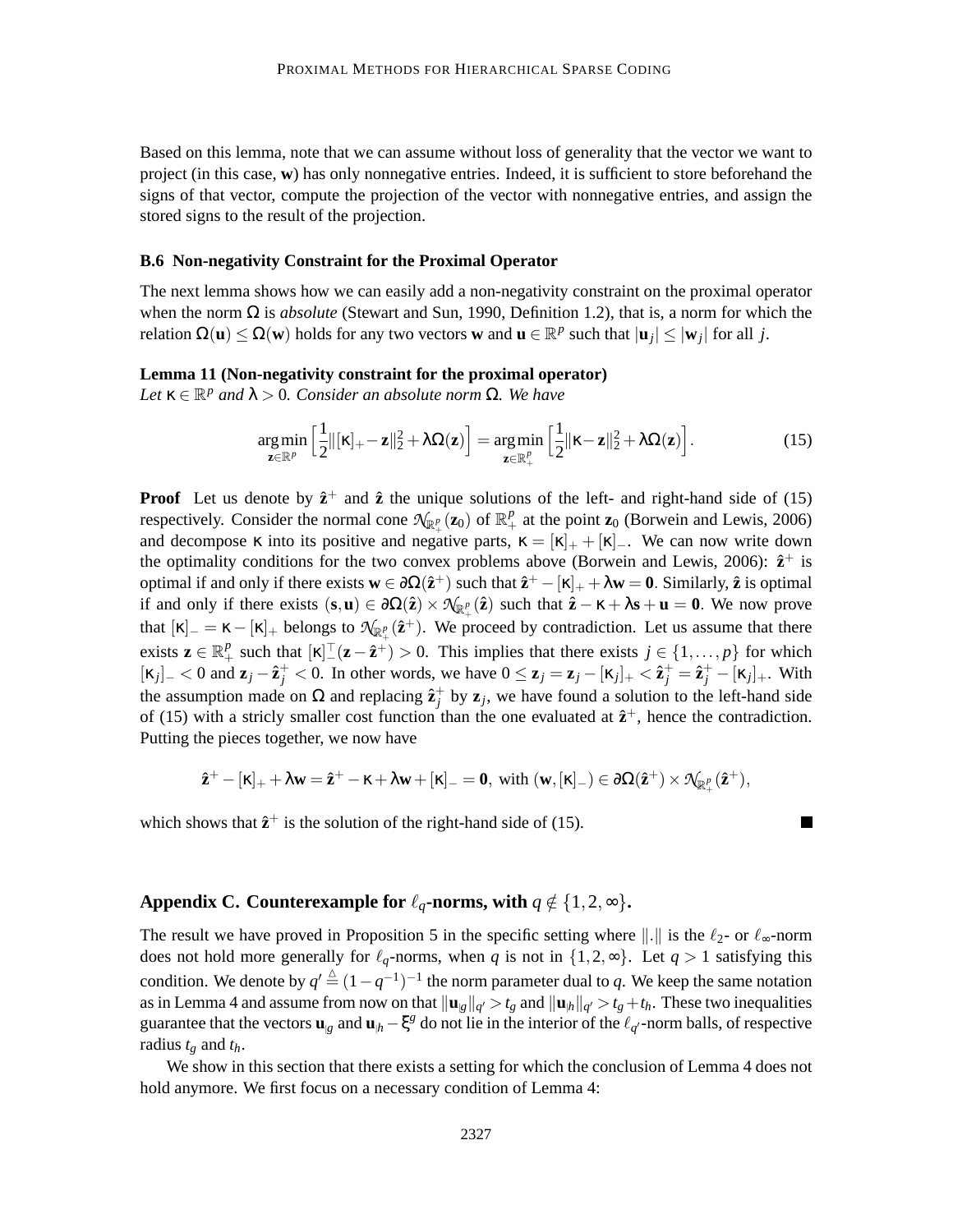## **Lemma 12 (Necessary condition of Lemma 4)**

Let  $\Vert . \Vert$  be a  $\ell_q$ -norm, with  $q \notin \{1, 2, \infty\}$ . If the conclusion of Lemma 4 holds, then the vectors  $\xi_g^g$ |*g and* ξ *h* |*g are linearly dependent.*

**Proof** According to our assumptions on  $\mathbf{u}_{g}$  and  $\mathbf{u}_{h} - \xi^{g}$ , we have that  $\|\xi^{g}\|_{q'} = t_{g}$  and  $\|\xi^{h}\|_{q'} = t_{h}$ . In this case, we can apply the second optimality conditions of Lemma 9, which states that equality holds in the  $\ell_q$ - $\ell_{q'}$  Hölder inequality. As a result, there exists  $\rho_g$ ,  $\rho_h > 0$  such that for all *j* in *g*:

$$
|\xi_j^g|^{q'} = \rho_g |\mathbf{u}_j - \xi_j^g|^q \quad \text{and} \quad |\xi_j^h|^{q'} = \rho_h |\mathbf{u}_j - \xi_j^g - \xi_j^h|^q.
$$

If the conclusion of Lemma 4 holds—that is, we have  $\xi^g = \Pi_{\|\cdot\|_* \le t_g} (\mathbf{u}_{g} - \xi^h)$  $\binom{n}{|g}$ , notice that it is not possible to have the following scenarios, as proved below by contradiction:

- If  $\|\mathbf{u}_{g}-\xi_{g}^{h}\|$  $\left\| \frac{h}{|g|} \right\|_{q'} < t_g$ , then we would have ξ $^g = \mathbf{u}_{|g} - \xi^h_{|g}$  $\int_{\mathcal{B}}^{h}$ , which is impossible since  $\|\xi^g\|_{q'} = t_g$ .
- If  $\|\mathbf{u}_{\vert g} \xi^h_{\vert g}$  $\left[\frac{h}{|g|}\right]_{q'} = t_g$ , then we would have for all *j* in *g*,  $\left|\xi_j\right|$  $j^h_j |^{q'} = \rho_h | \mathbf{u}_j - \xi_j^g - \xi_j^h$  $j<sup>h</sup>$ <sub>*j*</sub> $|q = 0$ , which implies that  $\xi_{g}^{h} = 0$  and  $||\mathbf{u}_{g}||_{q'} = t_{g}$ . This is impossible since we assumed  $||\mathbf{u}_{g}||_{q'} > t_{g}$ .

We therefore have  $\|\mathbf{u}_{g} - \xi_{g}^{h}\|$  $\binom{n}{|\mathcal{G}|}}{q'} > t_g$  and using again the second optimality conditions of Lemma 9, there exists  $\rho > 0$  such that for all *j* in *g*,  $|\xi_j^g$  $\int_j^g$  $|q' = \rho |$ **u**<sub>*j*</sub> – ξ<sup>*h*</sup><sub>*j*</sub> – ξ<sup>*h*</sup><sub>*j*</sub>  $j^{h}$ <sup> $q$ </sup>. Combined with the previous relation on ξ *h*  $\int_{g}^{h}$ , we obtain for all *j* in *g*,  $|\xi_j^g|$  $\frac{g}{\rho}$ |q' =  $\frac{\rho}{\rho}$ ρ*h* |ξ *h*  $j<sup>h</sup>_{j}$ | $q'$ . Since we can assume without loss of generality that **u** only has nonnegative entries (see Lemma 10), the vectors  $\xi^g$  and  $\xi^h$  can also be assumed to have nonnegative entries, hence the desired conclusion.

We need another intuitive property of the projection  $\Pi_{\|\cdot\|_*\leq t}$  to derive our counterexample:

## **Lemma 13 (Order-preservation by projection)**

Let  $\Vert . \Vert$  be a  $\ell_q$ -norm, with  $q \notin \{1, \infty\}$  and  $q' \triangleq 1/(1-q^{-1})$ . Let us consider the vectors  $\kappa, \mathbf{w} \in \mathbb{R}^p$ *such that* <sup>κ</sup> <sup>=</sup> <sup>Π</sup>k.k∗≤*t*(**w**) = argmink**y**k*<sup>q</sup>* ′≤*t* k**y** − **w**k2, *with the radius t satisfying* k**w**k*<sup>q</sup>* ′ > *t. If we have*  $\mathbf{w}_i < \mathbf{w}_j$  *for some*  $(i, j)$  *in*  $\{1, \ldots, p\}^2$ *, then it also holds that*  $\kappa_i < \kappa_j$ *.* 

**Proof** Let us first notice that given the assumption on *t*, we have  $||\mathbf{x}||_q = t$ . The Lagrangian *L* associated with the convex minimization problem underlying the definition of  $\Pi_{\|.\|_{*}\leq t}$  can be written as

$$
\mathcal{L}(\mathbf{y}, \alpha) = \frac{1}{2} ||\mathbf{y} - \mathbf{w}||_2^2 + \alpha \left[ ||\mathbf{y}||_{q'}^{q'} - t^{q'} \right],
$$
 with the Lagrangian parameter  $\alpha \ge 0$ .

At optimality, the stationarity condition for κ leads to

$$
\forall j \in \{1,\ldots,p\}, \ \kappa_j - \mathbf{w}_j + \alpha q' |\kappa_j|^{q'-1} = 0.
$$

We can assume without loss of generality that **w** only has nonnegative entries (see Lemma 10). Since the components of  $\kappa$  and **w** have the same signs (see Lemma 10), we therefore have  $|\kappa_j| = \kappa_j \ge 0$ , for all *j* in  $\{1,\ldots,p\}$ . Note that  $\alpha$  cannot be equal to zero because of  $\|\kappa\|_{q'} = t < \|\mathbf{w}\|_{q'}.$ 

Let us consider the continuously differentiable function  $\varphi_w : \kappa \mapsto \kappa - w + \alpha q' \kappa^{q'-1}$  defined on  $(0, \infty)$ . Since  $\varphi_w(0) = -w < 0$ ,  $\lim_{\kappa \to \infty} \varphi_w(\kappa) = \infty$  and  $\varphi_w$  is strictly nondecreasing, there exists a unique  $\kappa_w^* > 0$  such that  $\varphi_w(\kappa_w^*) = 0$ . If we now take  $w < v$ , we have

$$
\varphi_{v}(\kappa_{w}^{*}) = \varphi_{w}(\kappa_{w}^{*}) + w - v = w - v < 0 = \varphi_{v}(\kappa_{v}^{*}).
$$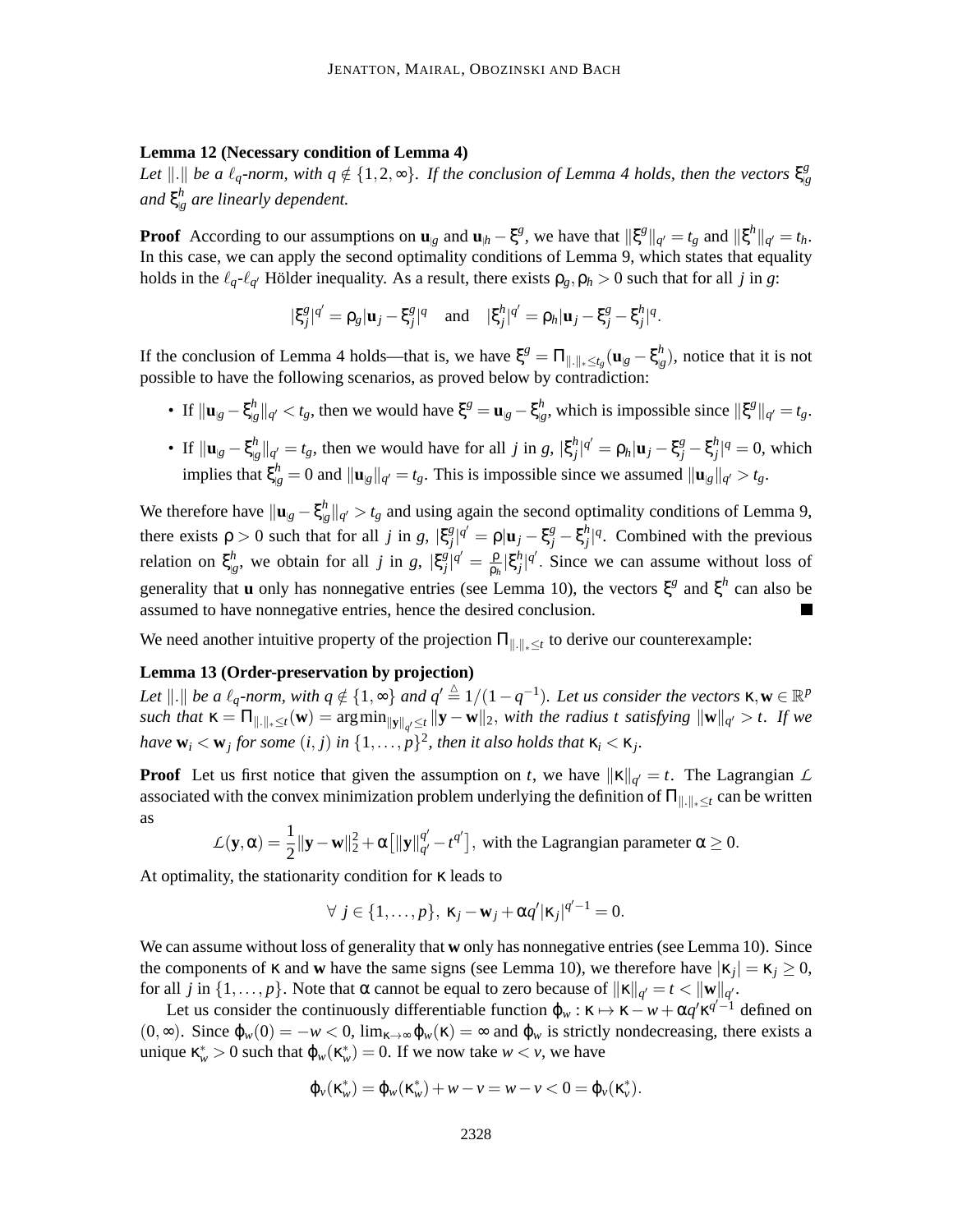With  $\varphi_\nu$  being strictly nondecreasing, we thus obtain  $\kappa^*_{\nu} < \kappa^*_{\nu}$ . The desired conclusion stems from the application of the previous result to the stationarity condition of κ.

Based on the two previous lemmas, we are now in position to present our counterexample:

## **Proposition 14 (Counterexample)**

*Let*  $\|\cdot\|$  *be a*  $\ell_q$ -norm, with  $q \notin \{1, 2, \infty\}$  and  $q' \stackrel{\Delta}{=} 1/(1 - q^{-1})$ *. Let us consider*  $G = \{g, h\}$ *, with*  $g\subseteq h\subseteq \{1,\ldots,p\}$  and  $|g|>1$ . Let  $\bf{u}$  *be a vector in*  $\mathbb{R}^p$  that has at least two different nonzero entries *in g, that is, there exists*  $(i, j)$  *in g*  $\times$  *g such that*  $0 < |$ **u**<sub>*i*</sub> $|$   $<$   $|$ **u**<sub>*j*</sub> $|$ *. Let us consider the successive projections*

$$
\xi^g \stackrel{\triangle}{=} \Pi_{\|\cdot\|_{*} \leq t_g}(\mathbf{u}_{g}) \ \ \text{and} \ \ \xi^h \stackrel{\triangle}{=} \Pi_{\|\cdot\|_{*} \leq t_h}(\mathbf{u}_{h} - \xi^g)
$$

with  $t_g, t_h > 0$  satisfying  $\|\mathbf{u}_{g}\|_{q'} > t_g$  and  $\|\mathbf{u}_{h}\|_{q'} > t_g + t_h$ . Then, the conclusion of Lemma 4 does *not hold.*

**Proof** We apply the same rationale as in the proof of Lemma 13. Writing the stationarity conditions for  $\xi^g$  and  $\xi^h$ , we have for all *j* in *g* 

$$
\xi_j^g + \alpha q'(\xi_j^g)^{q'-1} - \mathbf{u}_j = 0
$$
, and  $\xi_j^h + \beta q'(\xi_j^h)^{q'-1} - (\mathbf{u}_j - \xi_j^g) = 0$ ,

with Lagrangian parameters  $\alpha, \beta > 0$ . We now proceed by contradiction and assume that  $\xi^g =$  $\Pi_{\|.\|_\ast\leq t_g} (\mathbf{u}_{\vert g} - \xi_{\vert g}^h$  $\int_{g}^{h}$ . According to Lemma 12, there exists  $\rho > 0$  such that for all *j* in *g*,  $\xi_j^h = \rho \xi_j^g$ . If we combine the previous relations on  $\xi^g$  and  $\xi^h$ , we obtain for all *j* in *g*,

$$
\xi_j^g = C(\xi_j^g)^{q'-1}, \text{ with } C \stackrel{\triangle}{=} \frac{q'(\alpha - \beta \rho^{q'-1})}{\rho}.
$$

If  $C < 0$ , then we have a contradiction, since the entries of  $\xi^g$  and  $\mathbf{u}_{g}$  have the same signs. Similarly, the case  $C = 0$  leads a contradiction, since we would have  $\mathbf{u}_{g} = 0$  and  $\|\mathbf{u}_{g}\|_{q'} > t_{g}$ . As a consequence, it follows that  $C > 0$  and for all *j* in *g*,  $\xi_j^g = \exp\left\{\frac{\log(C)}{2-q'}\right\}$ , which means that all the entries of the vector ξ *g g* are identical. Using Lemma 13, since there exists  $(i, j) \in g \times g$  such that  $\mathbf{u}_i < \mathbf{u}_j$ , we also have  $\xi_i^g < \xi_j^g$  $j^g$ , which leads to a contradiction.

### **References**

- M. Aharon, M. Elad, and A. M. Bruckstein. The K-SVD: An algorithm for designing of overcomplete dictionaries for sparse representations. *IEEE Transactions on Signal Processing*, 54(11): 4311–4322, 2006.
- R. K. Ahuja, T. L. Magnanti, and J. Orlin. *Network Flows*. Prentice Hall, 1993.
- F. Bach. Exploring large feature spaces with hierarchical multiple kernel learning. In *Advances in Neural Information Processing Systems*, 2008.
- F. Bach. Structured sparsity-inducing norms through submodular functions. In *Advances in Neural Information Processing Systems*, 2010.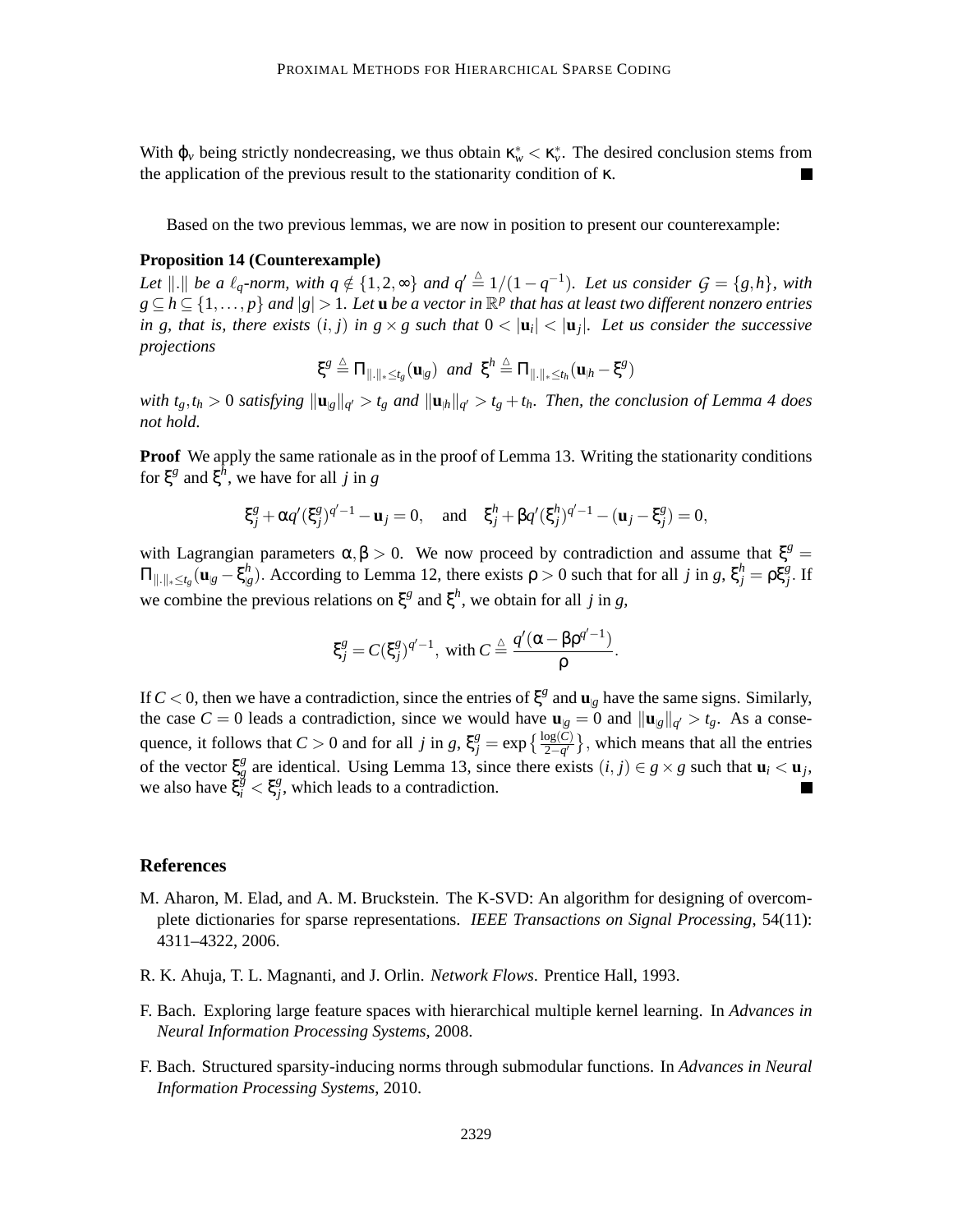- F. Bach, R. Jenatton, J. Mairal, and G. Obozinski. Convex optimization with sparsity-inducing norms. In *Optimization for Machine Learning*. MIT Press, 2011. To appear.
- R. Baraniuk. Optimal tree approximation with wavelets. *Wavelet Applications in Signal and Image Processing VII*, 3813:206214, 1999.
- R. G. Baraniuk, R. A. DeVore, G. Kyriazis, and X. M. Yu. Near best tree approximation. *Advances in Computational Mathematics*, 16(4):357–373, 2002.
- R. G. Baraniuk, V. Cevher, M. F. Duarte, and C. Hegde. Model-based compressive sensing. *IEEE Transactions on Information Theory*, 56:1982–2001, 2010.
- A. Beck and M. Teboulle. A fast iterative shrinkage-thresholding algorithm for linear inverse problems. *SIAM Journal on Imaging Sciences*, 2(1):183–202, 2009.
- S. Becker, J. Bobin, and E. Candes. NESTA: A Fast and Accurate First-order Method for Sparse Recovery. Technical report, Preprint arXiv:0904.3367, 2009.
- Y. Bengio. Learning deep architectures for AI. *Foundations and Trends in Machine Learning*, 2(1), 2009.
- D. P. Bertsekas. *Nonlinear Programming*. Athena Scientific, 1999.
- P. Bickel, Y. Ritov, and A. Tsybakov. Simultaneous analysis of Lasso and Dantzig selector. *Annals of Statistics*, 37(4):1705–1732, 2009.
- D. Blei and J. McAuliffe. Supervised topic models. In *Advances in Neural Information Processing Systems*, 2008.
- D. Blei, A. Ng, and M. Jordan. Latent dirichlet allocation. *Journal of Machine Learning Research*, 3:993–1022, 2003.
- D. Blei, T. L. Griffiths, and M. I. Jordan. The nested chinese restaurant process and bayesian nonparametric inference of topic hierarchies. *Journal of the ACM*, 57(2):1–30, 2010.
- J. M. Borwein and A. S. Lewis. *Convex Analysis and Nonlinear Optimization: Theory and Examples*. Springer, 2006.
- S. P. Boyd and L. Vandenberghe. *Convex Optimization*. Cambridge University Press, 2004.
- D. M. Bradley and J. A. Bagnell. Differentiable sparse coding. In *Advances in Neural Information Processing Systems*, 2009.
- P. Brucker. An O(n) algorithm for quadratic knapsack problems. *Operations Research Letters*, 3: 163–166, 1984.
- W. L. Buntine. Variational Extensions to EM and Multinomial PCA. In *Proceedings of the European Conference on Machine Learning (ECML)*, 2002.
- S. S. Chen, D. L. Donoho, and M. A. Saunders. Atomic decomposition by basis pursuit. *SIAM Journal on Scientific Computing*, 20(1):33–61, 1998.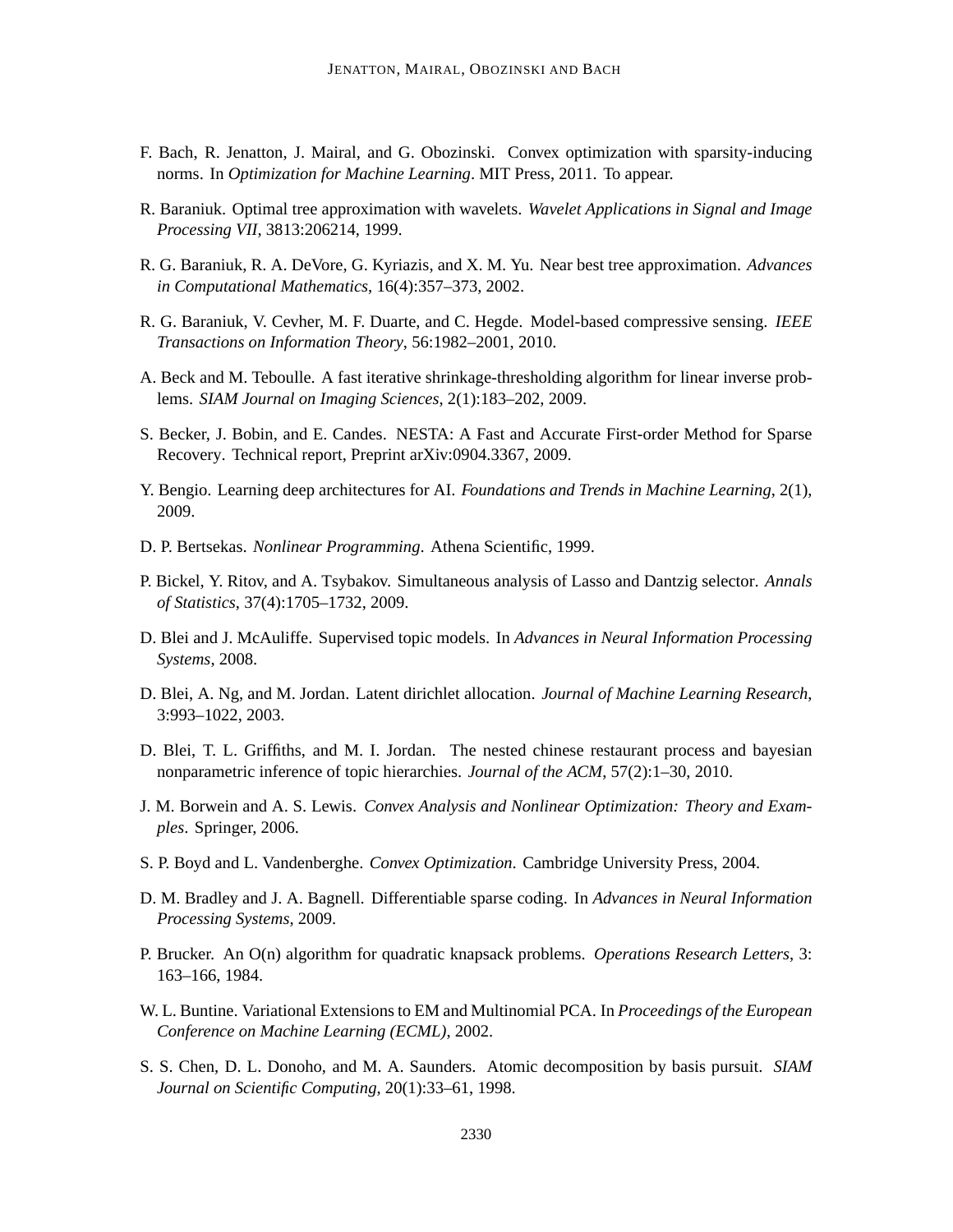- X. Chen, Q. Lin, S. Kim, J. Peña, J. G. Carbonell, and E. P. Xing. An efficient proximal-gradient method for single and multi-task regression with structured sparsity. Technical report, Preprint arXiv:1005.4717, 2010.
- R. R. Coifman and D. L. Donoho. Translation-invariant de-noising. *Lectures Notes in Statistics*, pages 125–125, 1995.
- P. L. Combettes and J.-C. Pesquet. Proximal splitting methods in signal processing. In *Fixed-Point Algorithms for Inverse Problems in Science and Engineering*. Springer, 2010.
- M. Crouse, R. D. Nowak, and R. G. Baraniuk. Wavelet-based statistical signal processing using hidden Markov models. *IEEE Transactions on Signal Processing*, 46(4):886–902, 1998.
- D. L. Donoho. CART and best-ortho-basis: a connection. *Annals of Statistics*, pages 1870–1911, 1997.
- D. L. Donoho and I. M. Johnstone. Adapting to unknown smoothness via wavelet shrinkage. *Journal of the American Statistical Association*, 90(432), 1995.
- J. Duchi and Y. Singer. Efficient online and batch learning using forward backward splitting. *Journal of Machine Learning Research*, 10:2899–2934, 2009.
- B. Efron, T. Hastie, I. Johnstone, and R. Tibshirani. Least angle regression. *Annals of Statistics*, 32 (2):407–451, 2004.
- M. Elad and M. Aharon. Image denoising via sparse and redundant representations over learned dictionaries. *IEEE Transactions on Image Processing*, 54(12):3736–3745, December 2006.
- J. Friedman, T. Hastie, and R. Tibshirani. A note on the group lasso and a sparse group lasso. Technical report, Preprint arXiv:1001.0736, 2010.
- T. L. Griffiths and M. Steyvers. Finding scientific topics. *Proceedings of the National Academy of Sciences*, 101(Suppl 1):5228, 2004.
- T. Hastie, R. Tibshirani, and J. Friedman. *The Elements of Statistical Learning: Data Mining, Inference, and Prediction, Second Edition*. Springer, 2009.
- L. He and L. Carin. Exploiting structure in wavelet-based Bayesian compressive sensing. *IEEE Transactions on Signal Processing*, 57:3488–3497, 2009.
- C. Hu, J. T. Kwok, and W. Pan. Accelerated gradient methods for stochastic optimization and online learning. In *Advances in Neural Information Processing Systems*, 2009.
- J. Huang, T. Zhang, and D. Metaxas. Learning with structured sparsity. In *Proceedings of the International Conference on Machine Learning (ICML)*, 2009.
- L. Jacob, G. Obozinski, and J.-P. Vert. Group Lasso with overlaps and graph Lasso. In *Proceedings of the International Conference on Machine Learning (ICML)*, 2009.
- R. Jenatton, J.-Y. Audibert, and F. Bach. Structured variable selection with sparsity-inducing norms. Technical report, Preprint arXiv:0904.3523, 2009.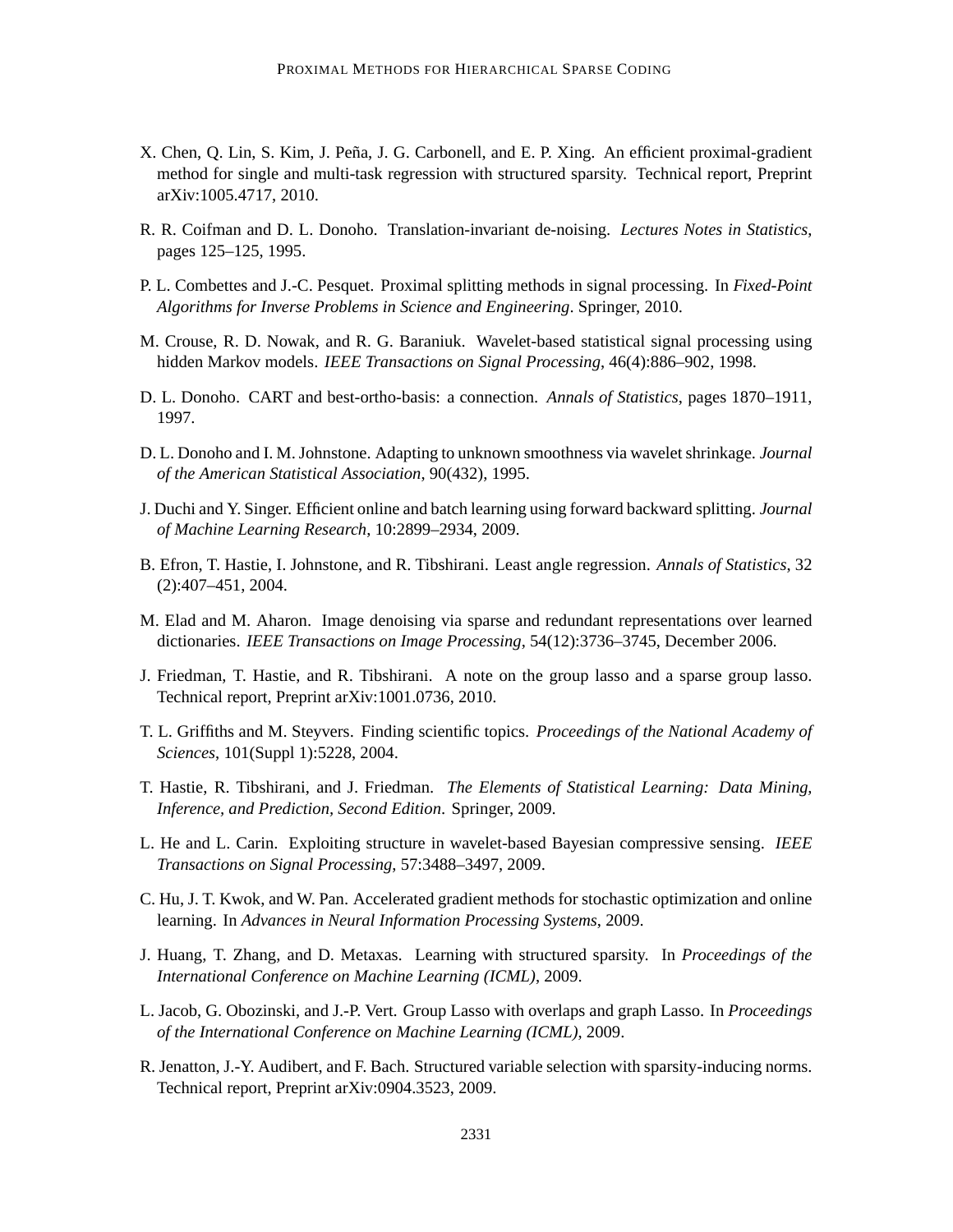- R. Jenatton, J. Mairal, G. Obozinski, and F. Bach. Proximal methods for sparse hierarchical dictionary learning. In *Proceedings of the International Conference on Machine Learning (ICML)*, 2010.
- S. C. Johnson. Hierarchical clustering schemes. *Psychometrika*, 32(3):241–254, 1967.
- S. Kim and E. P. Xing. Tree-guided group Lasso for multi-task regression with structured sparsity. In *Proceedings of the International Conference on Machine Learning (ICML)*, 2010.
- S. Lacoste-Julien, F. Sha, and M. I. Jordan. DiscLDA: Discriminative learning for dimensionality reduction and classification. In *Advances in Neural Information Processing Systems*, 2008.
- D. D. Lee and H. S. Seung. Learning the parts of objects by non-negative matrix factorization. *Nature*, 401(6755):788–791, 1999.
- H. Lee, A. Battle, R. Raina, and A. Y. Ng. Efficient sparse coding algorithms. In *Advances in Neural Information Processing Systems*, 2007.
- N. Maculan and J. R. G. Galdino de Paula. A linear-time median-finding algorithm for projecting a vector on the simplex of Rn. *Operations Research Letters*, 8(4):219–222, 1989.
- J. Mairal, F. Bach, J. Ponce, G. Sapiro, and A. Zisserman. Supervised dictionary learning. In *Advances in Neural Information Processing Systems*, 2009a.
- J. Mairal, F. Bach, J. Ponce, G. Sapiro, and A. Zisserman. Non-local sparse models for image restoration. In *Proceedings of the IEEE International Conference on Computer Vision (ICCV)*, 2009b.
- J. Mairal, F. Bach, J. Ponce, and G. Sapiro. Online learning for matrix factorization and sparse coding. *Journal of Machine Learning Research*, 11(1):19–60, 2010a.
- J. Mairal, R. Jenatton, G. Obozinski, and F. Bach. Network flow algorithms for structured sparsity. In *Advances in Neural Information Processing Systems*, 2010b.
- S. G. Mallat. *A Wavelet Tour of Signal Processing*. Academic Press, 1999.
- D. Martin, C. Fowlkes, D. Tal, and J. Malik. A database of human segmented natural images and its application to evaluating segmentation algorithms and measuring ecological statistics. In *Proceedings of the IEEE International Conference on Computer Vision (ICCV)*, 2001.
- C. A. Micchelli, J. M. Morales, and M. Pontil. A family of penalty functions for structured sparsity. In *Advances in Neural Information Processing Systems*, 2010.
- J. J. Moreau. Fonctions convexes duales et points proximaux dans un espace hilbertien. *C. R. Acad. Sci. Paris Ser. A Math. ´* , 255:2897–2899, 1962.
- D. Needell and J. A. Tropp. CoSaMP: Iterative signal recovery from incomplete and inaccurate samples. *Applied and Computational Harmonic Analysis*, 26(3):301–321, 2009.
- Y. Nesterov. Gradient methods for minimizing composite objective function. Technical report, Center for Operations Research and Econometrics (CORE), Catholic University of Louvain, 2007.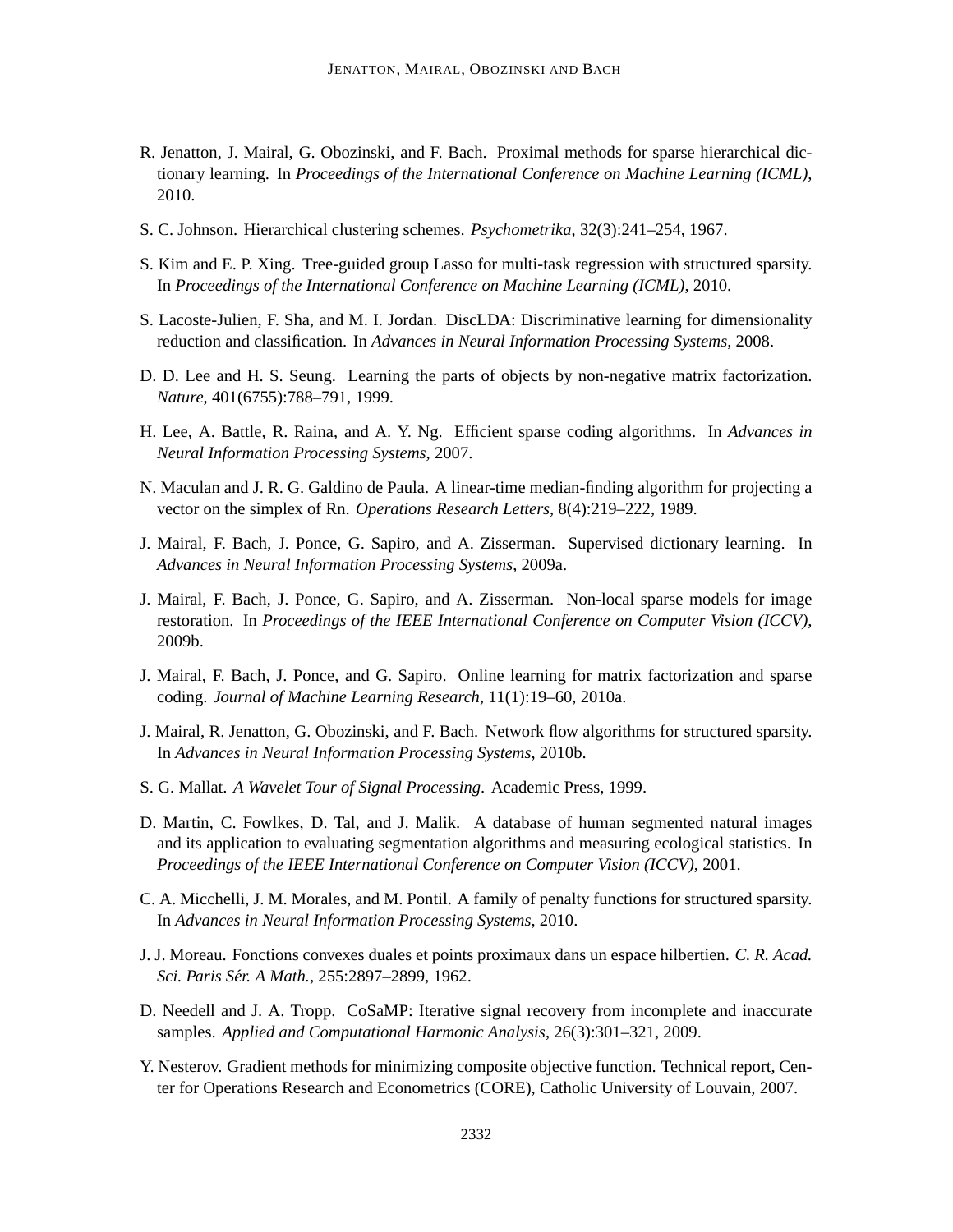- B. A. Olshausen and D. J. Field. Sparse coding with an overcomplete basis set: A strategy employed by V1? *Vision Research*, 37:3311–3325, 1997.
- M. Schmidt and K. Murphy. Convex structure learning in log-linear models: Beyond pairwise potentials. In *Proceedings of the International Conference on Artificial Intelligence and Statistics (AISTATS)*, 2010.
- J. M. Shapiro. Embedded image coding using zerotrees of wavelet coefficients. *IEEE Transactions on Signal Processing*, 41(12):3445–3462, 1993.
- P. Sprechmann, I. Ramirez, G. Sapiro, and Y. C. Eldar. Collaborative hierarchical sparse modeling. Technical report, Preprint arXiv:1003.0400, 2010.
- G. W. Stewart and Ji-Guang Sun. *Matrix Perturbation Theory (Computer Science and Scientific Computing)*. Academic Press, 1990.
- M. Stojnic, F. Parvaresh, and B. Hassibi. On the reconstruction of block-sparse signals with an optimal number of measurements. *IEEE Transactions on Signal Processing*, 57(8):3075–3085, 2009.
- R. Tibshirani. Regression shrinkage and selection via the Lasso. *Journal of the Royal Statistical Society. Series B*, pages 267–288, 1996.
- J. A. Tropp. Greed is good: Algorithmic results for sparse approximation. *IEEE Transactions on Information Theory*, 50(10):2231–2242, 2004.
- J. A. Tropp. Just relax: Convex programming methods for identifying sparse signals in noise. *IEEE Transactions on Information Theory*, 52(3), 2006.
- M. J. Wainwright. Sharp thresholds for noisy and high-dimensional recovery of sparsity using  $\ell_1$ constrained quadratic programming. *IEEE Transactions on Information Theory*, 55:2183–2202, 2009.
- S. J. Wright, R. D. Nowak, and M. A. T. Figueiredo. Sparse reconstruction by separable approximation. *IEEE Transactions on Signal Processing*, 57(7):2479–2493, 2009.
- L. Xiao. Dual averaging methods for regularized stochastic learning and online optimization. *Journal of Machine Learning Research*, 11:2543–2596, 2010.
- K. Yu, T. Zhang, and Y. Gong. Nonlinear learning using local coordinate coding. In *Advances in Neural Information Processing Systems*, 2009.
- G. X. Yuan, K. W. Chang, C. J. Hsieh, and C. J. Lin. Comparison of optimization methods and software for large-scale l1-regularized linear classification. *Journal of Machine Learning Research*, 11:3183–3234, 2010.
- M. Yuan and Y. Lin. Model selection and estimation in regression with grouped variables. *Journal of the Royal Statistical Society. Series B*, 68(1):49–67, 2006.
- P. Zhao, G. Rocha, and B. Yu. The composite absolute penalties family for grouped and hierarchical variable selection. *Annals of Statistics*, 37(6A):3468–3497, 2009.